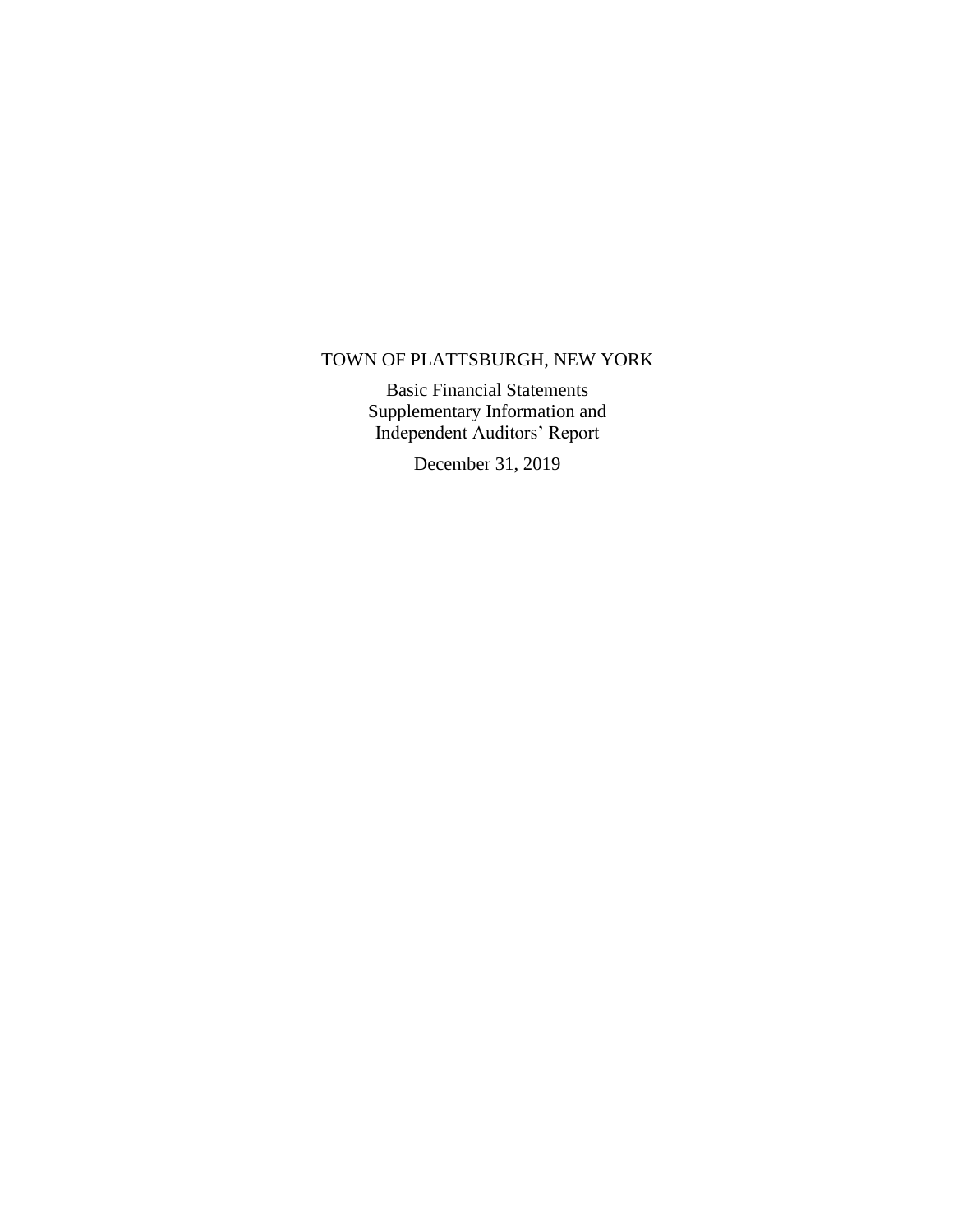# Table of Contents

|                                                                                                                      | Page      |
|----------------------------------------------------------------------------------------------------------------------|-----------|
| <b>Independent Auditors' Report</b>                                                                                  | $1 - 3$   |
| Management's Discussion and Analysis                                                                                 | $4 - 11$  |
| <b>Basic Financial Statements:</b>                                                                                   |           |
| <b>Statement of Net Position - Governmental Activities</b>                                                           | 12        |
| <b>Statement of Activities - Governmental Activities</b>                                                             | 13        |
| <b>Balance Sheet - Governmental Funds</b>                                                                            | 14        |
| Reconciliation of the Balance Sheet - Governmental Funds to<br>the Statement of Net Position                         | 15        |
| Statement of Governmental Funds Revenue, Expenditures and<br><b>Changes in Fund Balances</b>                         | $16 - 17$ |
| Reconciliation of the Statement of Revenue, Expenditures and<br>Changes in Fund Balances - Governmental Funds to the |           |
| <b>Statement of Activities</b>                                                                                       | 18        |
| <b>Statement of Fiduciary Net Position - Fiduciary Funds</b>                                                         | 19        |
| Statement of Changes in Fiduciary Net Position - Fiduciary<br>Funds                                                  | 20        |
| <b>Notes to Financial Statements</b>                                                                                 | $21 - 45$ |
|                                                                                                                      |           |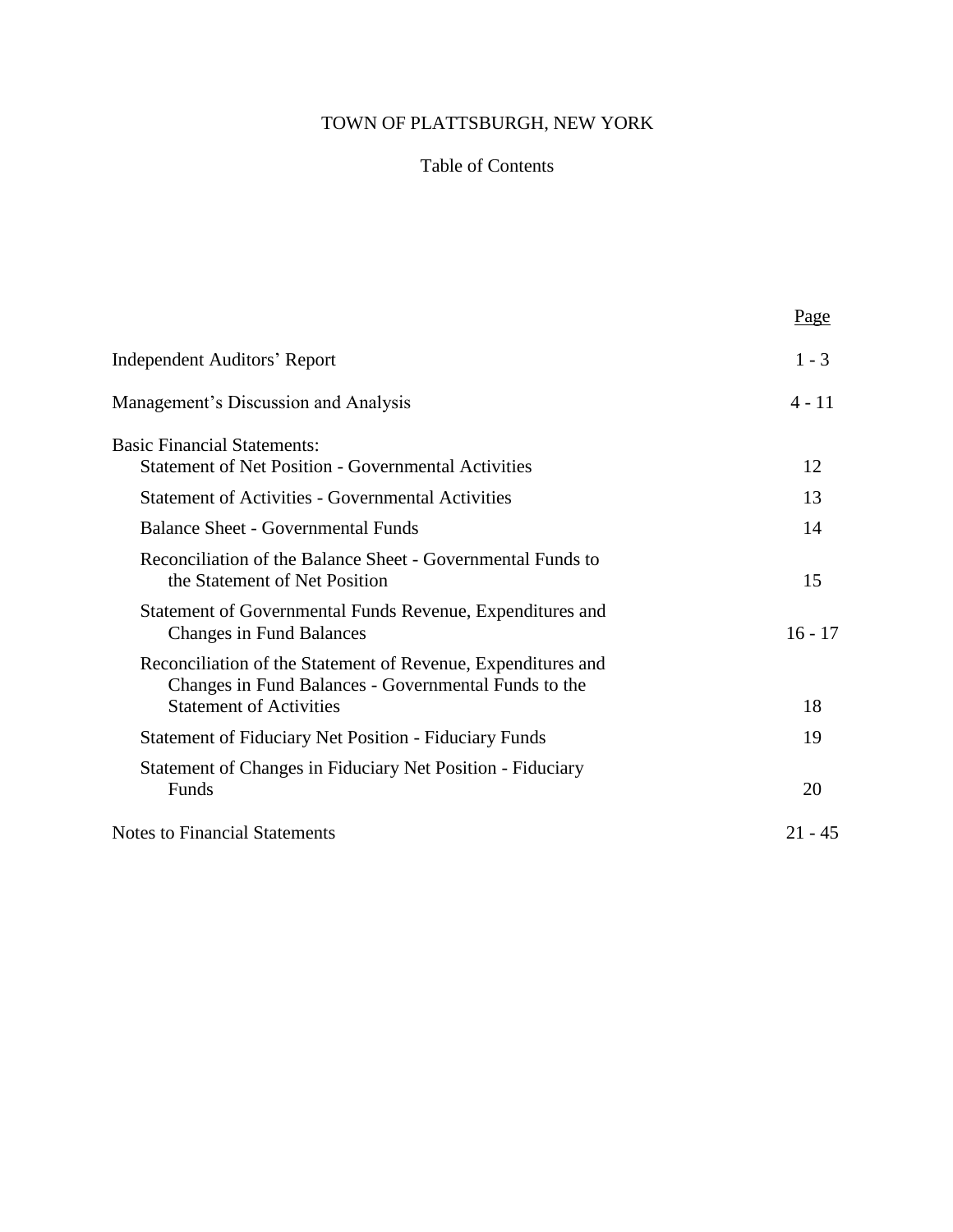# Table of Contents, Continued

|                                                                                                                                                       | Page      |
|-------------------------------------------------------------------------------------------------------------------------------------------------------|-----------|
| Required Supplementary Information:<br>Schedule of Revenue, Expenditures and Changes in Fund<br>Balance - Budget and Actual - General Fund            | 46        |
| Schedule of Revenue, Expenditures and Changes in Fund<br>Balance - Budget and Actual - Highway Special Revenue<br>Fund                                | 47        |
| Schedule of Revenue, Expenditures and Changes in Fund<br>Balance - Budget and Actual - Water/Sewer Administration<br>& Ambulance Special Revenue Fund | 48        |
| Schedule of Revenue, Expenditures and Changes in Fund<br>Balance - Budget and Actual - Sewer Special Revenue<br>Fund                                  | 49        |
| Schedule of Revenue, Expenditures and Changes in Fund<br>Balance - Budget and Actual - Water Special Revenue<br>Fund                                  | 50        |
| Schedule of Changes in the Town's Total OPEB liability and<br><b>Related Ratios</b>                                                                   | 51        |
| Schedule of the Town's Proportionate Share of the Net Pension<br>Liability                                                                            | 52        |
| Schedule of the Town's Pension Contributions                                                                                                          | 53        |
| Other Supplementary Information:<br>Combining Balance Sheet - Nonmajor Governmental Funds                                                             | 54        |
| Combining Statement of Revenue, Expenditures and Changes<br>in Fund Balances - Nonmajor Governmental Funds                                            | 55        |
| Independent Auditors' Report on Internal Control Over Financial<br>Reporting and on Compliance and Other Matters Based on an                          |           |
| Audit of Financial Statements Performed in Accordance with<br><b>Government Auditing Standards</b>                                                    | $56 - 57$ |

\* \* \* \* \* \*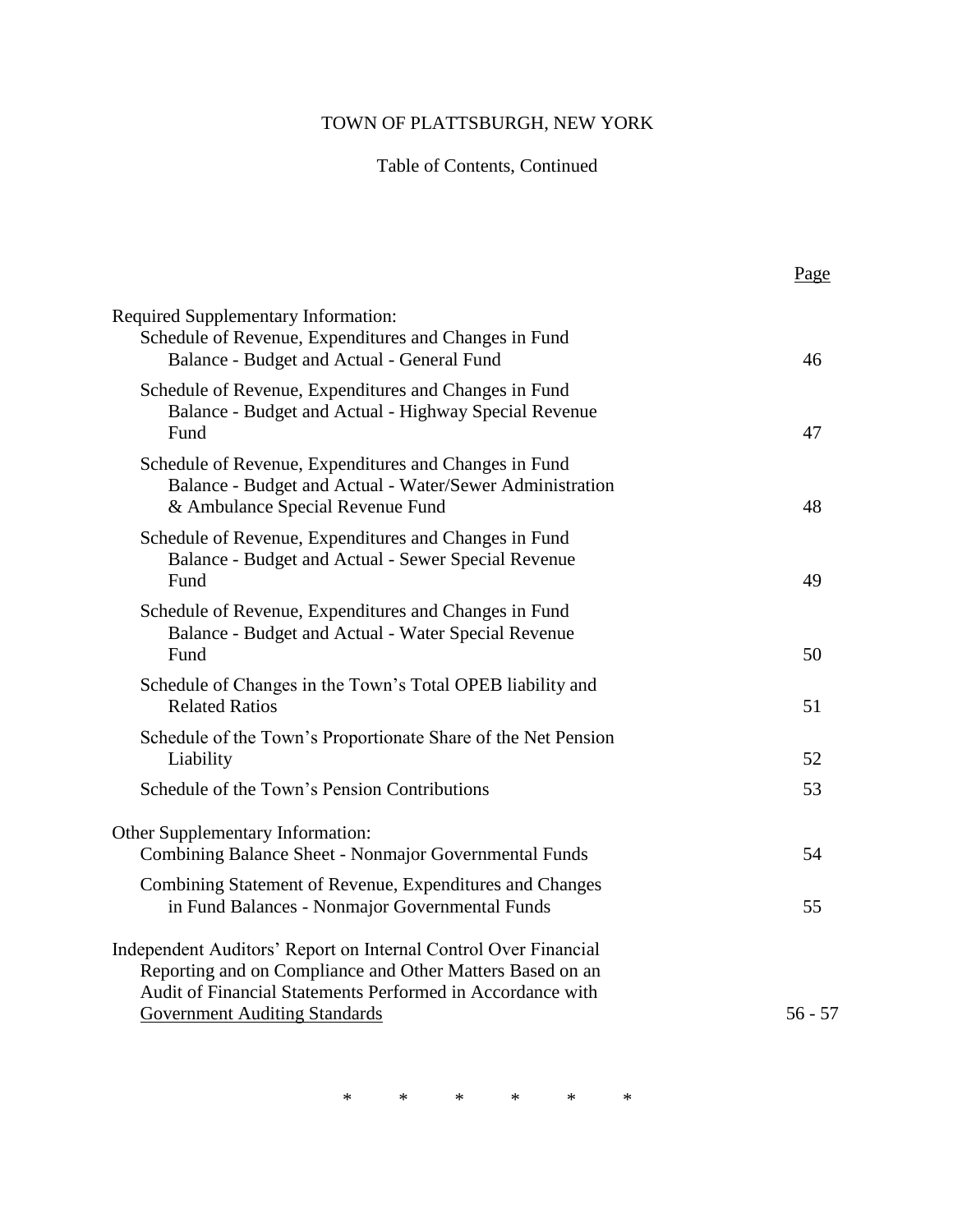

6390 Main Street, Suite 200 Williamsville, NY 14221

P 716.634.0700 TF 800.546.7556 F 716.634.0764 W EFPRgroup.com

# INDEPENDENT AUDITORS' REPORT

Town Board and Supervisor Town of Plattsburgh, New York:

We have audited the accompanying financial statements of the governmental activities, each major fund, and the aggregate remaining fund information of the Town of Plattsburgh, New York (the Town), as of and for the year ended December 31, 2019 and the related notes to financial statements, which collectively comprise the Town's basic financial statements as listed in the table of contents.

### Management's Responsibility for the Financial Statements

Management is responsible for the preparation and fair presentation of these financial statements in accordance with accounting principles generally accepted in the United States of America; this includes the design, implementation, and maintenance of internal control relevant to the preparation and fair presentation of financial statements that are free from material misstatement, whether due to fraud or error.

#### Auditor's Responsibility

Our responsibility is to express opinions on these financial statements based on our audit. We conducted our audit in accordance with auditing standards generally accepted in the United States of America and the standards applicable to financial audits contained in Governmental Auditing Standards, issued by the Comptroller General of the United States. Those standards require that we plan and perform the audit to obtain reasonable assurance about whether the financial statements are free from material misstatement.

An audit involves performing procedures to obtain audit evidence about the amounts and disclosures in the financial statements. The procedures selected depend on the auditor's judgment, including the assessment of the risks of material misstatement of the financial statements, whether due to fraud or error. In making those risk assessments, the auditor considers internal control relevant to the Town's preparation and fair presentation of the financial statements in order to design audit procedures that are appropriate in the circumstances, but not for the purpose of expressing an opinion on the effectiveness of the Town's internal control. Accordingly, we express no such opinion. An audit also includes evaluating the appropriateness of accounting policies used and the reasonableness of significant accounting estimates made by management, as well as evaluating the overall presentation of the financial statements.

We believe that the audit evidence we have obtained is sufficient and appropriate to provide a basis for our audit opinions.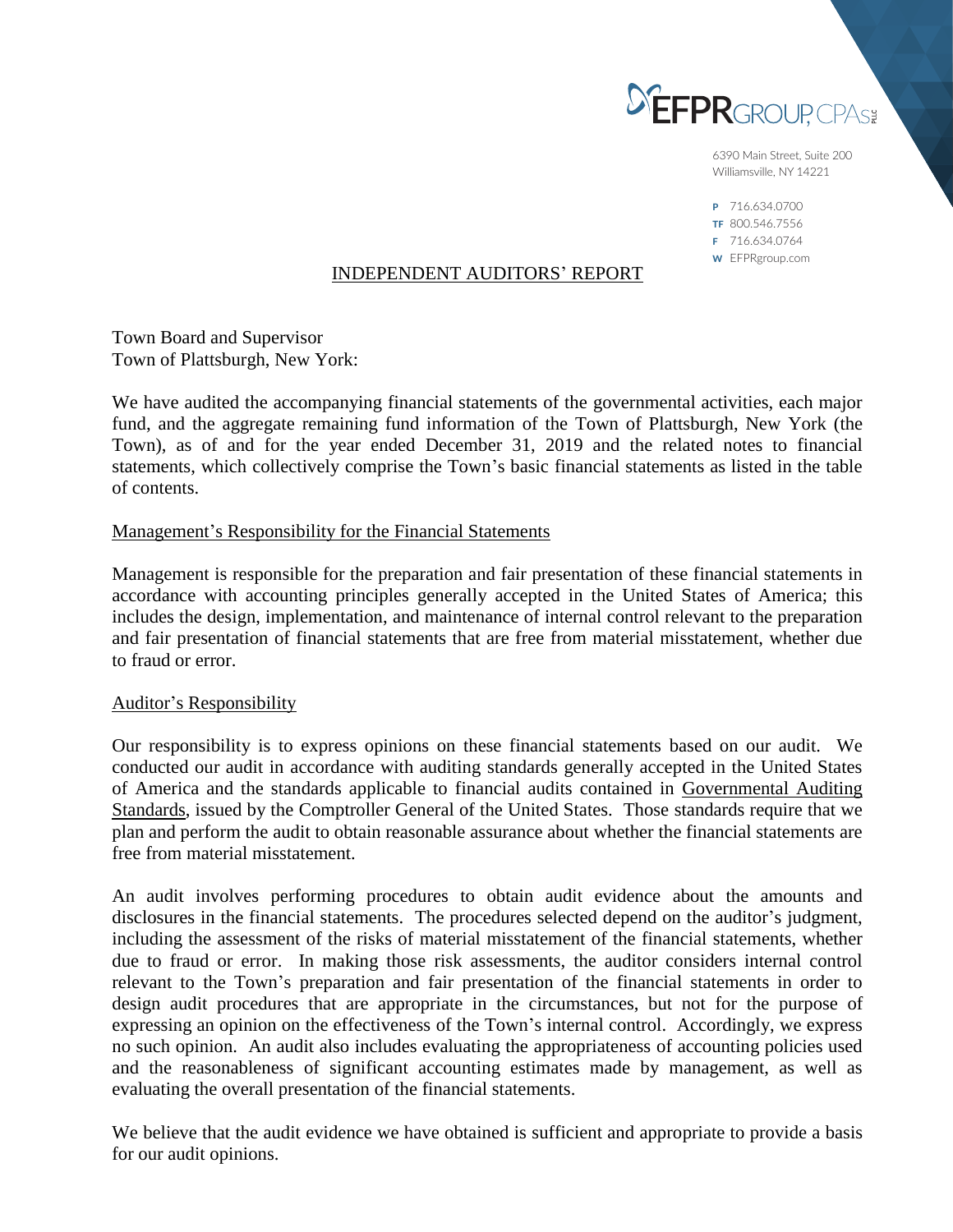# Opinions

In our opinion, the financial statements referred to above present fairly, in all material respects, the respective financial position of the governmental activities, each major fund and the aggregate remaining fund information for the Town of Plattsburgh, New York, as of December 31, 2019, and the respective changes in financial position for the year then ended in accordance with accounting principles generally accepted in the United States of America.

# Other Matters

As discussed in note 1(b)(ii) to the financial statements, the Town adopted the provisions of Governmental Accounting Standards Board (GASB) Statement No. 84 - "Fiduciary Activities," during the year ended December 31, 2019. Our opinions are not modified with respect to this matter.

# Required Supplementary Information

Accounting principles generally accepted in the United States of America require that the management's discussion and analysis on pages 4 through 11 and additional information on pages 46 through 53 be presented to supplement the basic financial statements. Such information, although not a part of the basic financial statements, is required by the GASB, who considers it to be an essential part of financial reporting for placing the basic financial statements in an appropriate operational, economic, or historical context. We have applied certain limited procedures to the required supplementary information in accordance with auditing standards generally accepted in the United States of America, which consisted of inquiries of management about the methods of preparing the information and comparing the information for consistency with management's responses to our inquiries, the basic financial statements, and other knowledge we obtained during our audit of the basic financial statements. We do not express an opinion or provide any assurance on the information because the limited procedures do not provide us with sufficient evidence to express an opinion or provide any assurance.

# Other Information

Our audit was conducted for the purpose of forming opinions on the financial statements that collectively comprise the Town of Plattsburgh, New York's basic financial statements. The combining and individual nonmajor fund financial statements are presented for purposes of additional analysis and are not a required part of the basic financial statements.

The combining and individual nonmajor fund financial statements on pages 54 and 55 are the responsibility of management and were derived from and relate directly to the underlying accounting and other records used to prepare the basic financial statements. Such information has been subjected to the auditing procedures applied in the audit of the basic financial statements and certain additional procedures, including comparing and reconciling such information directly to the underlying accounting and other records used to prepare the basic financial statements or to the basic financial statements themselves, and other additional procedures in accordance with auditing standards generally accepted in the United States of America. In our opinion, the combining and individual nonmajor fund financial statements are fairly stated, in all material respects, in relation to the basic financial statements as a whole.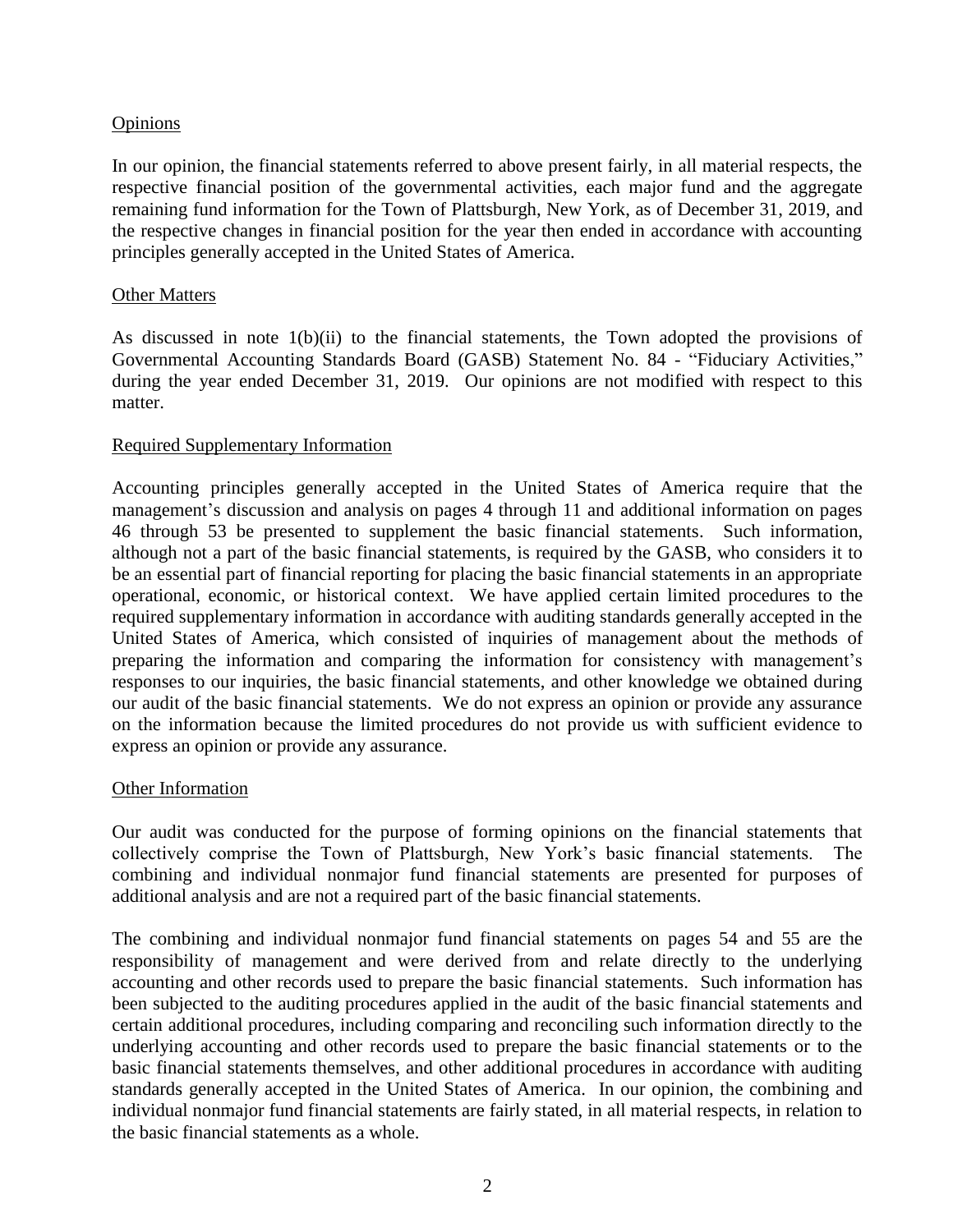# Other Reporting Required by Government Auditing Standards

In accordance with Government Auditing Standards, we have also issued our report dated June 5, 2020, on our consideration of the Town of Plattsburgh, New York's internal control over financial reporting and on our tests of its compliance with certain provisions of laws, regulations, contracts, and grant agreements and other matters. The purpose of that report is solely to describe the scope of our testing of internal control over financial reporting and compliance and the results of that testing, and not to provide an opinion on the effectiveness of internal control over financial reporting or on compliance. That report is an integral part of an audit performed in accordance with Government Auditing Standards in considering the Town's internal control over financial reporting and compliance.

EFPR Group, CPAS, PLLC

Williamsville, New York June 5, 2020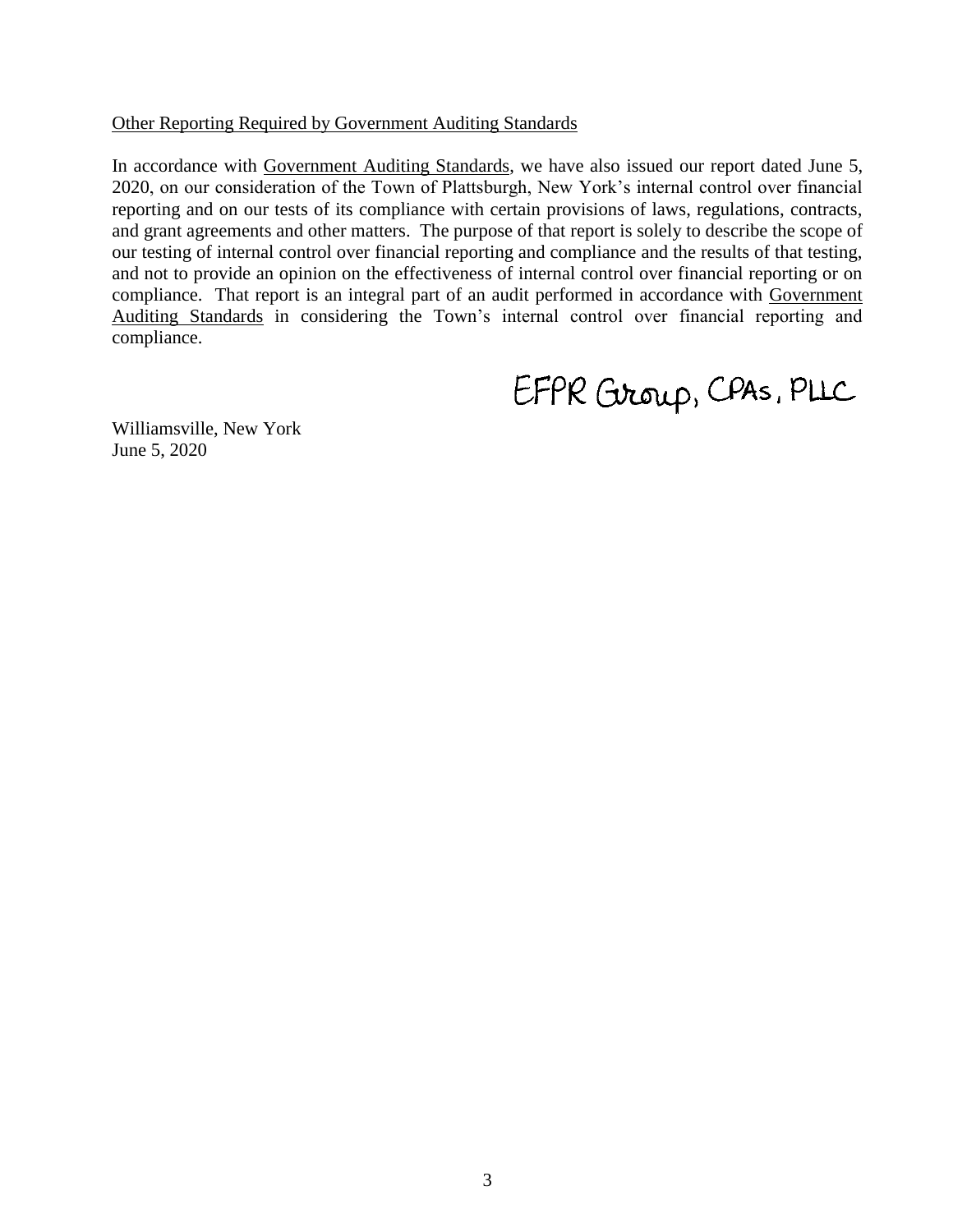Management's Discussion and Analysis

December 31, 2019

As management of the Town of Plattsburgh (the Town), this narrative is an overview and analysis of the financial activities of the Town for the year ended December 31, 2019. This material is presented here in conjunction with additional information that the Town has furnished in the financial statement that follows this narrative.

# **Financial Highlights**

- The assets and deferred outflows of resources of the Town exceeded its liabilities and deferred inflows of resources at the close of 2019 by \$41,594,142; an increase of \$2,096,879 from 2018.
- At the close of the current year, the Town's funds reported a total ending fund balance of \$9,932,504, a decrease of \$1,288,736 from the previous year. Approximately 87.4% is available for spending at the government's discretion (assigned-unappropriated and unassigned fund balance).
- At the end of the current year, the unassigned fund balance for the General Fund was \$2,765,958 for 2019. This represents a \$635,720 increase from 2018.
- The Town's total long-term liabilities decreased by \$542,567 during the current year which consists of other postemployment benefits, net pension liability - proportionate share, bonds payable - long-term portion and compensated absences.
- The Town adopted the provisions of Governmental Accounting Standards Board (GASB) Statement No. 84 - "Fiduciary Activities," during the year ended December 31, 2019. This resulted in a restatement of fiduciary net position of an increase of \$202,840 in the fiduciary fund from what was reported as of December 31, 2018.

#### **Overview of the Financial Statements**

The Town's basic financial statements consist of three components; 1) government-wide financial statements, 2) fund financial statements and 3) notes to financial statements. The basic financial statements present two different views of the Town's fiscal positions through the use of government-wide statements and fund financial statements. In addition to the basic financial statements, this report contains other supplementary information that will enhance the understanding of the financial condition of the Town.

#### **Basic Financial Statements**

The first two statements in the basic financial statements are the government-wide financial statements. They provide both short and long term information about the Town's financial status. The next statements are fund financial statements. These statements focus on the activities of the individual parts of the Town's government.

The next section of the basic financial statements are the notes. The notes to financial statements help explain the information contained in the statements.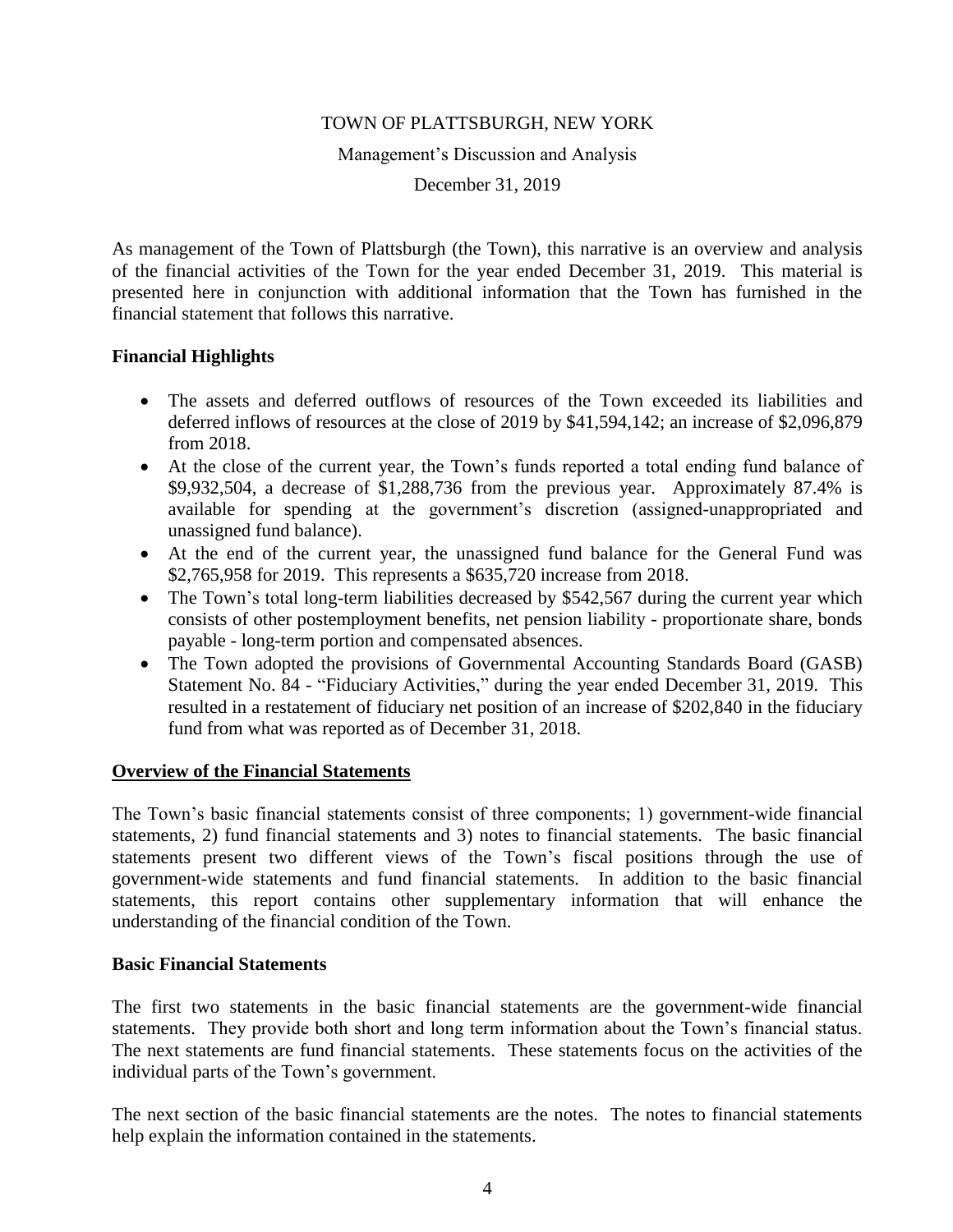## Management's Discussion and Analysis, Continued

### **Government-wide Financial Statements**

The government-wide financial statements are designed to provide a broad overview of the Town's finances, similar in format to a financial statement of a private-sector business. The governmentwide statements provide short and long-term information about the Town's financial status as a whole. The two government-wide statements report the Town's net position and how it has changed from the previous year. Net position is the difference between the total assets, deferred outflows of resources, liabilities and deferred inflows of resources. Measuring net position is one way to gauge the financial condition of the Town.

The government-wide financial statements are on pages 12 and 13 of this report.

# **Fund Financial Statements**

The fund financial statements provide a more detailed look at the Town's most significant activities. A fund is a grouping of related accounts that is used to maintain control over resources that have been segregated for specific activities. The Town uses fund accounting to ensure and reflect compliance with finance related legal requirements such as General Statutes or Laws. All funds of the Town can be divided into two categories: governmental funds or fiduciary funds.

Governmental funds are used to account for those functions reported as governmental activities in the government-wide financial statements. All of the Town's basic services are accounted for in governmental funds. These funds focus on how assets can readily be converted into cash flow in and out, and what monies are left at year-end that will be available for spending in the next year. Governmental funds are reported using the modified accrual method of accounting that provides a short term spending focus. As a result, the governmental fund financial statements give a detailed short term view that helps determine if there are more or less financial resources available to finance the Town's programs. The relationship between governmental activities reported in the government-wide financial statements and the fund financial statements is described in two reconciliations that are part of the basic financial statements.

The Town adopts an annual budget for its General Fund as required by General Statutes. The budget is a legally adopted document that incorporates input from the citizens, the management of the Town and the decisions of the Town Board about which services to provide and how to pay for them. It also authorizes the Town to obtain funds from identified sources to finance these current period activities. The budgetary statement provided for the General Fund on page 46 demonstrates how well the Town complied with the budget ordinance and whether or not the Town succeeded in providing the services as planned when the budget was adopted. The budgetary comparison statement uses the budgetary basis of accounting in the same format and classifications as the legal budget document.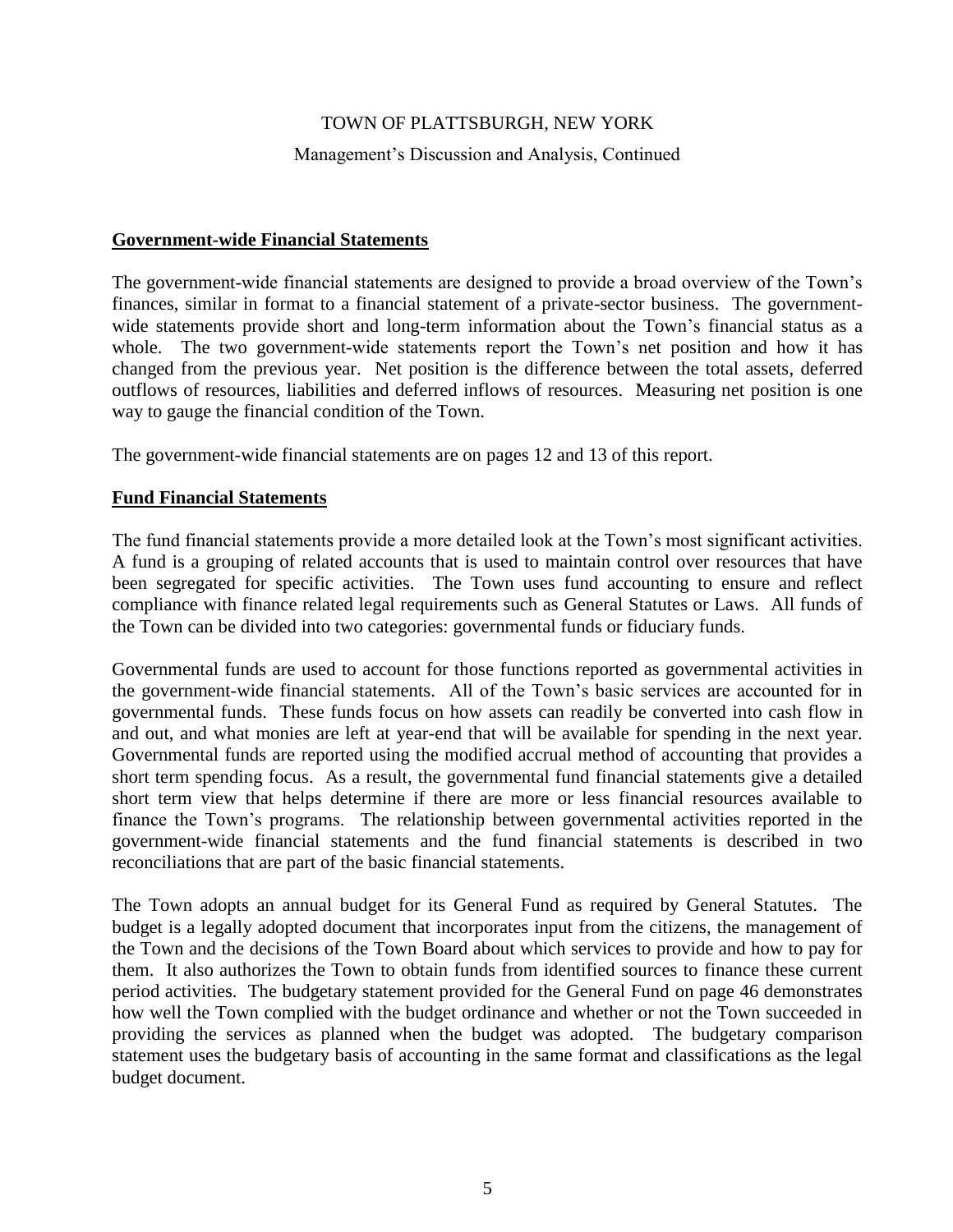#### Management's Discussion and Analysis, Continued

The statement shows four columns: 1) the original budget as adopted by the Board; 2) the final budget as amended by the Board; 3) the actual revenue, expenditures and the ending fund balances; and 4) the difference between the final budget and the actual revenue or expenditures.

The notes to the financial statements provide additional information that is essential to a full understanding of the data provided in the government-wide and fund financial statements. The notes to the financial statements are found on pages 21 through 45 of this report.

#### **Government-wide Financial Analysis**

| <b>Statements of Net Position</b>                                               | 2019                                  | 2018                                 |
|---------------------------------------------------------------------------------|---------------------------------------|--------------------------------------|
| Current assets                                                                  | \$27,193,465                          | 20,788,874                           |
| Capital assets, net                                                             | 41,547,824                            | 38,436,055                           |
| <b>Total assets</b>                                                             | 68,741,289                            | 59,224,929                           |
| Deferred outflows of resources                                                  | 1,163,773                             | 1,828,241                            |
| Total assets and deferred outflows of resources                                 | \$69,905,062                          | 61,053,170                           |
| <b>Current liabilities</b><br>Long-term liabilities                             | 17,689,049<br>8,664,623               | 10,076,234<br>9,207,190              |
| <b>Total liabilities</b>                                                        | 26,353,672                            | <u>19,283,424</u>                    |
| Deferred inflows of resources                                                   | 1,957,248                             | 2,272,483                            |
| Net position:<br>Net investment in capital assets<br>Restricted<br>Unrestricted | 24,474,617<br>11,130,009<br>5,989,516 | 28,419,519<br>9,818,316<br>1,259,428 |
| Total net position                                                              | 41,594,142                            | 39,497,263                           |
| Total liabilities, deferred inflows of resources<br>and net position            | \$69,905,062                          | 61,053,170                           |

As noted earlier, net position may serve over time as one useful indicator of a government's financial condition. The assets and deferred outflows of resources of the Town exceeded liabilities and deferred inflows of resources by \$41,594,142 as of December 31, 2019. The Town's net position increased by \$2,096,879 for the year ended December 31, 2019. However, the largest portion (58.8%) of net position reflects the Town's net investment in capital assets (e.g. land, buildings, machinery and equipment); less any related debt still outstanding that was issued to acquire those items. The Town uses these capital assets to provide services to citizens; consequently, these assets are not available for future spending. Although the Town's net investment in capital assets is reported net of the outstanding debt, the resources needed to repay that debt must be provided by other sources since the capital assets cannot be used to liquidate these liabilities.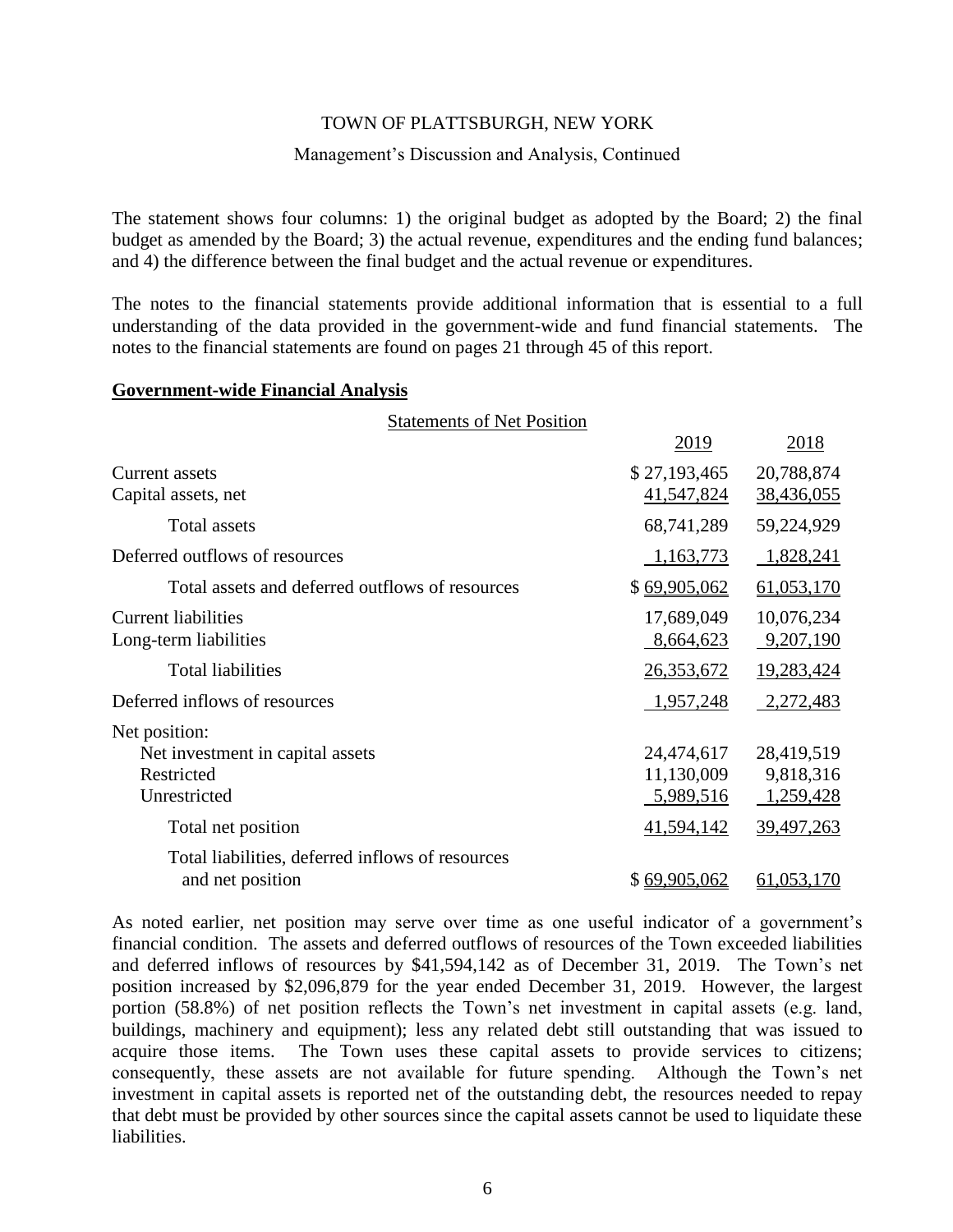# Management's Discussion and Analysis, Continued

Several aspects of the Town's financial operations that positively influenced the total unrestricted governmental net position are:

- Sales tax revenues continue to remain steady due to economic growth in the Town.
- Continued low cost of debt due to the current interest rate structure.
- Review by the Town Board of all expenditures to control unnecessary spending, including financial analysis of the town funds.

As noted earlier, the Town uses fund accounting to ensure and demonstrate compliance with finance related legal requirements.

Governmental funds focus is to provide information on near term inflows, outflows, and balances of usable resources. Such information is useful in assessing the Town's financing requirements in the upcoming years. Specifically, unassigned fund balance can be useful measure of a government's net resources available for spending at the end of the fiscal year.

The General Fund is the main operating fund of the Town. At the end of the current year, the unassigned fund balance of the General Fund was \$2,765,958. As a measure of the General Fund's liquidity, it may be useful to compare unassigned fund balance to total fund expenditures. Unassigned fund balance represents 77.6% of the total General Fund expenditures.

At December 31, 2019, the governmental funds of the Town reported a combined fund balance of \$9,932,504; a (11.5%) decrease over 2018. The change in fund balance is primarily due to capital outlay expenditures in the capital projects fund.

General Fund budgetary highlights: During the year, the Town revised the budget on several occasions. Generally, budget amendments fall into one of three categories: 1) amendments made to adjust the estimates that are used to prepare the original budget once exact information is available; 2) amendments made to recognize new funding amounts; and 3) increases in appropriations that become necessary to maintain services.

# **Capital Assets and Debt Administration**

The Town's net investment in capital assets for its governmental activities as of December 31, 2019 total \$41,547,824. These assets include buildings, roads, land, machinery, equipment, park facilities and vehicles. Major transactions during the year include improvements in the Water and Sewer Districts and continuing road paving projects.

| Capital Assets, Net         |                 |            |
|-----------------------------|-----------------|------------|
|                             | 2019            | 2018       |
| Land                        | 1,019,224<br>S. | 1,019,224  |
| Construction in progress    | 6,384,405       | 5,592,220  |
| Building and infrastructure | 31,974,540      | 30,252,145 |
| Furniture and equipment     | 2,169,655       | 1,572,466  |
| Total capital assets, net   | \$41,547,824    | 38,436,055 |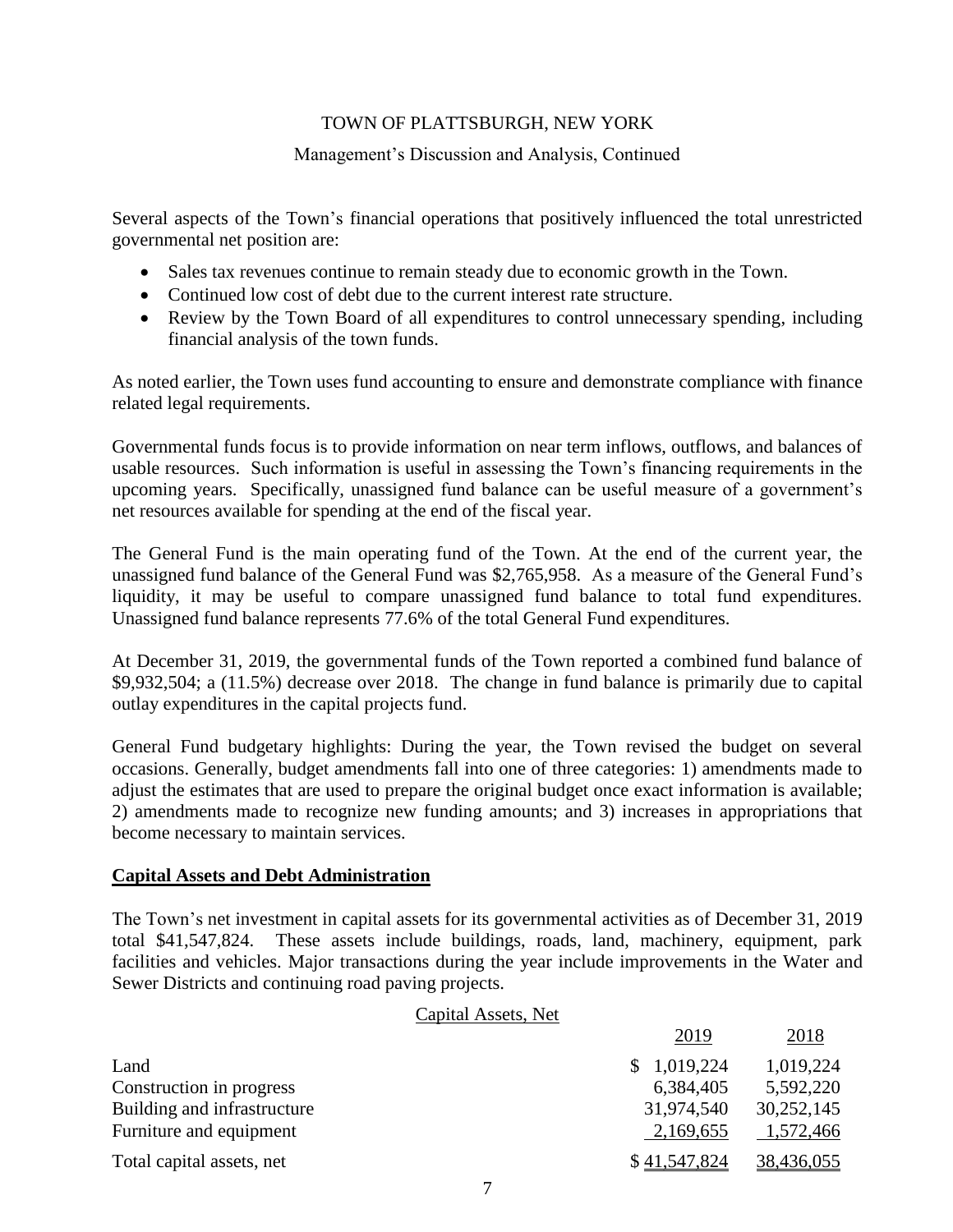### Management's Discussion and Analysis, Continued

As of December 31, 2019 the Town had total bonded debt outstanding of \$3,073,207, a decrease of \$573,329 in debt when compared to the end of 2018 of \$3,646,536. The general statutes limit the amount of general obligation debt that the Town can issue up to seven percent of the five-year average total assessed value taxable property located within that government's boundaries. The legal debt limit for the Town in 2019 was approximately \$80,362,000.

|                                                     | <b>Outstanding Debt</b>   |                        |
|-----------------------------------------------------|---------------------------|------------------------|
|                                                     | 2019                      | 2018                   |
| Serial bonds outstanding<br><b>BANs</b> outstanding | \$3,073,207<br>14,000,000 | 3,646,536<br>6,370,000 |
| Total outstanding debt                              | \$17,073,207              | 10,016,536             |

Below are comparative statements of the activities for the Town's years ended December 31, 2019 and 2018.

| <b>Statements of Activities</b>     |                 |             |
|-------------------------------------|-----------------|-------------|
|                                     | 2019            | 2018        |
| Functions and programs:             |                 |             |
| Program revenue:                    |                 |             |
| Charges for services                | 3,644,359<br>\$ | 3,240,233   |
| Operating grants and contributions  | 503,532         | 649,784     |
| Capital grants and contributions    | 34,492          | 99,577      |
|                                     | 4,182,383       | 3,989,594   |
| Program expenses:                   |                 |             |
| General government support          | 4,002,911       | 4,031,692   |
| Public safety                       | 26,810          | 27,947      |
| Health                              | 463,769         | 450,537     |
| Transportation                      | 3,099,301       | 3,057,113   |
| Economic assistance and development | 55,630          | 41,873      |
| Culture and recreation              | 276,032         | 255,922     |
| Home and community services         | 3,109,528       | 2,945,455   |
| Interest                            | 304,792         | 152,437     |
| Total expenses                      | 11,338,773      | 10,962,976  |
| Total functions and programs,       |                 |             |
| net of program revenue              | (7, 156, 390)   | (6,973,382) |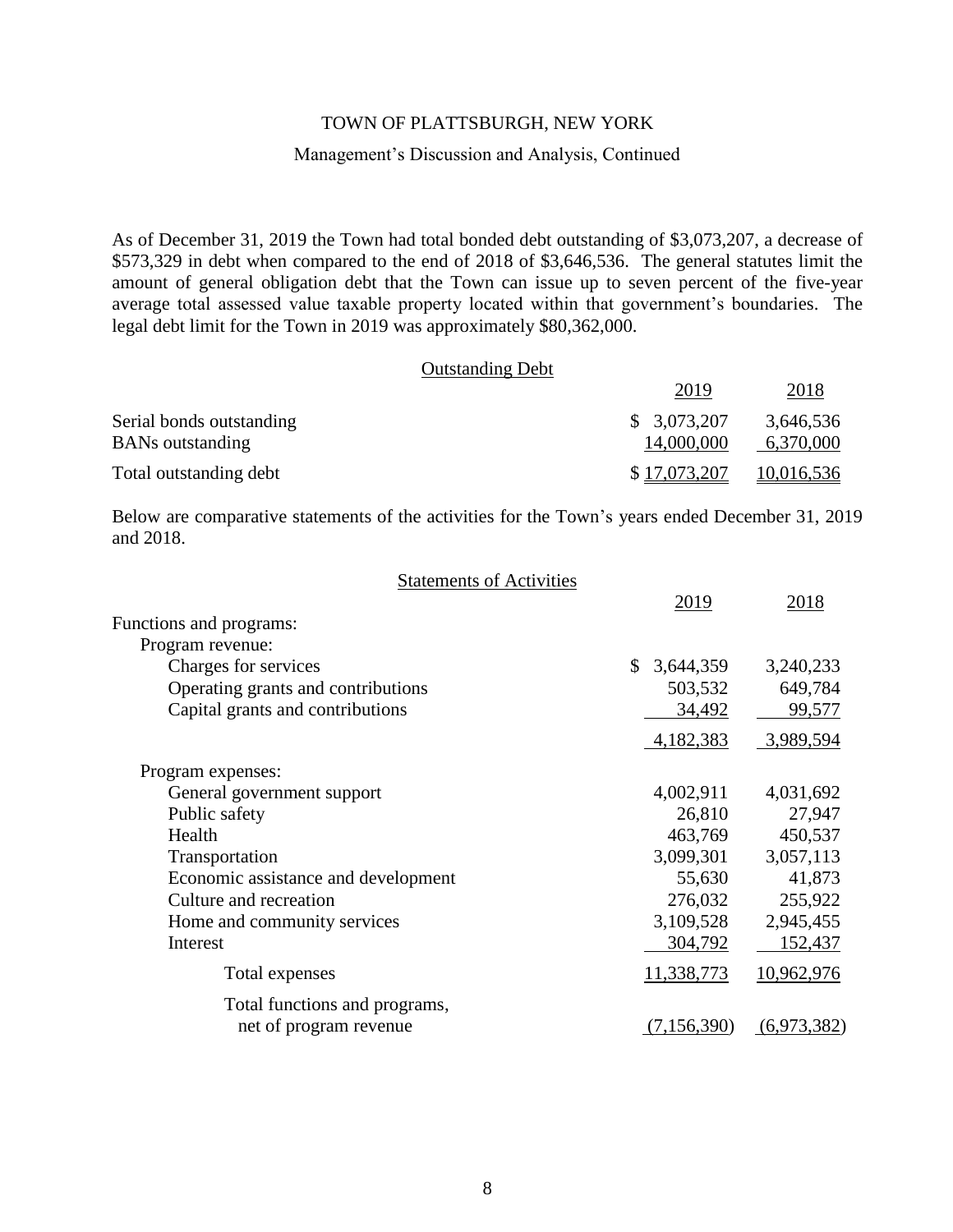### Management's Discussion and Analysis, Continued

|                                                | 2019            | 2018        |
|------------------------------------------------|-----------------|-------------|
| General revenue:                               |                 |             |
| Real property taxes and related tax items      | \$<br>4,312,664 | 4,165,898   |
| Non-property tax items                         | 4,233,750       | 4,155,667   |
| Use of money and property                      | 400,854         | 199,080     |
| Sale of property and compensation for loss     | 34,121          | 49,046      |
| Miscellaneous                                  | 271,880         | 244,530     |
| Total general revenue                          | 9,253,269       | 8,814,221   |
| Change in net position                         | 2,096,879       | 1,840,839   |
| Net position at beginning of year,             |                 |             |
| as previously stated                           | 39,497,263      | 39,033,213  |
| Restatement                                    |                 | (1,376,789) |
| Net position at beginning of year, as restated | 39,497,263      | 37,656,424  |
| Net position at end of year                    | \$41,594,142    | 39,497,263  |

# **Economic Factors and Next Year's Budget and Rates**

Budget highlights for the year ended December 31, 2019:

- Actual revenue in the general fund was \$532,031 more than budgeted mainly due to nonproperty tax items resulting from increases in sales tax revenue.
- General government support expenditures in the general fund were \$206,499 less than budgeted due to strong budgetary controls.
- Employee benefits in the general fund were \$122,104 less than budgeted due to retirement and health insurance costs being less than anticipated.

Governmental Activities: Economic development in the Town continues to expand providing for economic growth in the Town. The Town is experiencing growth in both the residential and commercial sectors which will have a positive change in the Town's assessed property values. Sales tax revenues which make up a significant portion of the general fund revenues and a moderate portion of the highway revenues are expected to increase slightly due to the current economic trend. State Aid is expected to remain constant. Property taxes in the special districts continue to be supplemented with PILOT payments from Saranac Power Partners. The Highway Fund will continue to fund expenditures with a highway Town-wide real property tax and sales tax revenues. The Town will use these revenues to keep programs currently in place running.

Health insurance rates, NYS Retirement System employer contributions, fuel costs, road salt and the improvement and maintenance of infrastructure will be the major factors in any increases in the budget.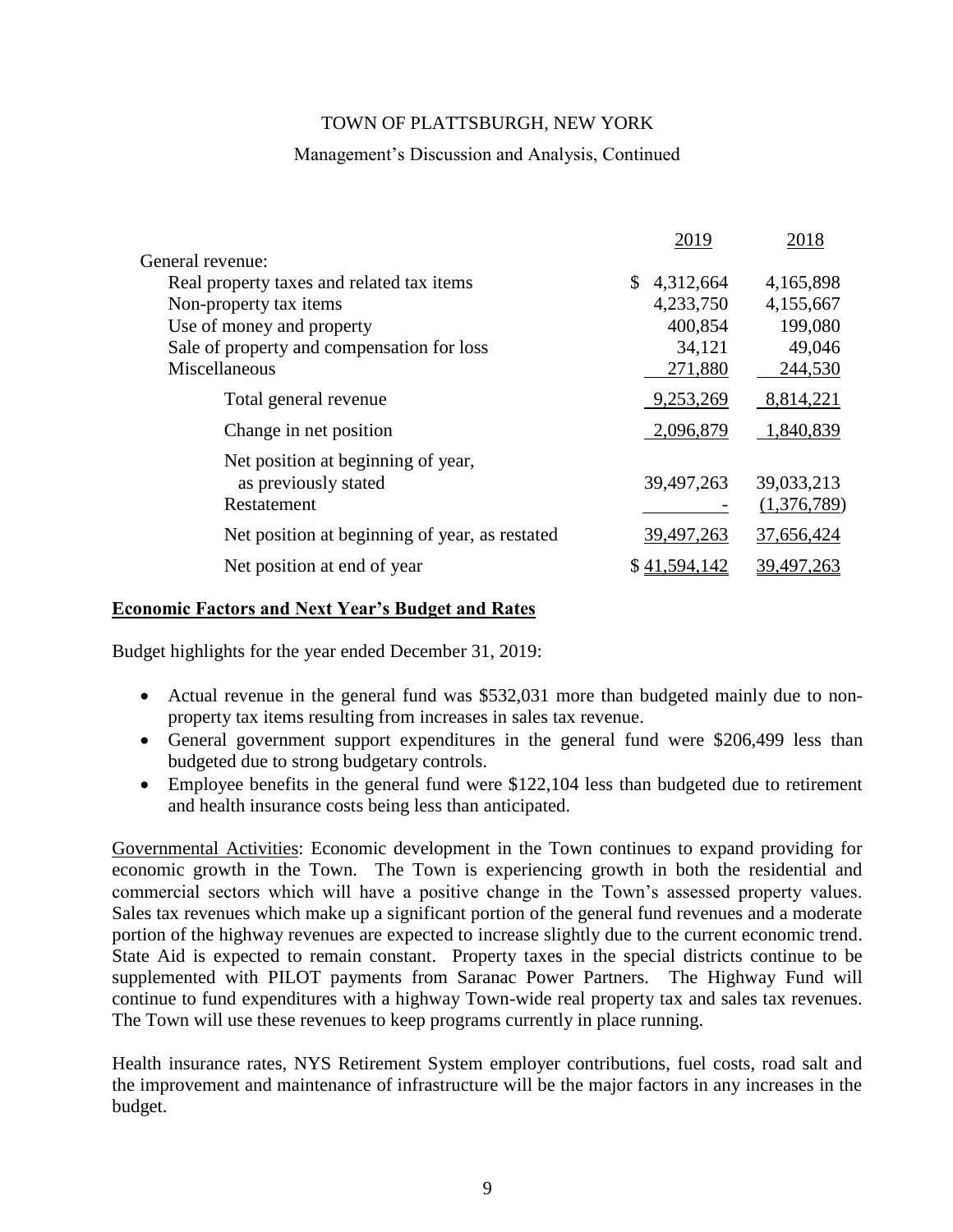#### Management's Discussion and Analysis, Continued

The United States is presently in the midst of a national health emergency related to the COVID-19 virus. The overall consequences of the COVID-19 virus on a national, regional and local level are unknown, but has the potential to result in a significant economic impact. The impact of this situation on the Town and its future results and financial position is not presently determinable.

On June 5, 2015, the Towns of Plattsburgh and Ellenburg were contacted by representatives of the State of New York's Division of Cemeteries, indicating that Whispering Maples Memorial Gardens, Inc. (Whispering Maples) had been declared abandoned by the State.

Whispering Maples includes a crematory and stand-alone mausoleum in the Town of Ellenburg and a stand-alone Mausoleum in the Town of Plattsburgh.

This abandonment occurred because there was no longer a board of trustees sufficient to conduct the business of the cemetery and that the financial condition prevented its operation for the benefit of the lot owners. Previously, the State Cemetery Board had removed two cemetery trustees by state order which eliminated a quorum necessary for the cemetery to operate. Another not-for-profit cemetery was also solicited to take over operations but those efforts failed to materialize.

Under state law, abandoned cemeteries become the wards of the municipalities in which they are located. The New York State Division of Cemeteries indicated that Whispering Maples was immediately being turned over to the two towns. Town representatives immediately reached out to the Association of Towns for guidance and assistance in this matter.

Plattsburgh and Ellenburg made it clear from the beginning that their stated priority was to protect the families that had invested in Whispering Maples as well as to protect the taxpayers of the towns.

The consultation with the Association of Towns provided some direction and assisted the communities in engaging the professional services of a firm that specializes in cemetery administration and abandonment.

Consultants were immediately engaged to assist the towns in this situation. The towns, working with professional staff, immediately began discussions and meetings with state officials which ultimately led to legal action to provide the towns some breathing room so that they could examine the condition of the cemetery operations and the overall financial situation of the cemetery. Working with the Office of the Attorney General, the towns directed that a time of receivership should be implemented to provide for a proper and acceptable transfer of Whispering Maples to the towns. The consultant retained by the towns began to interview individuals for the post of a court appointed receivership. This person would review and manage operations of Whispering Maples and make recommendations relative to the ultimate transfer to the towns. The towns were appreciative of and supported the court appointment of Connie Goedert, Town of Queensbury Cemetery Superintendent, to the post of temporary receiver of the organization. She had agreed to serve at no pay.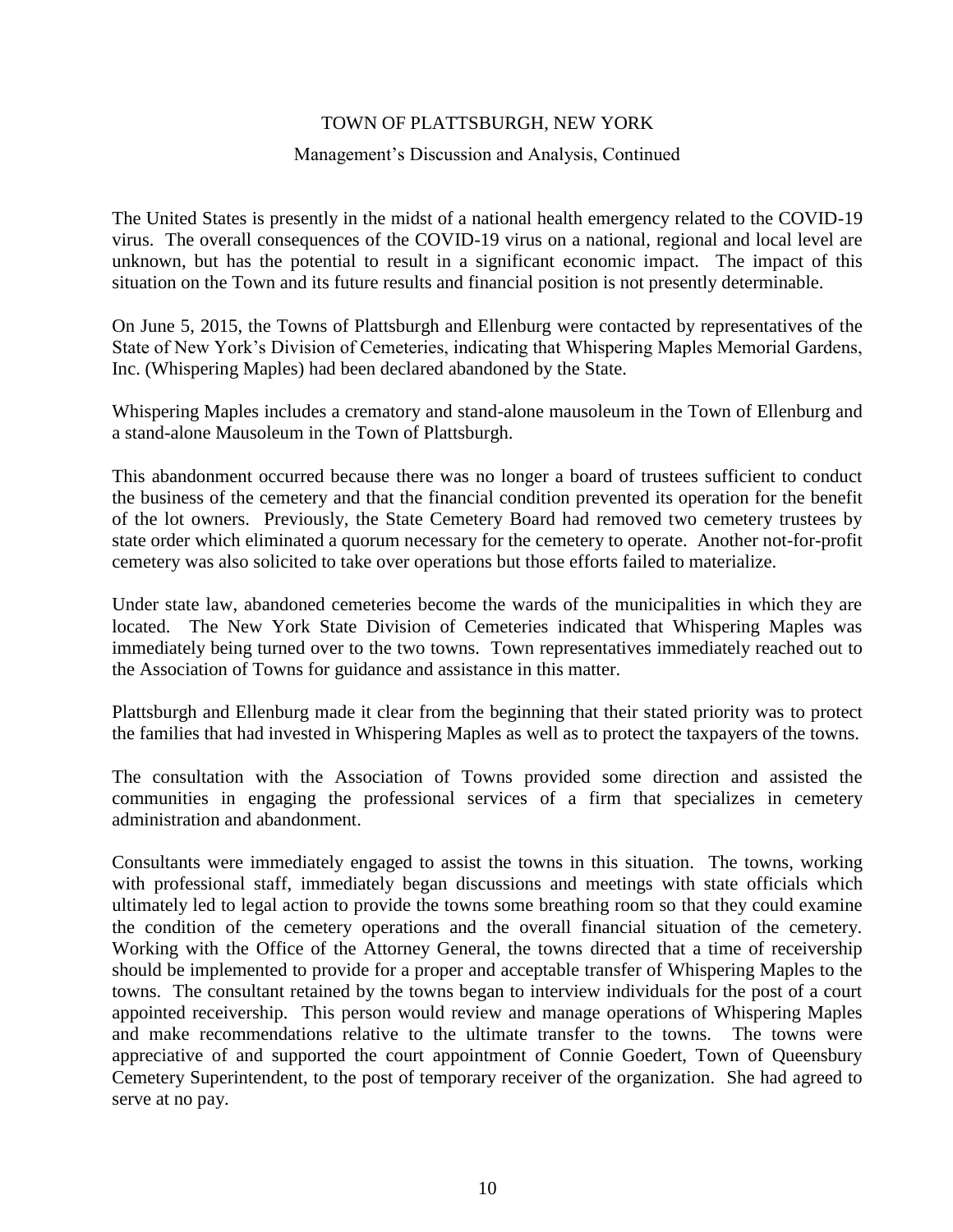#### Management's Discussion and Analysis, Continued

To date Ms. Goedert, continues working with retained consultants, is updating the organization's structure and planning for the transition to the towns. As part of this process, an application was filed with the state's abandoned cemetery fund to allow the towns to apply for a grant of funds to enact significant and comprehensive repair of the mausoleums. Additionally, thanks to the support and efforts of Senator Betty Little and Assemblywoman Billy Jones, a state budget designation has been secured.

There is still a great deal of work being conducted in advance for the transition. With the assistance of the Office of the New York State Attorney General, the court appointed state receivership (Ms. Goedert) of Whispering Maples has been extended. This extension allows a thoughtful and thorough transition of the mausoleums to town control and will allow for the detailed application for funds for the restoration of these facilities.

### **Requests for Information**

This report is designed to provide an overview of the Town of Plattsburgh's finances for those with an interest in this area. Questions concerning any of the information should be direct to Patrick Bowen, Finance Manager, 151 Banker Road, Plattsburgh, New York 12901 or call 518-562-6825.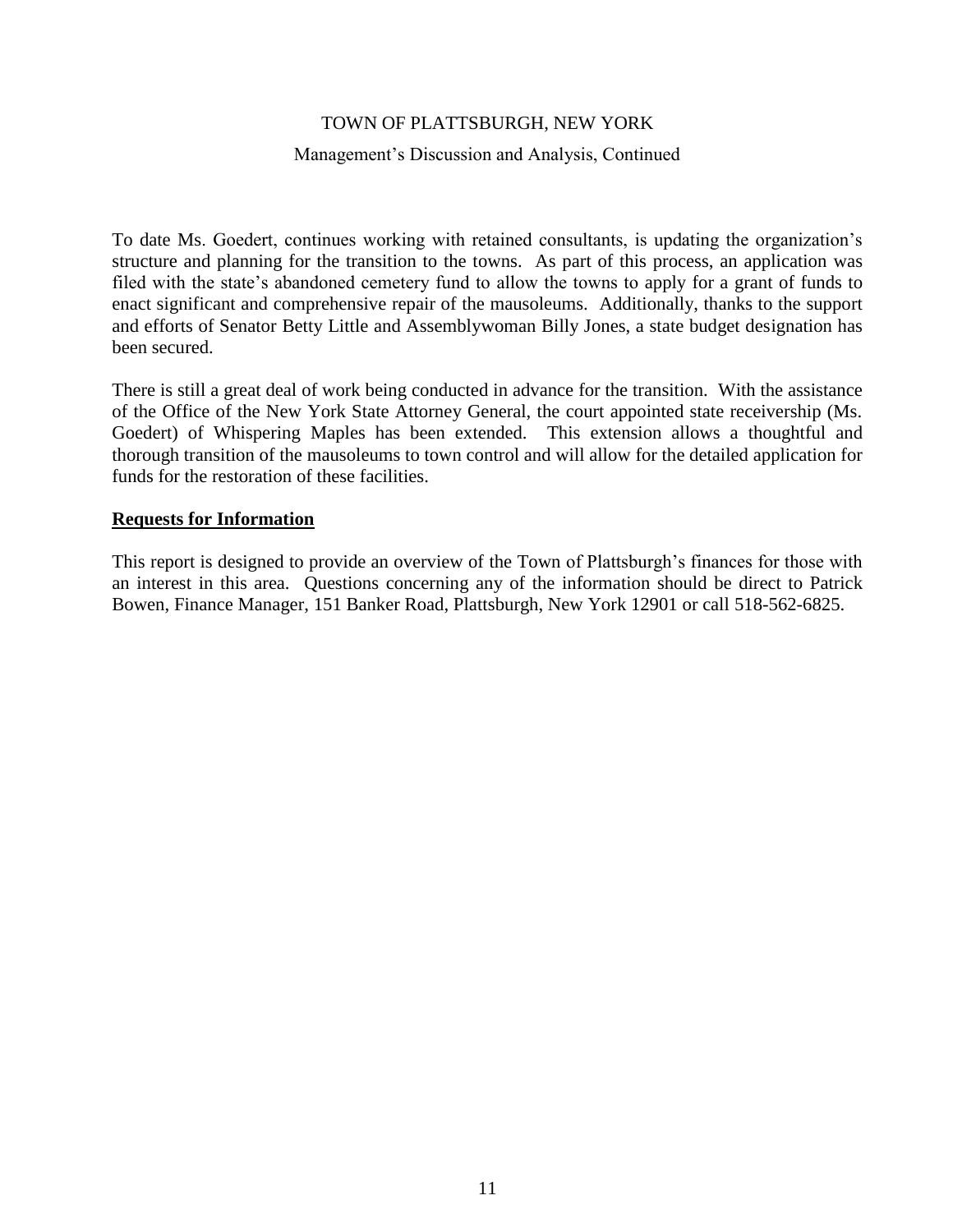#### TOWN OF PLATTSBURG, NEW YORK Statement of Net Position - Governmental Activities

December 31, 2019

| Assets:                                                                              |                |
|--------------------------------------------------------------------------------------|----------------|
| Current assets:                                                                      |                |
| Cash - unrestricted                                                                  | \$24,880,625   |
| Cash - restricted                                                                    | 151,175        |
| Receivables:                                                                         |                |
| Due from fiduciary fund<br>State and Federal aid                                     | 407<br>151,621 |
| Due from other governments                                                           | 1,399,353      |
| Other                                                                                | 499,366        |
| Prepaid expenses                                                                     | 110,918        |
| Total current assets                                                                 | 27,193,465     |
| Capital assets:                                                                      |                |
| Land                                                                                 | 1,019,224      |
| <b>Buildings</b>                                                                     | 8,871,121      |
| Equipment and furniture                                                              | 7,005,242      |
| Infrastructure                                                                       | 70,010,175     |
| Construction in progress                                                             | 6,384,405      |
|                                                                                      | 93,290,167     |
| Less accumulated depreciation                                                        | (51, 742, 343) |
| Capital assets, net                                                                  | 41,547,824     |
| Total assets                                                                         | 68,741,289     |
| Deferred outflows of resources:                                                      |                |
| Pension                                                                              | 741,821        |
| Other postemployment benefits                                                        | 421,952        |
| Total deferred outflows of resources                                                 | 1,163,773      |
|                                                                                      |                |
| Liabilities, deferred inflows of resources and net position:<br>Current liabilities: |                |
| Accounts payable                                                                     | 3,012,130      |
| Accrued liabilities                                                                  | 194,606        |
| Due to other governments                                                             | 38,177         |
| Bonds payable - current portion                                                      | 444,136        |
| Bond anticipation notes                                                              | 14,000,000     |
| Total current liabilities                                                            | 17,689,049     |
| Long-term liabilities:                                                               |                |
| Other postemployment benefits                                                        | 4,421,699      |
| Net pension liability-proportionate share                                            | 851,681        |
| Bonds payable - long-term portion                                                    | 2,629,071      |
| Compensated absences                                                                 | 762,172        |
| Total long-term liabilities                                                          | 8,664,623      |
| <b>Total liabilities</b>                                                             | 26, 353, 672   |
| Deferred inflows of resources:                                                       |                |
| Unearned revenue                                                                     | 139,504        |
| Pension                                                                              | 326,175        |
| Other postemployment benefits                                                        | 1,491,569      |
| Total deferred inflows of resources                                                  | 1,957,248      |
| Net position:                                                                        |                |
| Net investment in capital assets                                                     | 24,474,617     |
| Restricted                                                                           | 11,130,009     |
| Unrestricted                                                                         | 5,989,516      |
| Total net position                                                                   | \$41,594,142   |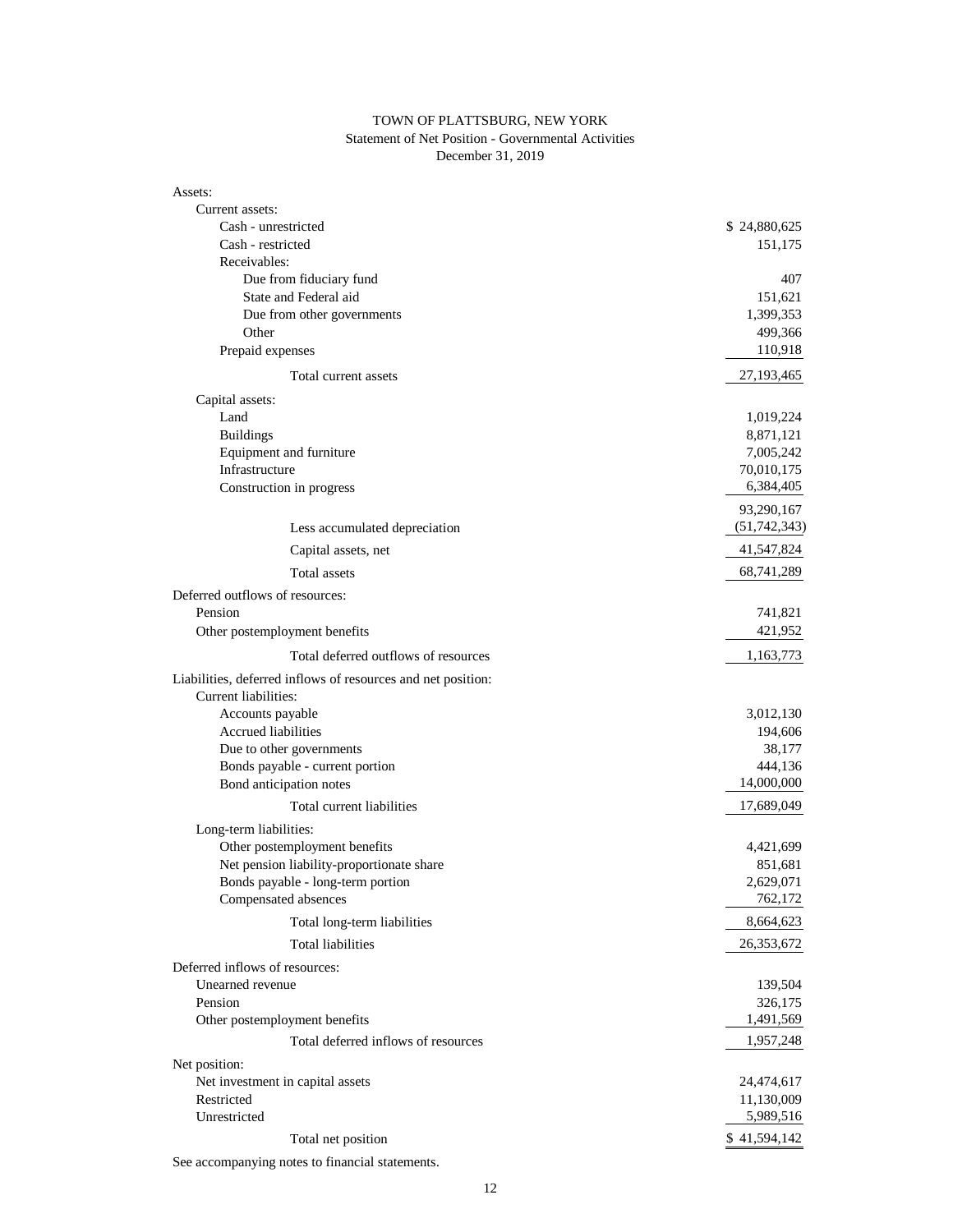# TOWN OF PLATTSBURG, NEW YORK Statement of Activities - Governmental Activities Year ended December 31, 2019

|                                     |                                   |                                            | Program Revenue |               |                     |  |
|-------------------------------------|-----------------------------------|--------------------------------------------|-----------------|---------------|---------------------|--|
|                                     |                                   |                                            | Operating       | Capital       | (Expense) and       |  |
|                                     |                                   | Charges for                                | Grants and      | Grants and    | Changes in          |  |
| Functions/Programs                  | <b>Expenses</b>                   | Services                                   | Contributions   | Contributions | <b>Net Position</b> |  |
| Governmental activities:            |                                   |                                            |                 |               |                     |  |
| General government support          | \$<br>4,002,911                   | 219,619                                    | 273,653         |               | (3,509,639)         |  |
| Public safety                       | 26,810                            |                                            |                 |               | (26, 810)           |  |
| Health                              | 463,769                           |                                            |                 |               | (463,769)           |  |
| Transportation                      | 3,099,301                         | 76,346                                     | 200,332         |               | (2,822,623)         |  |
| Economic assistance and development | 55,630                            |                                            |                 |               | (55, 630)           |  |
| Culture and recreation              | 276,032                           | 35,158                                     | 3,759           |               | (237, 115)          |  |
| Home and community services         | 3,109,528                         | 3,313,236                                  | 25,788          | 34,492        | 263,988             |  |
| Interest                            | 304,792                           |                                            |                 |               | (304, 792)          |  |
| Total governmental activities       | 11,338,773                        | 3,644,359                                  | 503,532         | 34,492        | (7, 156, 390)       |  |
|                                     | General revenue:                  |                                            |                 |               |                     |  |
|                                     |                                   | Real property tax and related tax items    |                 |               | 4,312,664           |  |
|                                     | Non-property tax items            |                                            |                 |               | 4,233,750           |  |
|                                     |                                   | Use of money and property                  |                 |               | 400,854             |  |
|                                     |                                   | Sale of property and compensation for loss |                 |               | 34,121              |  |
|                                     | Miscellaneous                     |                                            |                 |               | 271,880             |  |
|                                     | Total general revenue             |                                            |                 |               | 9,253,269           |  |
|                                     | Change in net position            |                                            |                 |               | 2,096,879           |  |
|                                     | Net position at beginning of year | 39,497,263                                 |                 |               |                     |  |
|                                     | Net position at end of year       |                                            |                 |               | \$<br>41,594,142    |  |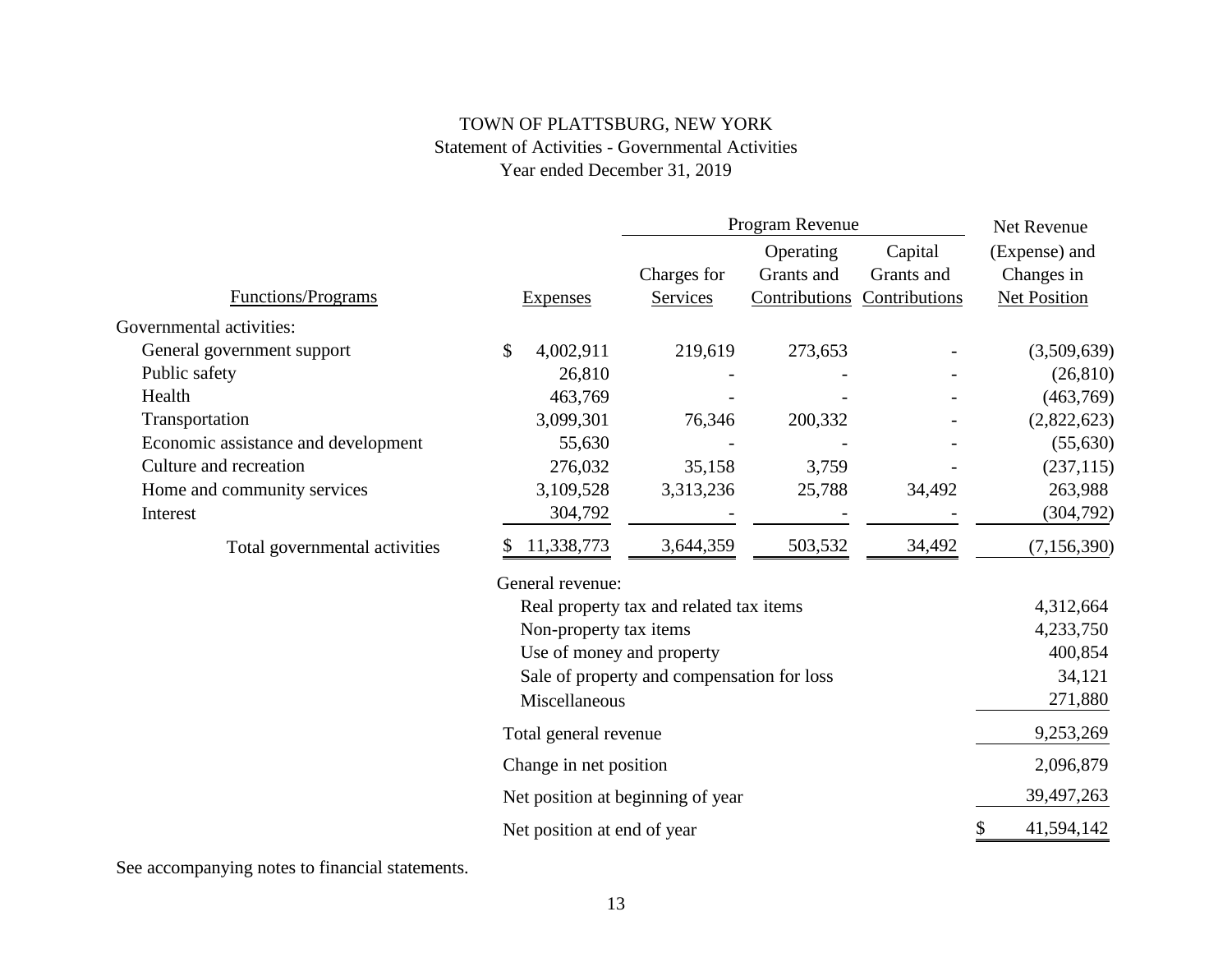#### TOWN OF PLATTSBURG, NEW YORK Balance Sheet - Governmental Funds December 31, 2019

|                                                                               |                 |                     |                | Major Special Revenue                        |           |           |                                |                                |
|-------------------------------------------------------------------------------|-----------------|---------------------|----------------|----------------------------------------------|-----------|-----------|--------------------------------|--------------------------------|
|                                                                               | General         | Capital<br>Projects | Highway        | Water/Sewer<br>Administration<br>& Ambulance | Sewer     | Water     | Nonmajor<br>Special<br>Revenue | Total<br>Governmental<br>Funds |
| Assets:                                                                       |                 |                     |                |                                              |           |           |                                |                                |
| Cash - unrestricted                                                           | \$<br>2,027,145 | 10,599,558          | 1,579,100      | 977,121                                      | 3,839,571 | 4,793,974 | 1.064.156                      | 24,880,625                     |
| Cash - restricted                                                             | 151,175         |                     |                |                                              |           |           |                                | 151,175                        |
| Receivables:                                                                  |                 |                     |                |                                              |           |           |                                |                                |
| Due from other funds                                                          | 3,184           | 1,609,616           |                | 50                                           |           | 6,527     |                                | 1,619,377                      |
| State and Federal aid                                                         | 18,750          | 99,577              | 33,294         |                                              |           |           |                                | 151,621                        |
| Due from other governments                                                    | 1,160,050       |                     | ÷.             | 3,923                                        | 128,501   | 106,879   |                                | 1,399,353                      |
| Other                                                                         | 164,010         |                     | 12,405         | 4,440                                        | 172,273   | 141,318   | 4,920                          | 499,366                        |
| Prepaid expenses                                                              | 54,504          |                     | 27,696         | 27,560                                       |           |           | 1,158                          | 110,918                        |
| Total assets                                                                  | 3,578,818       | 12,308,751          | 1,652,495      | 1,013,094                                    | 4,140,345 | 5,048,698 | 1,070,234                      | 28,812,435                     |
| Liabilities, deferred inflows of resources and fund balances:<br>Liabilities: |                 |                     |                |                                              |           |           |                                |                                |
| Accounts payable                                                              | 114,020         | 2,747,840           | 44,831         | 8,604                                        | 57,452    | 28,310    | 11,073                         | 3,012,130                      |
| <b>Accrued liabilities</b>                                                    | 19,437          | $\sim$              | 24,097         | 18,042                                       |           |           | 1,037                          | 62,613                         |
| Bond anticipation notes payable                                               | $\sim$          | 14,000,000          | $\overline{a}$ |                                              |           |           | $\sim$                         | 14,000,000                     |
| Due to other funds                                                            |                 |                     |                | 9,304                                        | 50        | 1,609,616 |                                | 1,618,970                      |
| Due to other governments                                                      | 38,177          |                     |                |                                              |           |           |                                | 38,177                         |
| <b>Total liabilities</b>                                                      | 171,634         | 16,747,840          | 68,928         | 35,950                                       | 57,502    | 1,637,926 | 12,110                         | 18,731,890                     |
| Deferred inflows of resources                                                 |                 |                     |                |                                              |           |           |                                |                                |
| Unearned revenue                                                              | 5,888           | $\sim$              | 16,616         | 16,250                                       | 12,220    | 88,530    |                                | 139,504                        |
| Unavailable revenue                                                           | 8,537           |                     |                |                                              |           |           |                                | 8,537                          |
| Total deferred inflows of resources                                           | 14,425          |                     | 16,616         | 16,250                                       | 12,220    | 88,530    |                                | 148,041                        |
| Fund balances (deficits):                                                     |                 |                     |                |                                              |           |           |                                |                                |
| Nonspendable                                                                  | 54,504          |                     | 27,696         | 27,560                                       |           |           | 1,158                          | 110,918                        |
| Restricted                                                                    | 151,175         |                     |                |                                              |           |           |                                | 151,175                        |
| Committed                                                                     |                 |                     | $\sim$         | $\sim$                                       | 125,000   | 125,000   | $\sim$                         | 250,000                        |
| Assigned - appropriated                                                       | 421,122         |                     | 291,713        | 23,320                                       |           | 4,694     | $\bar{a}$                      | 740,849                        |
| Assigned - unappropriated                                                     |                 | $\overline{a}$      | 1,247,542      | 910,014                                      | 3,945,623 | 3,192,548 | 1,056,966                      | 10,352,693                     |
| Unassigned                                                                    | 2,765,958       | (4,439,089)         |                |                                              |           |           |                                | (1,673,131)                    |
| Total fund balances (deficit)                                                 | 3,392,759       | (4,439,089)         | 1,566,951      | 960,894                                      | 4,070,623 | 3,322,242 | 1,058,124                      | 9,932,504                      |
| Total liabilities, deferred inflows                                           |                 |                     |                |                                              |           |           |                                |                                |
| and fund balances (deficit)                                                   | 3,578,818       | 12,308,751          | 1,652,495      | 1,013,094                                    | 4,140,345 | 5,048,698 | 1,070,234                      | 28,812,435                     |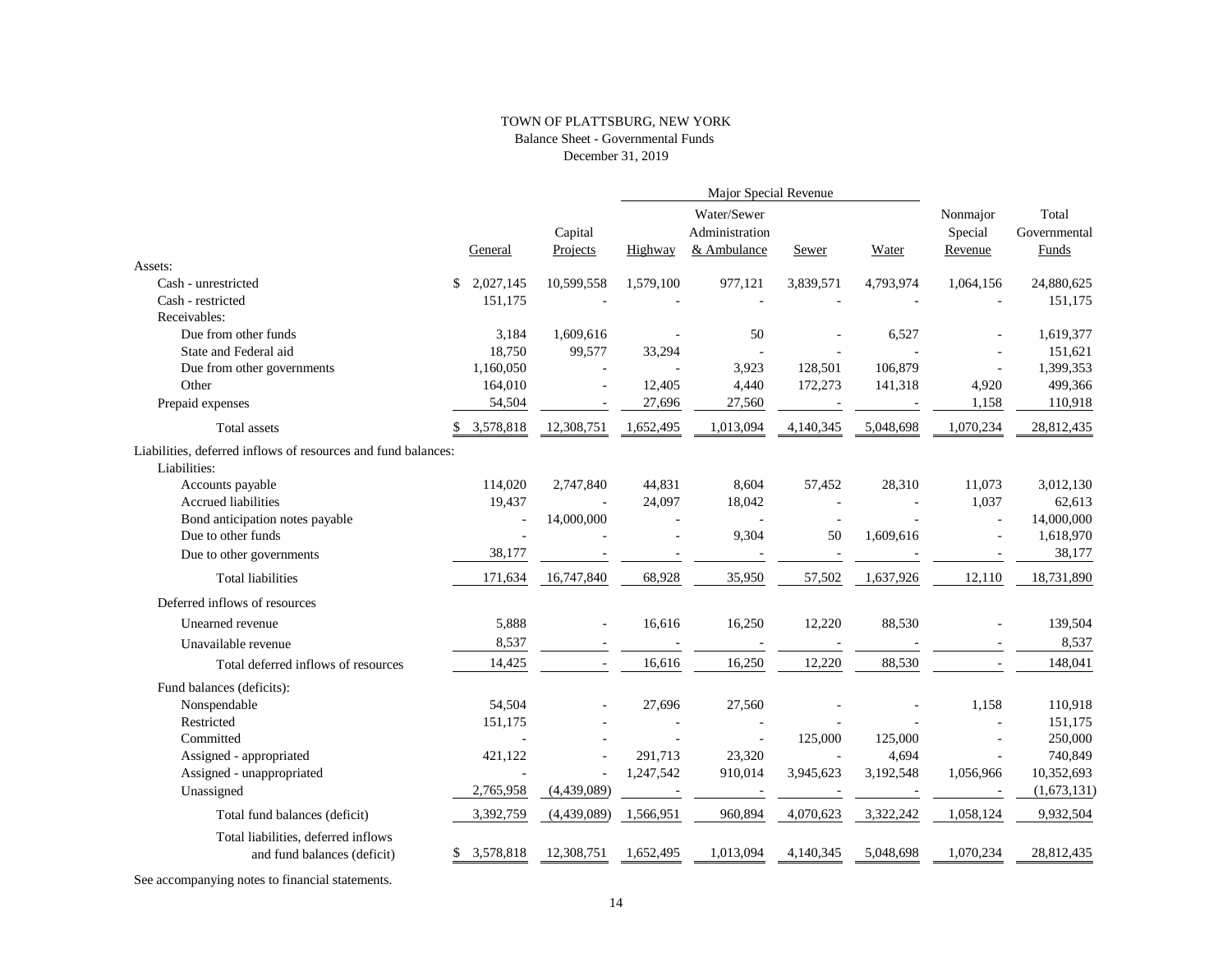# Reconciliation of the Balance Sheet - Governmental Funds to the Statement of Net Position December 31, 2019 TOWN OF PLATTSBURG, NEW YORK

| Total governmental fund balance                                                                                                                 | 9,932,504<br>$\mathcal{S}$ |
|-------------------------------------------------------------------------------------------------------------------------------------------------|----------------------------|
| Amounts reported for governmental activities in the statement<br>of net position are different because:                                         |                            |
| Capital assets are included as assets in the government-wide<br>financial statements, net of accumulated depreciation.                          | 41,547,824                 |
| Deferred outflows and inflows of resources related to the net<br>pension liability are included in the government-wide financial<br>statements. | 415,646                    |
| Deferred outflows and inflows of resources related to OPEB<br>are included in the government-wide financial statements.                         | (1,069,617)                |
| Deferred revenue from receivables not available to pay for<br>current period expenditures and is therefore deferred in the funds                | 8,537                      |
| Long-term liabilities for bonded debt are included in the<br>government-wide financial statements as liabilities.                               | (3,073,207)                |
| Current liabilities for interest payable on long-term debt are<br>included in the government-wide financial statements as<br>liabilities.       | (131,993)                  |
| Long-term liabilities for compensated absences are included in<br>the government-wide financial statements as liabilities.                      | (762, 172)                 |
| Long-term liabilities for other postemployment benefits are<br>included in the government-wide financial statements as<br>liabilities.          | (4,421,699)                |
| Long-term liabilities for the proportionate share of net pension<br>liability are included in the government-wide financial statements          |                            |
| as liabilities.                                                                                                                                 | (851,681)                  |
| Total net position - end of year                                                                                                                | \$41,594,142               |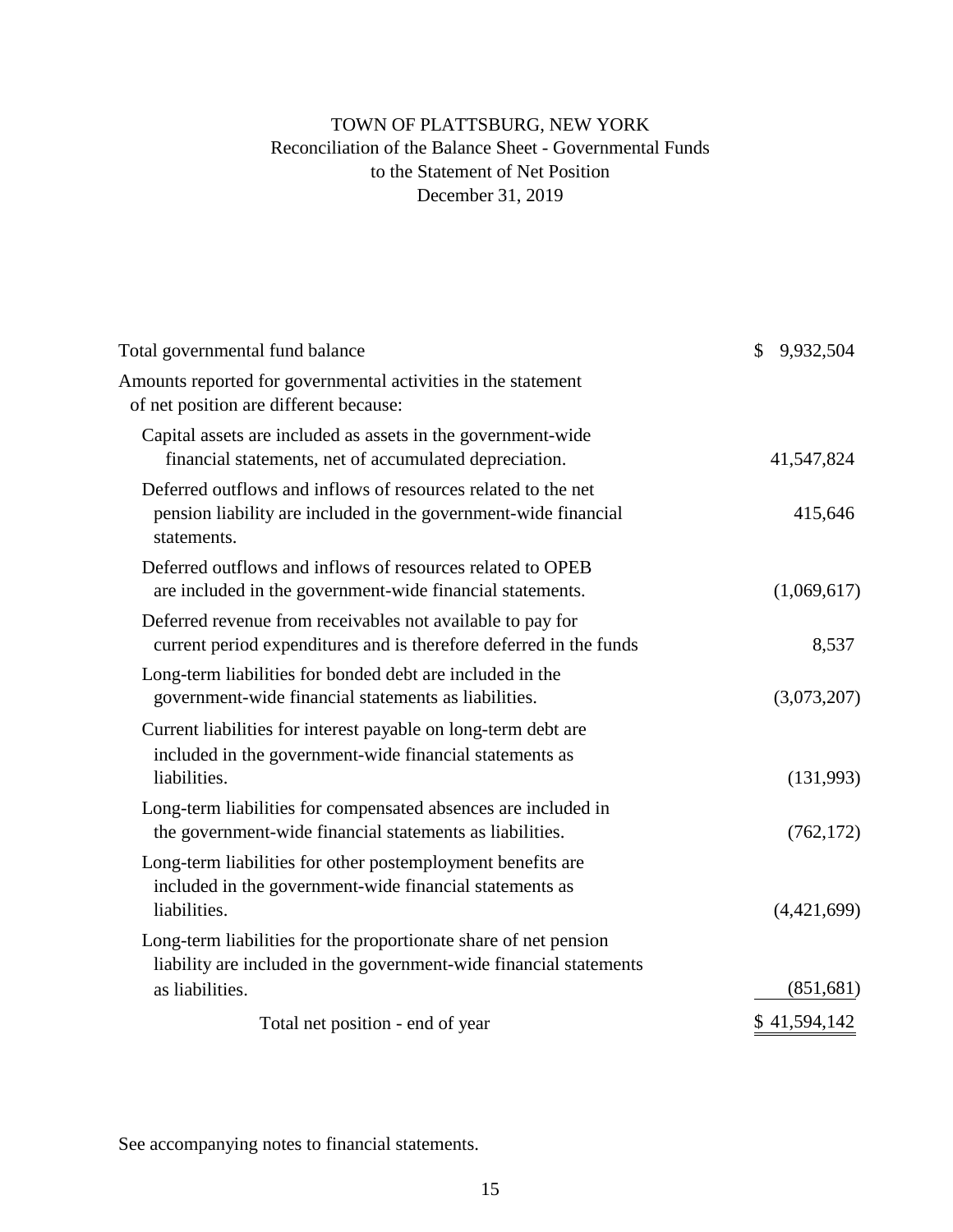#### TOWN OF PLATTSBURG, NEW YORK Statements of Revenue, Expenditures and Changes in Fund Balances Governmental Funds Year ended December 31, 2019

|                                               |                          |                | Major Special Revenue    |                          |           |           |                |              |
|-----------------------------------------------|--------------------------|----------------|--------------------------|--------------------------|-----------|-----------|----------------|--------------|
|                                               |                          |                |                          | Water/Sewer              |           |           | Nonmajor       | Total        |
|                                               |                          | Capital        |                          | Administration           |           |           | Special        | Governmental |
|                                               | General                  | Projects       | Highway                  | & Ambulance              | Sewer     | Water     | Revenue        | <b>Funds</b> |
| Revenue:                                      |                          |                |                          |                          |           |           |                |              |
| Real property taxes                           | 36,181                   |                | 1,146,358                | 439,750                  | 661,694   | 1,757,085 | 271,596        | 4,312,664    |
| Non-property tax items                        | 2,984,673                |                | 1,249,077                | $\overline{\phantom{a}}$ |           |           |                | 4,233,750    |
| Departmental income                           | 85,747                   |                | $\overline{\phantom{a}}$ | 56,836                   | 1,511,906 | 1,195,251 |                | 2,849,740    |
| Charges for services                          | 5,057                    |                | 76,346                   | 224,202                  |           |           |                | 305,605      |
| Use of money and property                     | 42,226                   | 151,866        | 12,520                   | 16,694                   | 50,995    | 120,890   | 5,663          | 400,854      |
| Licenses and permits                          | 191,905                  |                |                          |                          |           |           |                | 191,905      |
| Fines and forfeitures                         | 297,094                  |                | $\overline{\phantom{a}}$ |                          |           | 15        |                | 297,109      |
| Sale of property and compensation for loss    |                          |                | 27,105                   | 10,705                   |           |           | 1,541          | 39,351       |
| State aid                                     | 303,200                  | $\overline{a}$ | 200,332                  |                          |           |           |                | 503,532      |
| Federal aid                                   |                          | 34,492         |                          |                          |           |           |                | 34,492       |
| Miscellaneous                                 | 108,845                  |                | 989                      | 1,888                    | 50,641    | 107,422   | 5,107          | 274,892      |
| Total revenue                                 | 4,054,928                | 186,358        | 2,712,727                | 750,075                  | 2,275,236 | 3,180,663 | 283,907        | 13,443,894   |
| Expenditures:                                 |                          |                |                          |                          |           |           |                |              |
| General government support                    | 1,557,486                |                |                          | 1,048,968                |           |           |                | 2,606,454    |
| Public safety                                 | 20,581                   |                |                          |                          |           |           |                | 20,581       |
| Health                                        | 600                      |                |                          | 462,800                  |           |           |                | 463,400      |
| Transportation                                | 83,956                   |                | 1,432,859                |                          |           |           | 125,165        | 1,641,980    |
| Economic opportunity and development          | 48,709                   |                |                          |                          |           |           |                | 48,709       |
| Culture and recreation                        | 170,734                  |                |                          |                          |           |           |                | 170,734      |
| Home and community services                   | 645,182                  |                |                          | ÷,                       | 858,022   | 346,236   | $\overline{a}$ | 1,849,440    |
| Employee benefits                             | 793,650                  |                | 480,778                  | 457,616                  |           |           | 27,729         | 1,759,773    |
| Debt service:                                 |                          |                |                          |                          |           |           |                |              |
| Principal                                     | $\overline{\phantom{a}}$ | 28,813         | 135,000                  | $\overline{a}$           | 143,253   | 1,036,263 |                | 1,343,329    |
| Interest                                      |                          |                | 3,692                    | $\blacksquare$           | 108,100   | 143,349   |                | 255,141      |
| Capital outlay                                | 242,042                  | 3,958,525      | 627,131                  | 453,816                  | 34,493    | 12,300    | 14,782         | 5,343,089    |
| Total expenditures                            | 3,562,940                | 3,987,338      | 2,679,460                | 2,423,200                | 1,143,868 | 1,538,148 | 167,676        | 15,502,630   |
| Excess (deficiency) revenue over expenditures | 491,988                  | (3,800,980)    | 33,267                   | (1,673,125)              | 1,131,368 | 1,642,515 | 116,231        | (2,058,736)  |

See accompanying notes to financial statements.

(Continued)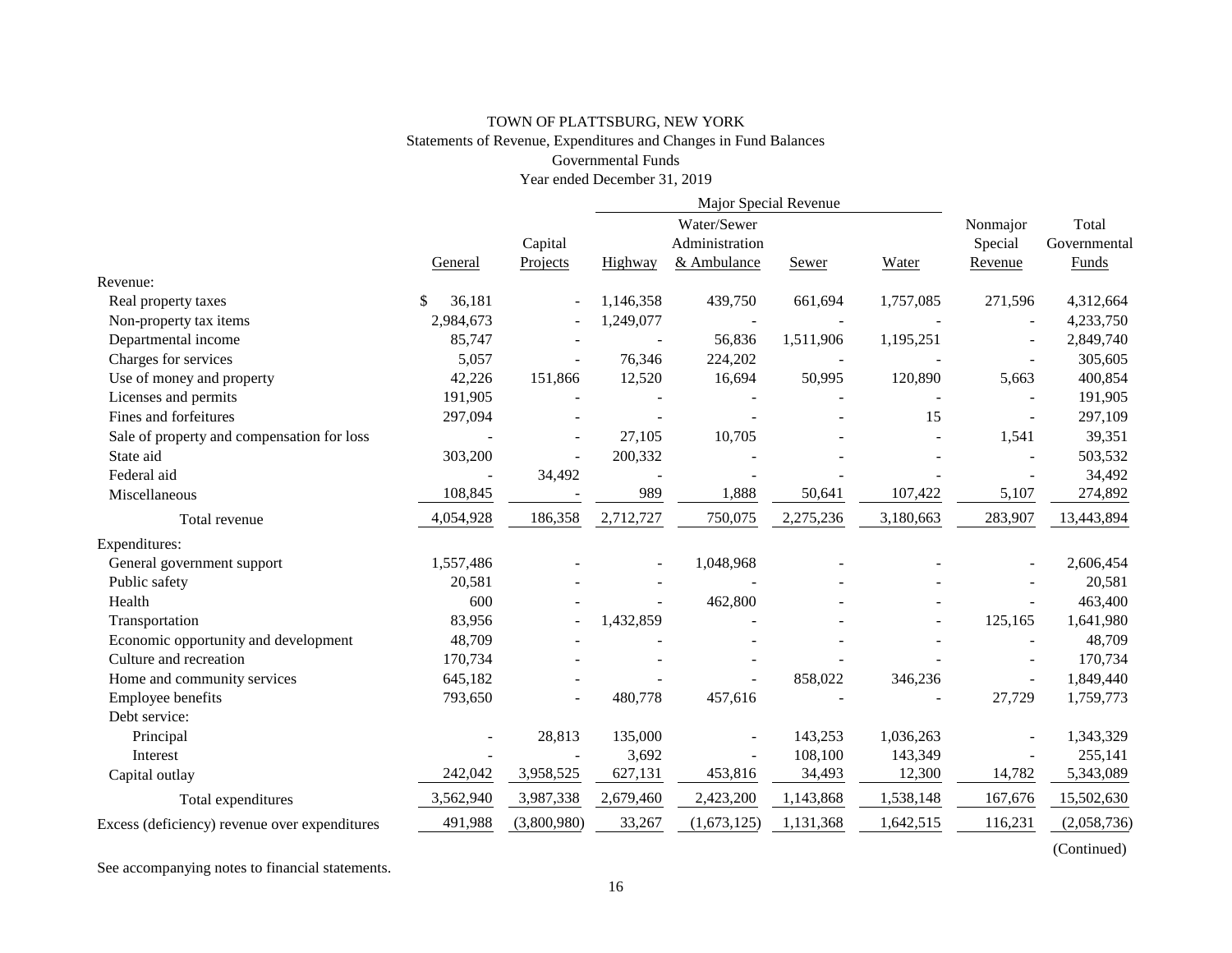#### TOWN OF PLATTSBURG, NEW YORK Statements of Revenue, Expenditures and Changes in Fund Balances Governmental Funds, Continued

|                                              | Major Special Revenue |                     |                          |                                              |            |               |                                |                                       |
|----------------------------------------------|-----------------------|---------------------|--------------------------|----------------------------------------------|------------|---------------|--------------------------------|---------------------------------------|
|                                              | General               | Capital<br>Projects | Highway                  | Water/Sewer<br>Administration<br>& Ambulance | Sewer      | Water         | Nonmaior<br>Special<br>Revenue | Total<br>Governmental<br><b>Funds</b> |
| Other financing sources (uses):              |                       |                     |                          |                                              |            |               |                                |                                       |
| BANS redeemed from appropriations            | -                     | 770,000             | $\overline{\phantom{a}}$ |                                              |            |               | ۰                              | 770,000                               |
| Transfers in                                 | 15.000                | 10,000              | $\overline{\phantom{a}}$ | .618.448                                     |            | 10.607        | -                              | .654.055                              |
| Transfers out                                |                       | (10,607)            |                          | (15,000)                                     | (498, 868) | (1,129,580)   |                                | (1,654,055)                           |
| Total other financing sources (uses)         | 15,000                | 769,393             |                          | 1,603,448                                    | (498, 868) | (1, 118, 973) |                                | 770,000                               |
| Net change in fund balances                  | 506.988               | (3,031,587)         | 33,267                   | (69,677)                                     | 632,500    | 523,542       | 116,231                        | (1, 288, 736)                         |
| Fund balances (deficit) at beginning of year | 2,885,771             | (1,407,502)         | 1,533,684                | 1,030,571                                    | 3,438,123  | 2,798,700     | 941,893                        | 11,221,240                            |
| Fund balances (deficit) at end of year       | \$3,392,759           | (4,439,089)         | ,566,951                 | 960,894                                      | 4,070,623  | 3,322,242     | 1,058,124                      | 9,932,504                             |
|                                              |                       |                     |                          |                                              |            |               |                                |                                       |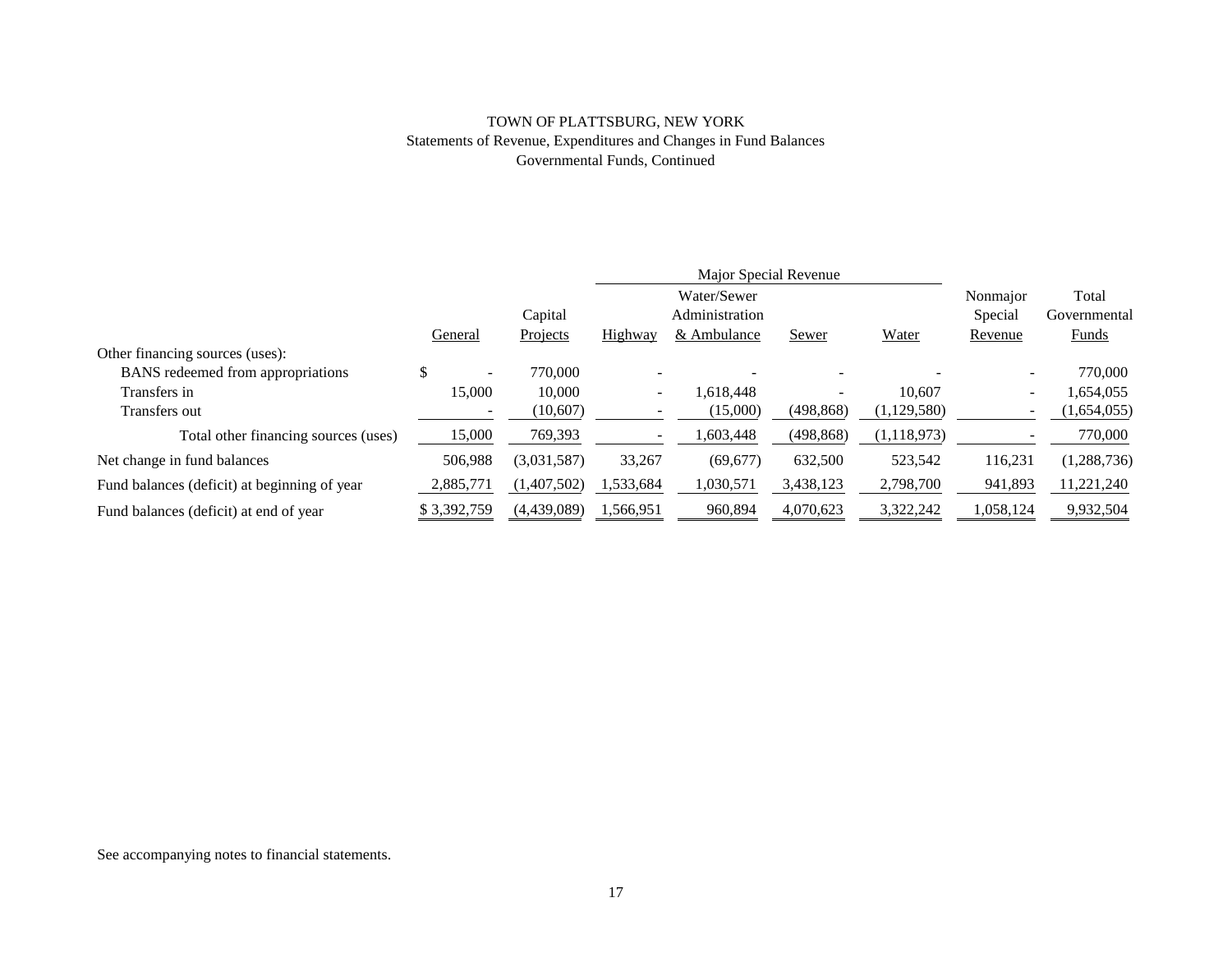# Reconciliation of the Statement of Revenue, Expenditures, and Changes in Fund Balances - Governmental Funds to the Statement of Activities Year ended December 31, 2019

| Net change in fund balance                                                                                                                                                                                                                                                                                                                                                     | (1,288,736) |
|--------------------------------------------------------------------------------------------------------------------------------------------------------------------------------------------------------------------------------------------------------------------------------------------------------------------------------------------------------------------------------|-------------|
| Amounts reported for governmental activities in the statement of activities are<br>different because:                                                                                                                                                                                                                                                                          |             |
| Current year capital outlays reported as expenditures in the governmental fund<br>financial statements are shown as increases in capital assets in the government-<br>wide financial statements.<br>Current year debt principal payments reported as expenditures in the governmental<br>fund financial statements are shown as a reduction in debt in the government-wide     | 5,202,888   |
| financial statements.<br>Interest is accrued on outstanding debt in the government-wide financial statements,                                                                                                                                                                                                                                                                  | 573,329     |
| whereas in the governmental fund financial statements, an interest expenditure is<br>reported when due.                                                                                                                                                                                                                                                                        | (49, 651)   |
| Compensated absences are expensed on the government-wide financial statements<br>when earned, whereas in the governmental fund financial statements, an expenditure<br>is reported when compensated absences time is used.                                                                                                                                                     | (69,769)    |
| Other postemployment benefits are expensed on the government-wide financial<br>statements when earned, whereas in the governmental fund financial statements,<br>an expenditure is reported when benefits are paid.                                                                                                                                                            | (93, 721)   |
| Current year change in proportionate share of net pension liability and the<br>related deferred inflows and deferred outflows of resources on the<br>government-wide financial statements is not recognized in governmental funds<br>since it does not provide for current financial resources.                                                                                | (83,330)    |
| Some revenues are reported in the statement of activities that do not result<br>in current financial resources and therefore are not reported as revenue in<br>the governmental funds.                                                                                                                                                                                         | (3,012)     |
| Current year loss on sale of capital assets is reported as an decrease in revenue on<br>the government-wide financial statements and is not recorded on the governmental<br>fund financial statements and the related proceeds are reported as a revenue<br>on the governmental fund financial statements and are not reported on the<br>government-wide financial statements. | (5,230)     |
| Depreciation is not recognized as an expenditure in governmental funds since it<br>does not require the use of current financial resources. The effect of the                                                                                                                                                                                                                  |             |
| current year's depreciation is to decrease net position.                                                                                                                                                                                                                                                                                                                       | (2,085,889) |
| Change in net position of governmental activities                                                                                                                                                                                                                                                                                                                              | 2,096,879   |
|                                                                                                                                                                                                                                                                                                                                                                                |             |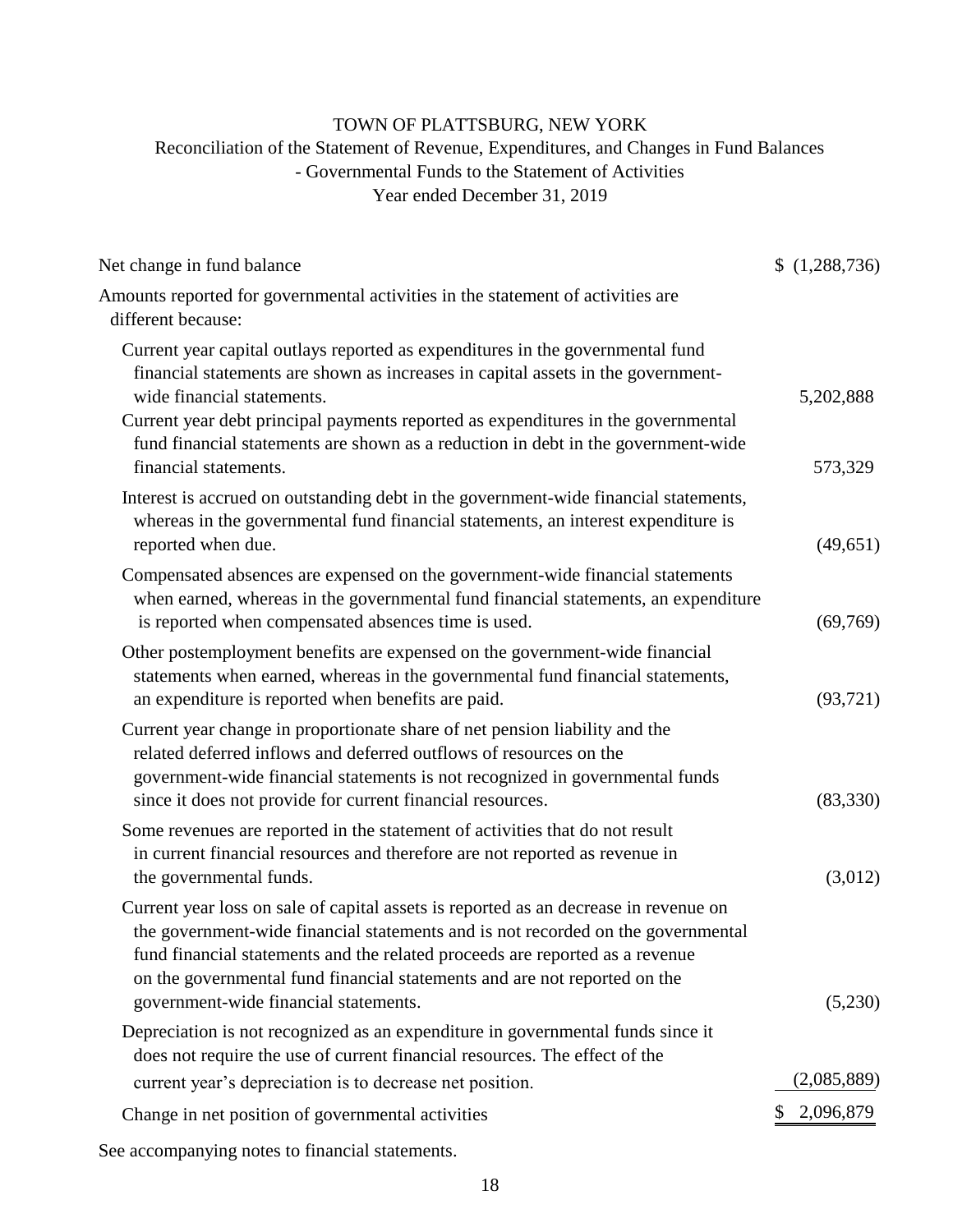# TOWN OF PLATTSBURG, NEW YORK Statement of Fiduciary Net Position - Fiduciary Funds December 31, 2019

|                                  | Custodial<br><b>Funds</b> |
|----------------------------------|---------------------------|
| Assets:                          |                           |
| Cash                             | 88,552<br>\$              |
| Cash - escrow accounts           | 154,639                   |
| Total assets                     | 243,191                   |
| Liabilities - due to other funds | 407                       |
| Net position - restricted        | 242,784                   |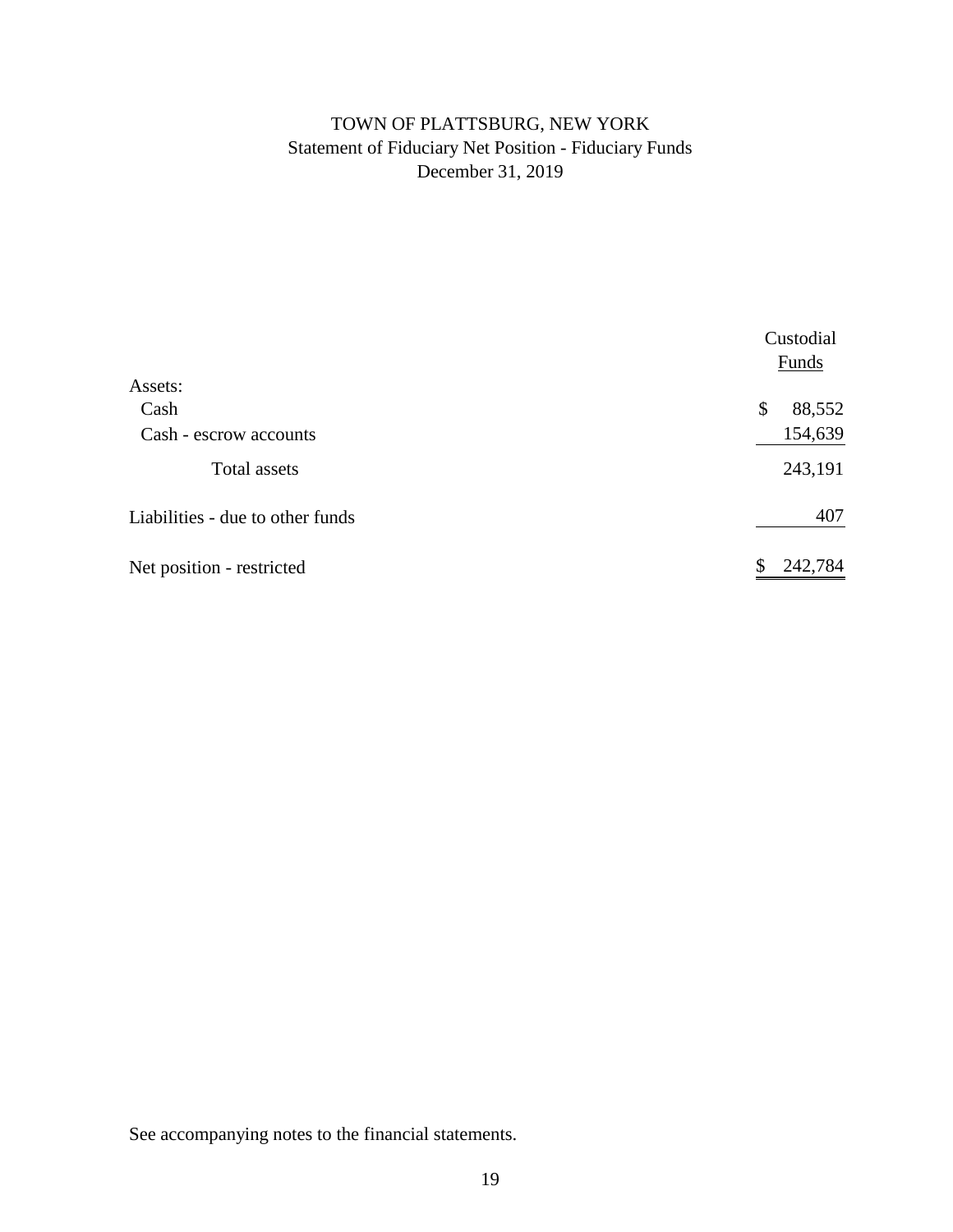# Year ended December 31, 2019 Fiduciary Funds Statement of Changes in Fiduciary Net Position TOWN OF PLATTSBURGH, NEW YORK

|                                                                   | Custodial     |
|-------------------------------------------------------------------|---------------|
|                                                                   | <b>Funds</b>  |
| Additions:                                                        |               |
| Property taxes collected:                                         |               |
| County                                                            | \$4,680,855   |
| Fire districts                                                    | 1,949,573     |
| Total property taxes collected                                    | 6,630,428     |
| <b>Escrow</b> collections                                         | 101,094       |
| Parkland collections                                              | 10,495        |
| <b>Total additions</b>                                            | 6,742,017     |
| Deductions:                                                       |               |
| Payment of property taxes                                         | 6,630,428     |
| Health insurance premiums                                         | 13,391        |
| <b>Escrow</b> payments                                            | 58,254        |
| <b>Total deductions</b>                                           | 6,702,073     |
| Change in fiduciary net position                                  | 39,944        |
| Fiduciary net position at beginning of year, as previously stated |               |
| Cumulative effect of change in accounting principle (note 10)     | 202,840       |
| Fiduciary net position at beginning of year, as restated          | 202,840       |
| Fiduciary net position at end of year                             | \$<br>242,784 |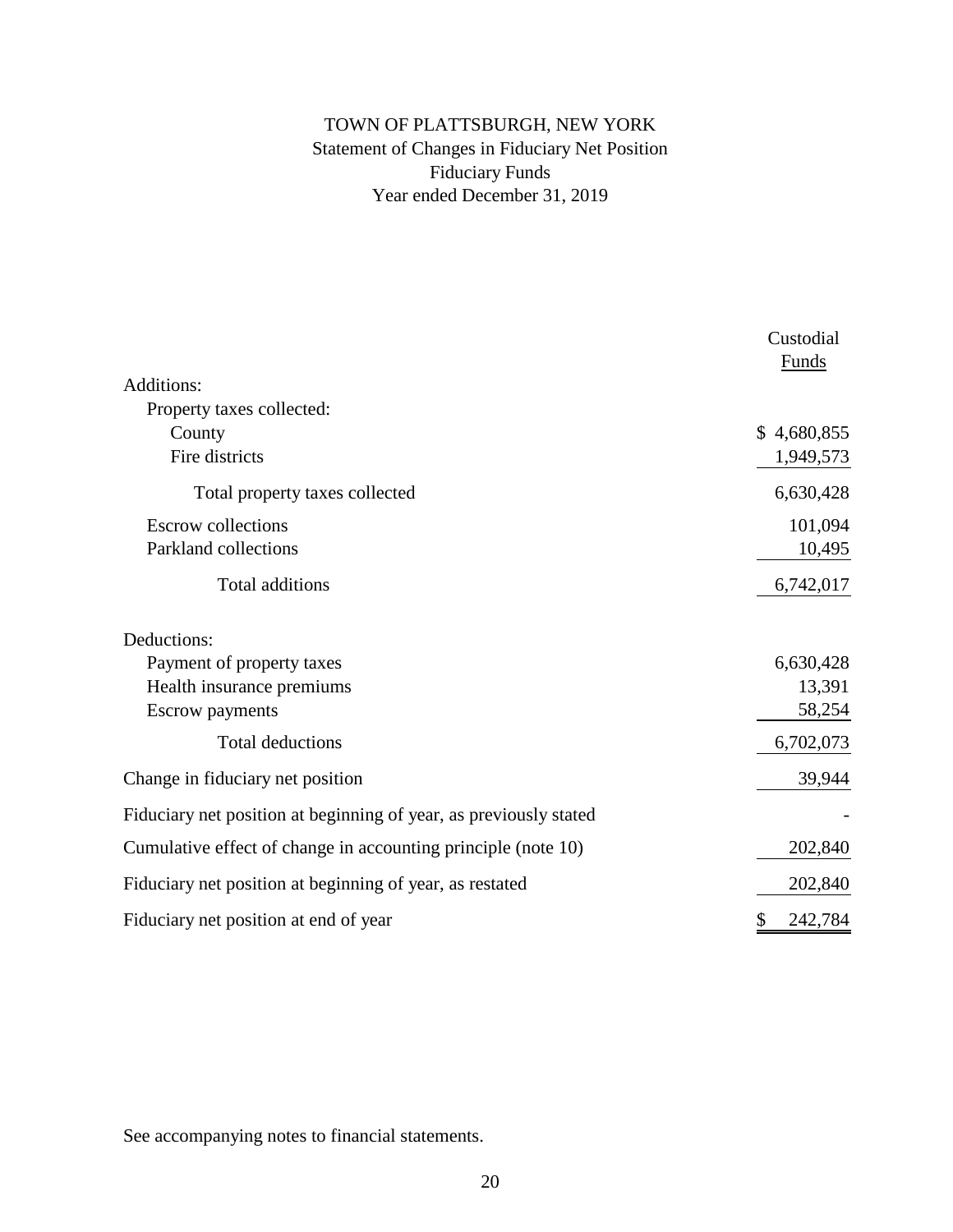#### Notes to Financial Statements

December 31, 2019

### (1) Summary of Significant Accounting Policies

The financial statements of the Town of Plattsburgh, New York (the Town) have been prepared in accordance with generally accepted accounting principles (GAAP) for governments as prescribed by the Governmental Accounting Standards Board (GASB) which is the standard setting body for establishing governmental accounting and financial reporting principles. Certain significant accounting principles and policies utilized by the Town are described below.

#### (a) Financial Reporting Entity

The Town was incorporated in 1785, is governed by the town law and other general laws of the State of New York and various local laws and ordinances. The Town Board, which is the legislative body responsible for the overall operation of the Town, consists of the supervisor and five councilors. The supervisor serves as chief executive officer and the chief fiscal officer of the Town.

The following basic services are provided:

Highways and streets Water and sewage Street lighting Culture and recreation Planning and zoning General administrative services

- The reporting entity of the Town is based upon criteria set forth by GASB Statement No. 14 - "The Financial Reporting Entity." The financial reporting entity consists of the primary government, organizations for which the primary government is financially accountable, and other organizations for which the nature and significance of their relationship with the primary government are such that exclusion would cause the reporting entity's financial statements to be misleading or incomplete.
- The accompanying financial statements present the activities of the Town and any component unit or other organizational entity determined to be includable in the Town's financial reporting entity. The decision to include a potential component unit or other organizational entity in the Town's reporting entity is based on several criteria including legal standing, fiscal dependency, and financial accountability. The Town does not have any reportable component units or other organizational entities for the year ended December 31, 2019. The Town is not a component unit of another reporting entity.

#### (b) Basis of Presentation

#### (i) Government-wide Statements

The Statement of Net Position and the Statement of Activities present financial information about the Town's governmental activities. These statements include the financial activities of the overall government in its entirety, except those that are fiduciary. Eliminations have been made to minimize the double counting of internal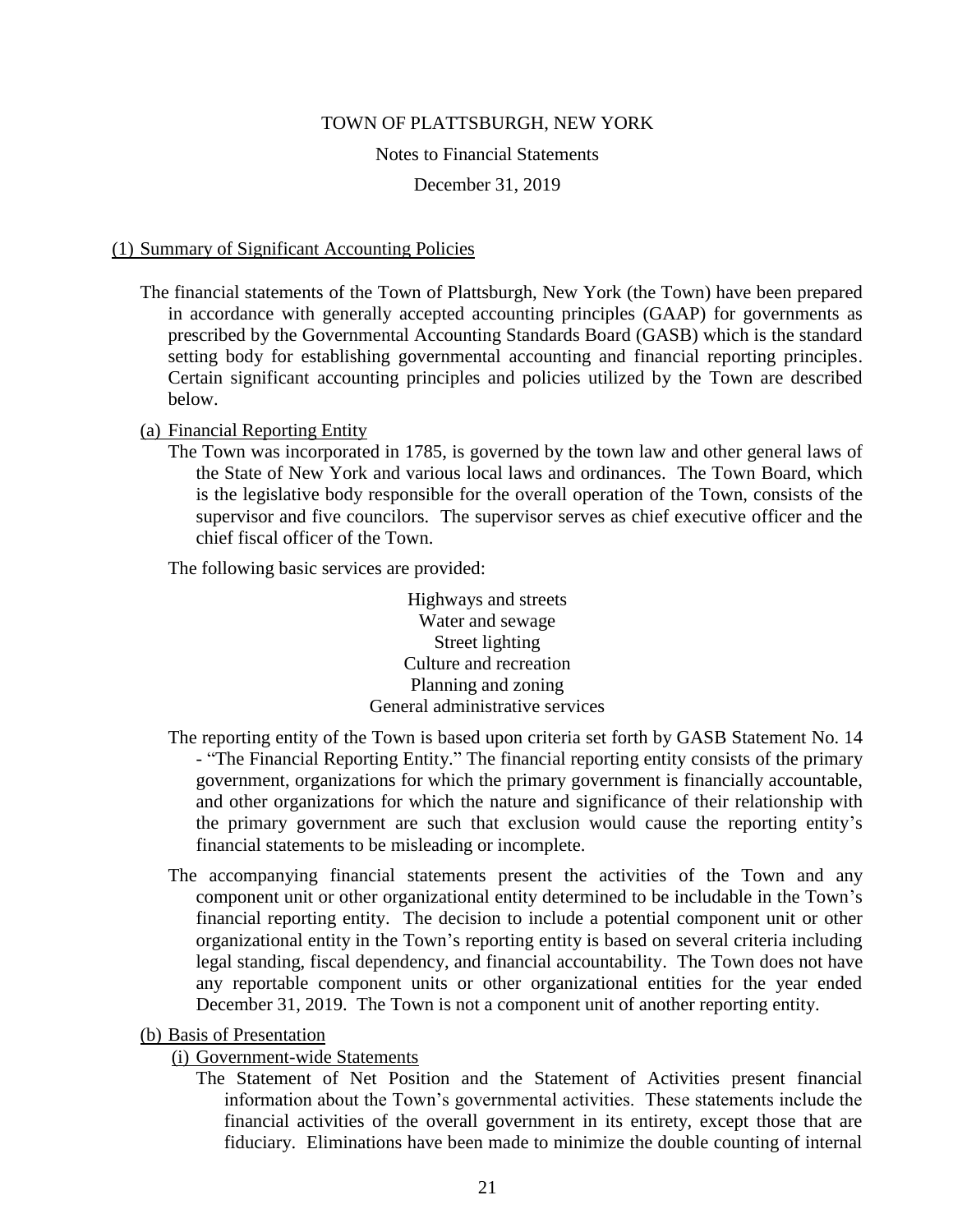#### Notes to Financial Statements, Continued

#### (1) Summary of Significant Accounting Policies, Continued

- (b) Basis of Presentation, Continued
	- (i) Government-wide Statements, Continued

transactions. Governmental activities generally are financed through taxes, intergovernmental revenues, and other exchange and non-exchange transactions. Business-type activities are financed in whole or in part by fees charged to external parties. Operating grants include operating-specific and discretionary (either operating or capital) grants, while the capital grants column reflects capital-specific grants.

- The Statement of Activities presents a comparison between direct expenses and program revenues for the different business-type activities of the Town and for each function of the Town's governmental activities. Direct expenses are those that are specifically associated with a program or function, and, therefore are clearly identifiable to a particular function. Indirect expense allocations that have been made in the funds have been reversed for the Statement of Activities. Program revenues include fees and charges paid by the recipients of goods or services offered by the programs, and grants and contributions that are restricted to meeting the operational or capital requirements of a particular program. Revenues that are not classified as program revenues, including all taxes, are presented as general revenues.
- Proprietary fund operating revenues, such as charges for services, result from exchange transactions associated with the principal activity of the fund. Exchange transactions are those in which each party receives and gives up essentially equal values. Nonoperating revenues, such as subsidies, result from non-exchange transactions. Other non-operating revenues are ancillary activities such as investment earnings. The Town had no proprietary funds for the year ended December 31, 2019.
- (ii) Fund Financial Statements
	- The fund statements provide information about the Town's funds, including fiduciary funds. Separate statements for each fund category (governmental, proprietary, and fiduciary) are presented. The emphasis of fund financial statements is on major governmental and enterprise funds, each displayed in a separate column. All remaining governmental and enterprise funds are aggregated and reported as nonmajor funds.
	- The Town reports the following major governmental funds:
	- General Fund This is the Town's primary operating fund. It accounts for all financial transactions that are not required to be accounted for in another fund.
	- Capital Projects Funds These funds are used to account for the financial resources used for acquisition, construction, or major repair of capital facilities.
	- Highway Special Revenue This fund is used to account for revenues and expenditures for highway purposes in accordance with Section 141 of the Highway Law.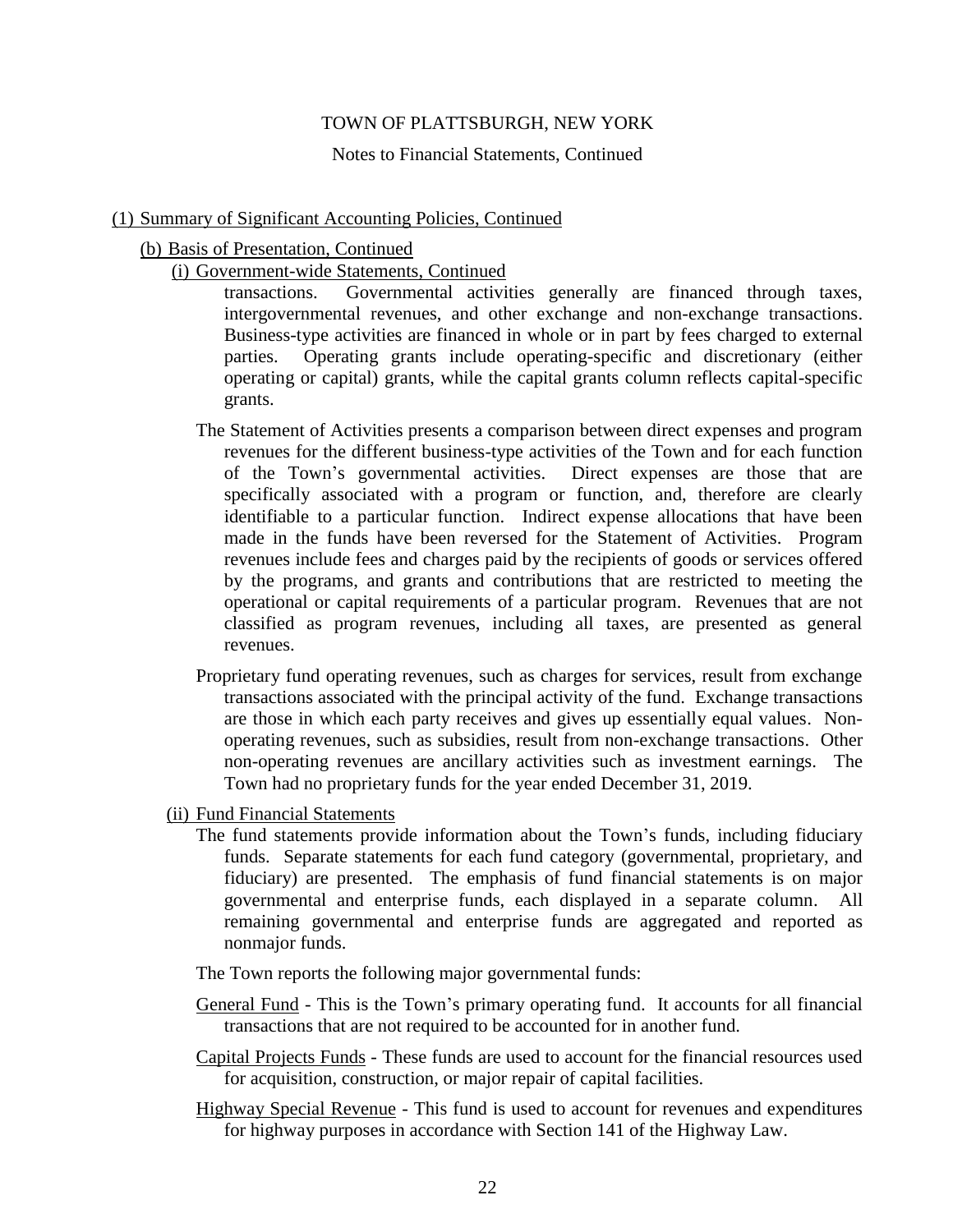#### Notes to Financial Statements, Continued

#### (1) Summary of Significant Accounting Policies, Continued

- (b) Basis of Presentation, Continued
	- (ii) Fund Financial Statements, Continued
		- Water/Sewer Administration & Ambulance Special Revenue Fund This fund is used to account for revenues and expenditures for the administration of the Town's water and sewer departments as well as the Town's ambulance district.
		- Sewer Special Revenue This fund is used to account for taxes or other revenues, which are raised or received to provide sewage disposal services to the Town's residents and businesses.
		- Water Special Revenue This fund is used to account for taxes or other revenues, which are raised or received to provide water distribution services to the Town's residents and businesses.
		- The other funds, which do not meet the major fund criteria, are aggregated and reported as nonmajor Governmental Funds. The following are reported as nonmajor Governmental Funds:
		- Storm Drainage This fund is used to account for revenues and expenditures for drainage purposes.
		- Street Lighting This fund is used to account for revenues and expenditures for lighting purposes.
		- Fiduciary Funds During the year ended December 31, 2019, the Town adopted provisions of GASB Statement No. 84 - "Fiduciary Activities." The primary objective of this Statement is to improve guidance regarding the indemnification of fiduciary activities for accounting and financial reporting purposes. See note 10 of the financial statements for the impact of the implementation on the financial statements.
			- Fiduciary funds are used to account for assets held by the local government in a trustee or custodial capacity. The following are the Town's fiduciary funds.
			- Custodial Funds Used to account for all other funds held by the Town in a custodial capacity.

#### (c) Measurement Focus and Basis of Accounting

(i) Government-wide Financial Statements

The Government-wide and proprietary fund financial statements are reported using the economic resources measurement focus and the accrual basis of accounting. Revenues are recorded when earned and expenses are recorded at the time liabilities are incurred, regardless of when the related cash transaction takes place. Nonexchange transactions, in which the Town gives or receives value without directly receiving or giving equal value in exchange, include property taxes, grants and donations. On an accrual basis, revenue from property taxes is recognized in the fiscal year for which the taxes are levied. Revenue from grants and donations is recognized in the fiscal year in which all eligibility requirements have been satisfied.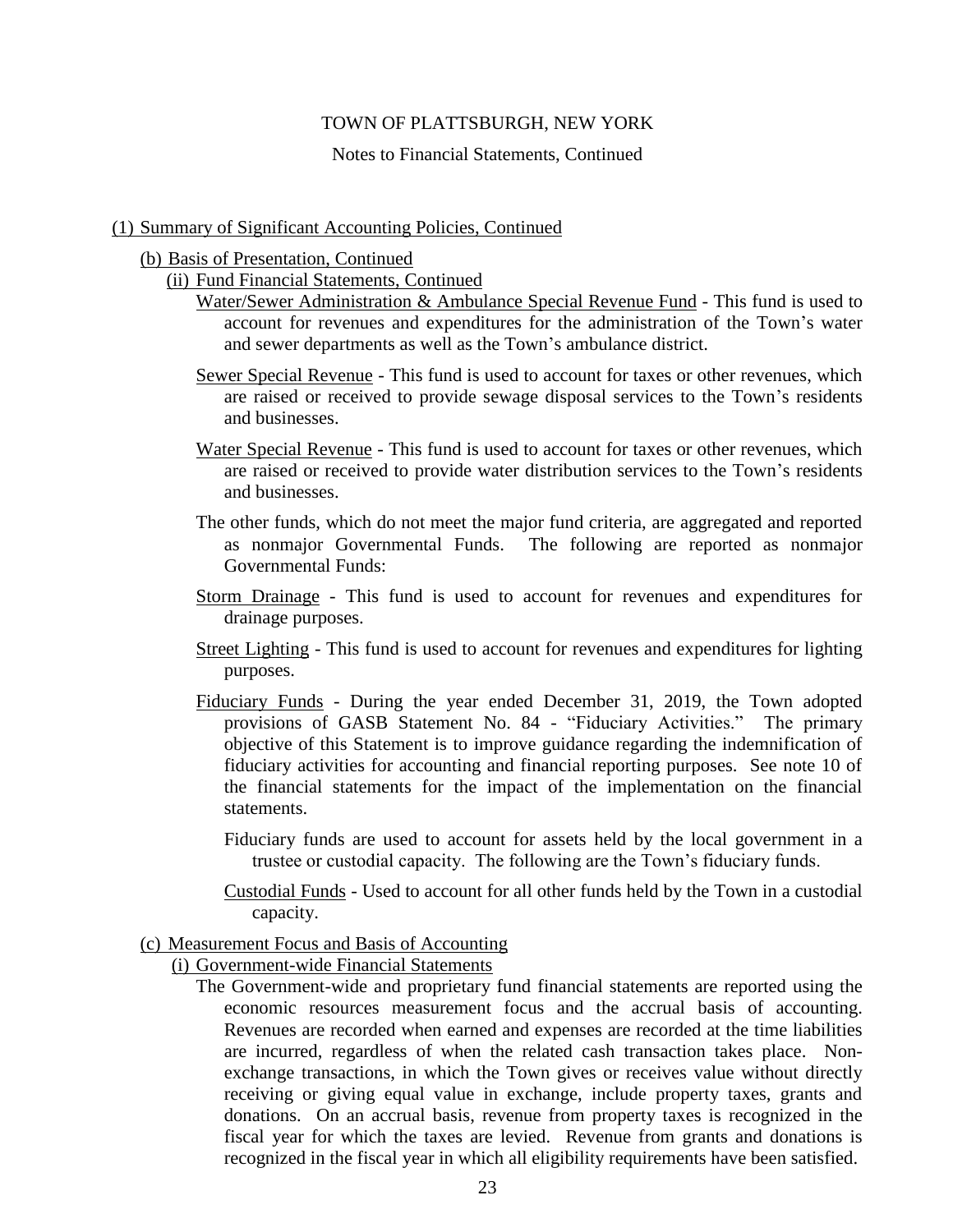#### Notes to Financial Statements, Continued

#### (1) Summary of Significant Accounting Policies, Continued

- (c) Measurement Focus and Basis of Accounting, Continued
	- (ii) Governmental Fund Financial Statements
		- The governmental fund financial statements are reported using the current financial resources measurement focus and the modified accrual basis of accounting. Under this method, revenues are recognized when measurable and available. "Measurable" means the amount of the transaction can be determined and "available" means collectible within the current period or soon enough thereafter to be used to pay liabilities of the current period. The Town considers property taxes as available if they are collected within 60 days after year-end. A 90 day availability period is used for recognition of all other governmental fund revenues.
		- The revenues susceptible to accrual are property taxes, franchise taxes, special assessments, licenses, charges for service, interest income and intergovernmental revenues. Sales taxes collected and held by the state at year-end on behalf of the government are accrued based on anticipated sales tax revenue due to the Town.
		- In applying the susceptible-to-accrual concept to state and federal aid, the legal and contractual requirements of the numerous individual programs are used as guidance. There are, however, essentially two types of these revenues. In one, monies must be expended on the specific purpose or project before any amounts will be paid to the Town; therefore, revenues are recognized based upon the expenditures recorded. In the other, monies are virtually unrestricted as to purpose of expenditure and are usually revocable only for failure to comply with prescribed compliance requirements. These resources are generally reflected as revenues at the time of receipt.
		- Expenditures are recorded when the related liability is incurred, except for principal and interest on general long-term debt and compensated absences, which are recognized as expenditures to the extent they have matured. General capital asset acquisitions are reported as expenditures in governmental funds. Proceeds of general long-term debt and acquisitions under capital leases are reported as other financing sources.
- (d) Cash and Investments
	- The Town's investment policies are governed by State statutes. In addition, the Town has its own written investment policy. Town monies must be deposited in FDIC-insured commercial banks or trust companies located within the State. The Town is authorized to use demand accounts, time deposit accounts and certificates of deposit.
	- Collateral is required for demand and time deposits and certificates of deposits not covered by Federal Deposit Insurance. Obligations that may be pledged as collateral are obligations of the United States and its agencies and obligations of New York State and its municipalities and school districts.
	- At December 31, 2019, the carrying amount of the Town's demand and savings deposits was \$25,574,991 and the bank balance was \$25,275,049. Of the bank balance, \$750,000 was covered by Federal depository insurance and \$24,525,049 was covered by collateral held by the pledging bank in the Town's name. There were no uninsured deposits.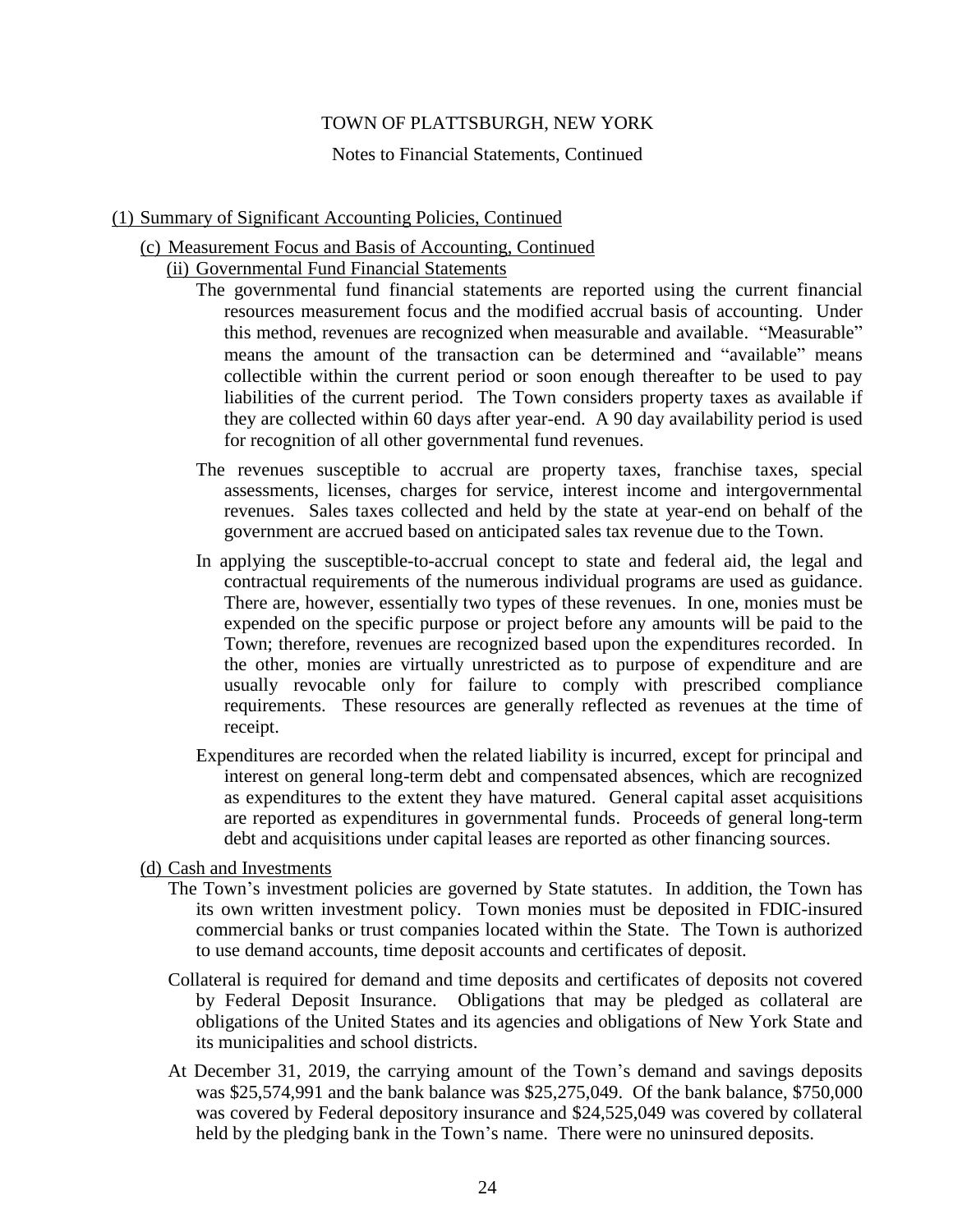#### Notes to Financial Statements, Continued

#### (1) Summary of Significant Accounting Policies, Continued

- (d) Cash and Investments, Continued
	- Cash and cash equivalents include cash on hand, demand deposits and short-term investments. The Town considers all highly liquid investments with an original maturity of three months or less to be cash equivalents.
- (e) Receivables
	- Receivables are shown gross, with uncollectible amounts written off under the direct writeoff method. No allowance for uncollectible accounts has been provided since it is believed that such allowance would not be material.
- (f) Inventories and Prepaid Items
	- Purchases of inventorial items are recorded as expenditures at the time of purchase and are considered immaterial in amount. Certain payments to vendors reflect costs applicable to future accounting periods and are recorded as prepaid items in both government-wide and fund financial statements and expensed as the items are used.
- (g) Capital Assets
	- Capital assets, which include property, buildings, equipment and infrastructure assets (e.g. roads, bridges, sidewalks and similar items), are reported in the government-wide financial statements. Capital assets are defined by the Town as assets with an initial individual cost of more than the capitalization thresholds below and an estimated useful life of two years or more. Such assets are recorded at historical cost if purchased or estimated historical cost if constructed. Donated assets are recorded at estimated fair market value at the date of donation.
	- Capital assets are depreciated using the straight-line method over the following estimated useful lives:

|                           |    | Capitalization | Depreciation  | Estimated       |
|---------------------------|----|----------------|---------------|-----------------|
|                           |    | Threshold      | Method        | Useful Life     |
| Infrastructure            | S. | 1,000          | Straight-line | $20 - 50$ years |
| Building and improvements |    | 1,000          | Straight-line | $20 - 40$ years |
| Furniture and equipment   |    | $250 - 500$    | Straight-line | $5 - 25$ years  |

#### (h) Compensated Absences

- The Town employees are granted vacation in varying amounts, based primarily on length of service and service position. Some earned benefits may be forfeited if not taken within varying time periods.
- Sick leave eligibility and accumulation is specified in negotiated labor contracts and Town policy.
- Upon retirement, resignation or death, employees may receive a payment based on unused accumulated sick leave, based on contractual provisions.
- Consistent with GASB Statement No. 16 "Accounting for Compensated Absences," an accrual for accumulated sick leave calculated using the vesting method is included in the compensated absences liability at year-end. The compensated absences liability is calculated based on the pay rates in effect at year-end.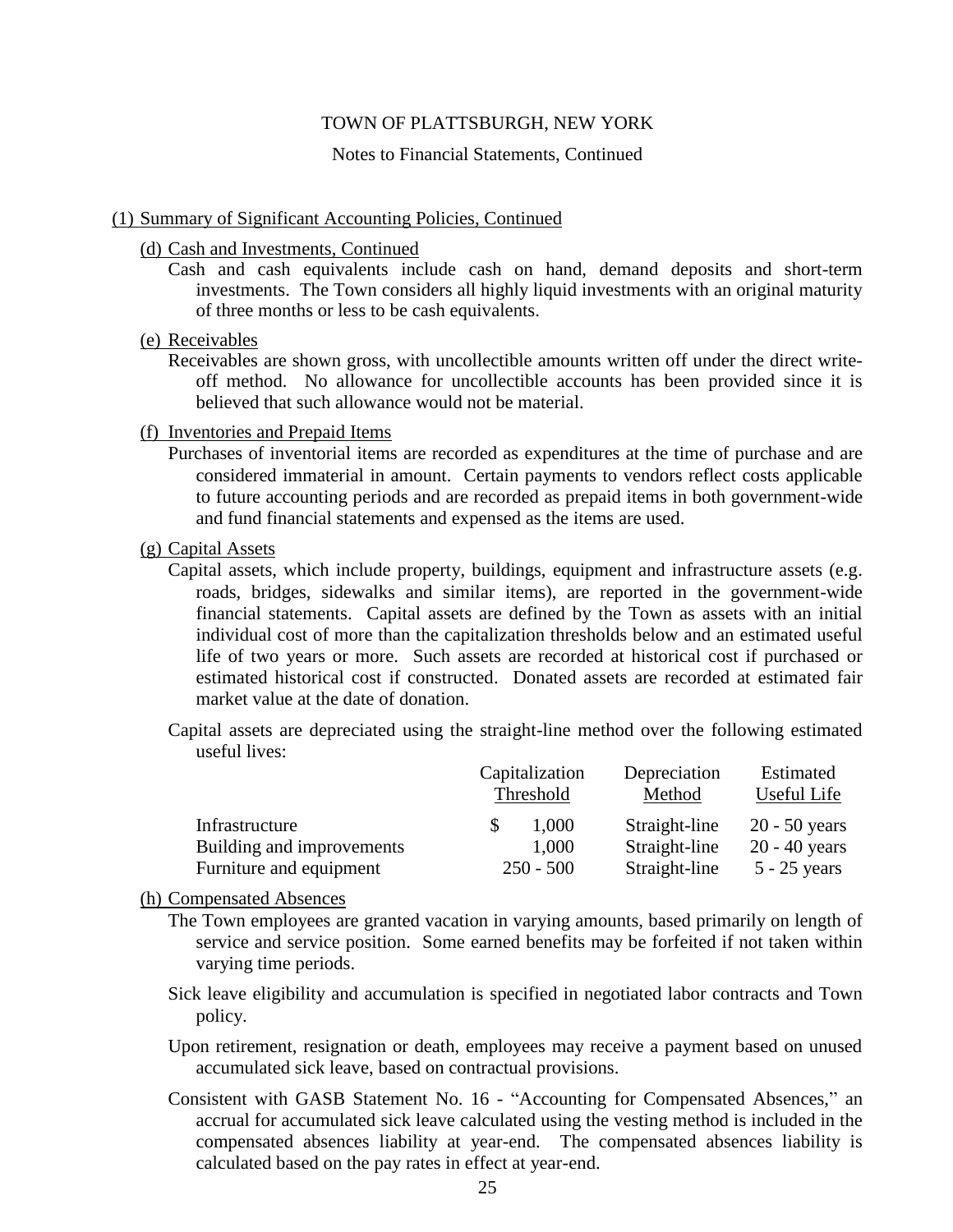#### Notes to Financial Statements, Continued

#### (1) Summary of Significant Accounting Policies, Continued

#### (i) Long-Term Obligations

- In the government-wide financial statements, long-term debt and other long-term obligations are reported as liabilities in the Statement of Net Position. Bond premiums and discounts are deferred and amortized over the life of the bonds using the straight-line method that approximates the effective interest method. Bonds payable are reported net of the applicable bond premiums or discount.
- In fund financial statements, governmental fund types recognize bond premiums and discounts, as well as bond issuance costs, during the current period. The face amount of debt issued is reported as other financing sources. Premiums received on debt issuances are reported as other financing sources while discounts on debt issuances are reported as other financing uses. Issuance costs, whether or not withheld from the actual debt proceeds received, are reported as debt service expenditures.
- (j) Unearned Revenue
	- Unearned revenues arise when potential revenues do not meet both the measurable and available criteria for recognition in the current period. Unearned revenues also arise when resources are received by the Town before it has a legal claim to them, as when grant monies are received prior to the incurrence of qualifying expenditures. In subsequent periods, when both recognition criteria are met, or when the Town has legal claim to the resources, the liability for unearned revenues is removed and revenues are recognized.

#### (k) Deferred Compensation

Employees of the Town may elect to participate in the New York State Deferred Compensation Plan created in accordance with Internal Revenue Code Section 457. The plan, available to all employees, permits them to defer a portion of their salary until future years, usually after retirement.

- (l) Postemployment Benefits
	- In addition to providing pension benefits, the Town provides health insurance coverage for retired employees and their dependents. Substantially all of the Town's employees may become eligible for these benefits if they reach normal retirement age and retire under the New York State Employees Retirement System while working for the Town. The cost of providing postretirement benefits is shared between the Town and the retired employee. The Town recognizes the cost of providing health insurance by recording its share of insurance premiums for retirees and their dependents, as an expenditure in the year paid.

#### (m) Property Taxes

Real property taxes are collected solely through the Highway Fund and the Special Districts (ambulance, sewer, lighting, water and drainage). Other property tax items, such as penalties, are collected in the general fund. The tax rates are determined by dividing each district levy amount by its assessment value. Revenues for the Highway Fund are received from all Town residents and revenues for special districts are received from Town residents based on whether a particular service is available in their district. The taxes collected are used strictly to extinguish debt attributable to each district.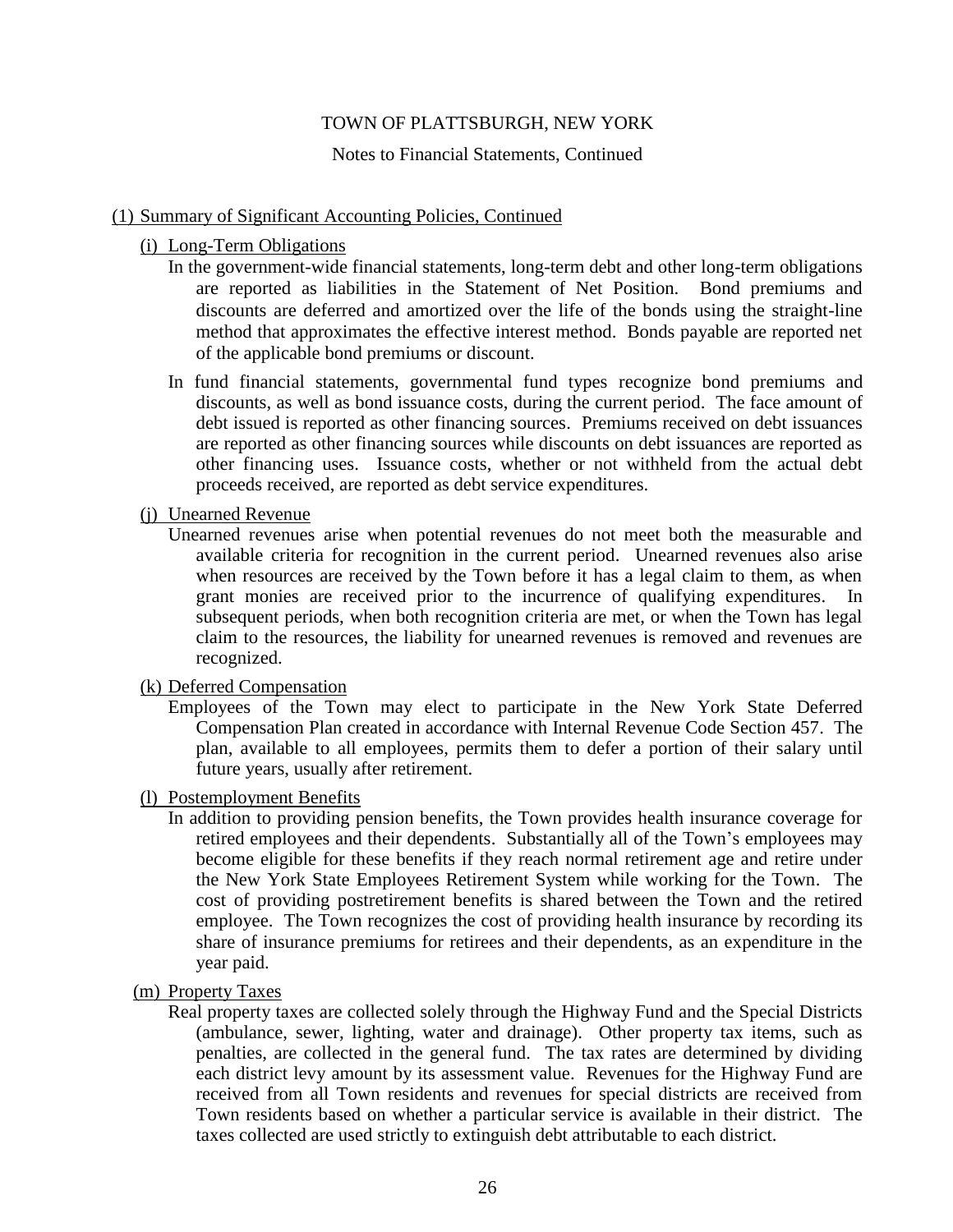### Notes to Financial Statements, Continued

### (1) Summary of Significant Accounting Policies, Continued

#### (m) Property Taxes, Continued

- Real property taxes are levied annually by the Town no later than January 1. Taxes are collected during the period January 1 to April 30.
- Uncollected real property taxes are subsequently enforced by the County of Clinton (the County) in which the Town is located. The County pays an amount representing uncollected real property taxes, transmitted to the County for enforcement, to the Town no later than the following April 1.

### (n) Net Position/Fund Balances

- Net position in government-wide financial statements are classified as net investment in capital assets; restricted; and unrestricted. Restricted net position represents constraints on resources that are either externally imposed by creditors, grantors, contributors, or laws or regulations of other governments or imposed by law through state statute. Special revenue funds fund balance is included in restricted net position on the government-wide financial statements.
- In the governmental fund financial statements, fund balances, as required by GASB Statement No. 54, are classified as follows:
	- Nonspendable Amounts that cannot be spent either because they are in a nonspendable form or because they are legally or contractually required to be maintained intact.
	- Restricted Amounts that can be spent only for specific purposes because of Town law, state or federal laws, or externally imposed conditions by grantors or creditors.
	- Committed Amounts that can be used only for specific purposes determined by formal action by Town ordinance or resolution.
	- Assigned Amounts that are designated by the Town for a particular purpose but do not meet the criteria to be classified as restricted or committed.
	- Unassigned -All amounts not included in other spendable classifications.
- For the year ended December 31, 2019, the Town committed fund balance of \$125,000 each from the sewer fund and the water fund through Town Board resolution for infrastructure at the Old County Airport.
- The purpose of GASB Statement No. 54 is to improve the usefulness, including the understandability, of governmental fund balance information by establishing criteria for classifying fund balances into specifically defined classifications and clarifies definitions for governmental fund types.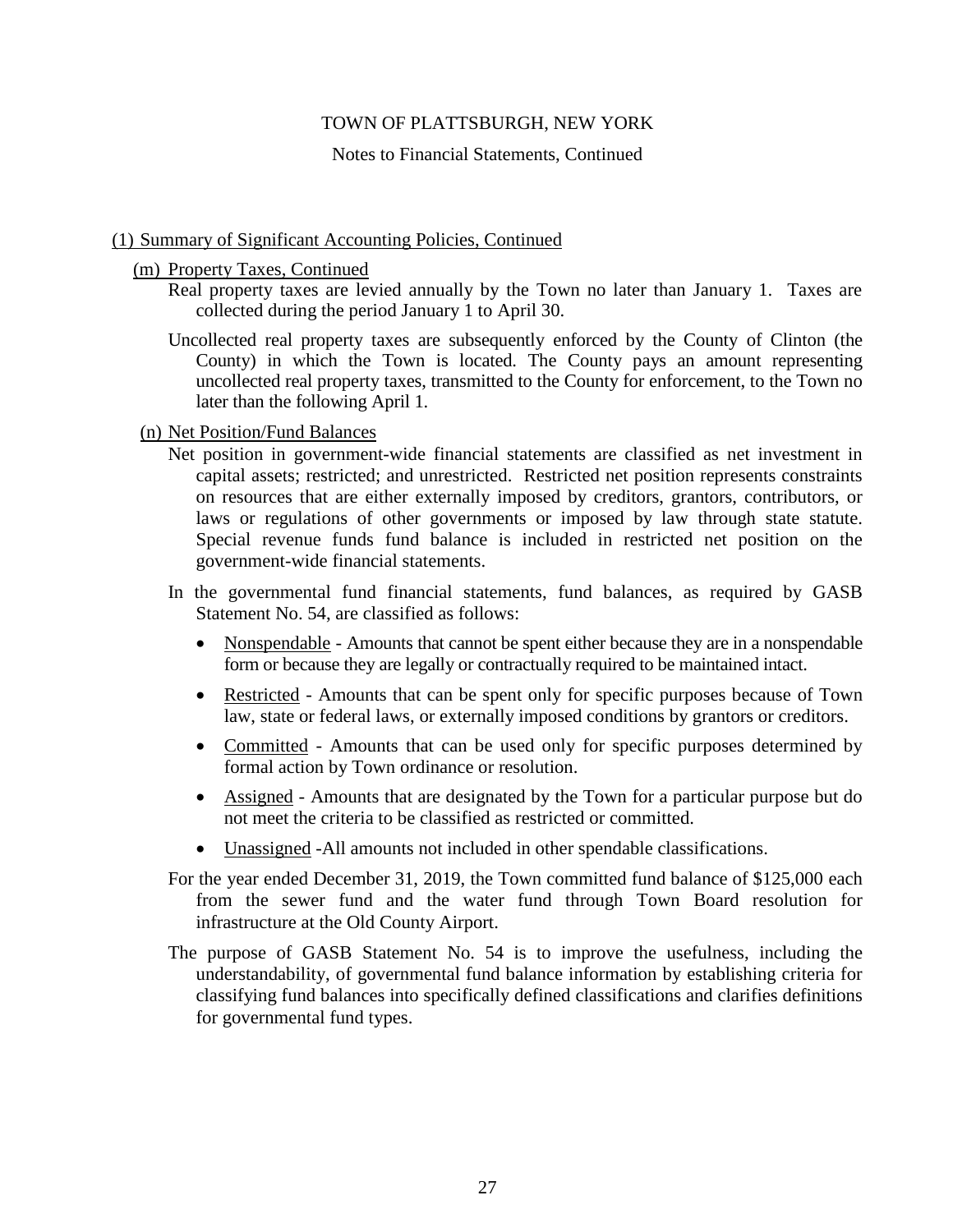#### Notes to Financial Statements, Continued

#### (1) Summary of Significant Accounting Policies, Continued

- (o) Budgetary Procedures and Accounting
	- (i) General Budget Policies No later than September  $30<sup>th</sup>$ , the budget officer submits a tentative budget to the Town Clerk for the fiscal year commencing the following January 1<sup>st</sup>. The tentative budget includes proposed expenditures and the proposed means of financing for the general and special revenue funds. After public hearings are conducted to obtain taxpayer comments, but no later than November  $20<sup>th</sup>$ , the Town Board adopts the Town budget. Any revisions that alter total appropriations of any department or fund must be approved by the Town Board. Budgetary controls are established for the capital projects fund through resolutions authorizing individual projects, which remain in effect for the life of the project.
	- (ii) Budget Basis of Accounting Budgets are adopted annually on a basis consistent with accounting principles generally accepted in the United States of America. Appropriations authorized for the current year are increased by the amount of encumbrances carried forward from the prior year.
	- (iii) Encumbrances Encumbrances represent commitments related to unperformed contracts for goods or services. Encumbrance accounting, under which purchase orders, contracts and other commitments for the expenditure of resources are recorded to reserve that portion of the applicable appropriation, is utilized in the governmental fund types. For budgetary purposes, appropriations lapse at fiscal year-end except for that portion related to encumbered amounts. Open encumbrances at year-end are reported as assigned fund balances and do not constitute expenditures or liabilities because the commitments will be honored during the subsequent year.
- (p) Deferred Outflows and Inflows of Resources
	- The financial statements reports a separate section for deferred outflows of resources. This separate financial statement element, deferred outflows of resources, represents a consumption of net position that applies to a future period and so will not be recognized as an outflow of resources (expense/expenditure) until then. The Town has four items that qualify for reporting in this category. The first item is related to pensions reported in the Statement of Net Position. This represents the effect of the net change in the Town's proportion of the collective net pension liability and difference during the measurement period between the Town's contributions and its proportion share of total contributions to the pension system not included in pension expense. The second item relates to the Town's contributions to the pension systems subsequent to the measurement date. The third item is related to other postemployment benefits reported in the Statement of Net Position. This represents changes of assumptions in the calculation of the liability. The fourth item relates to the Town's contributions of other postemployment benefits subsequent to the measurement date.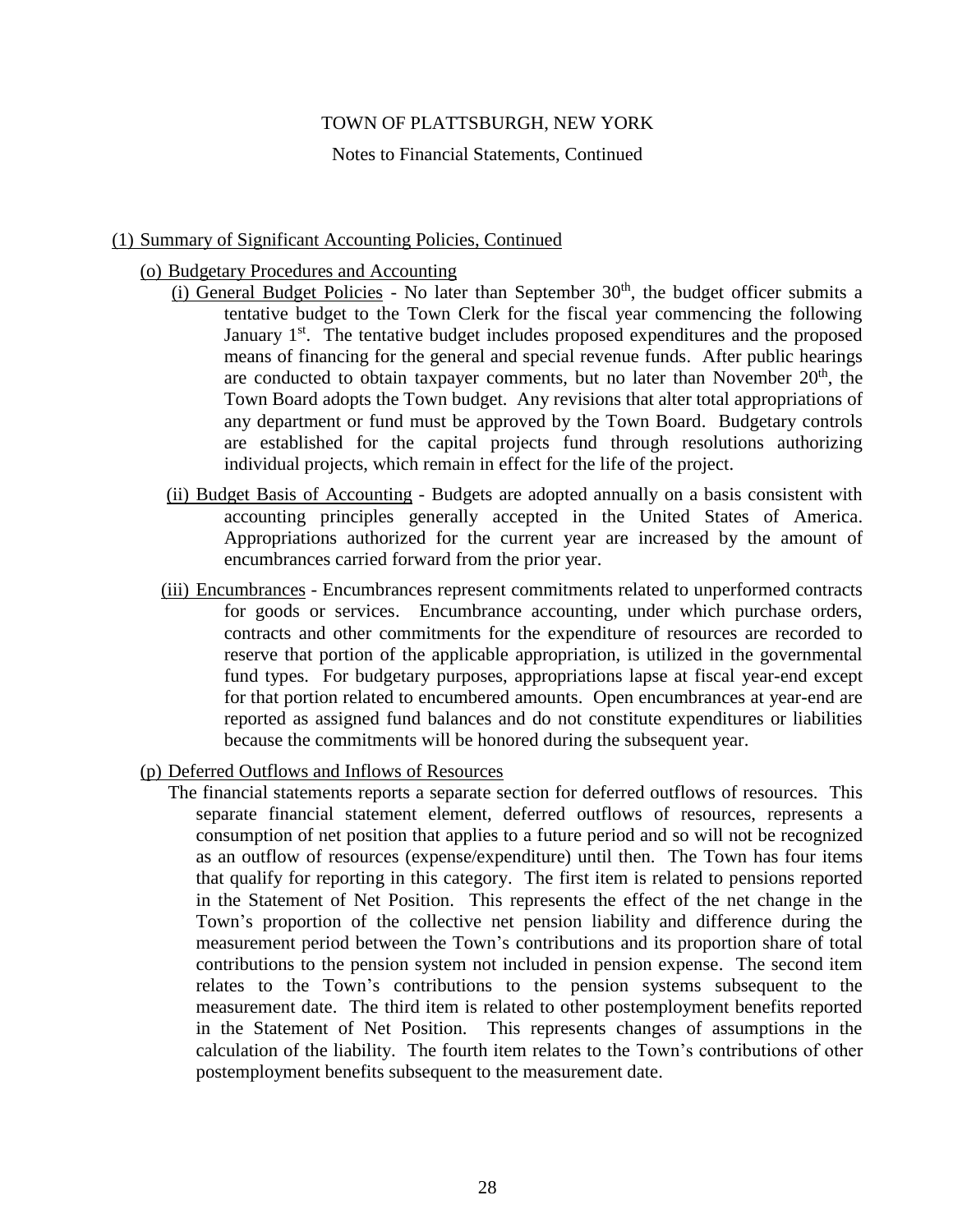#### Notes to Financial Statements, Continued

#### (1) Summary of Significant Accounting Policies, Continued

- (p) Deferred Outflows and Inflows of Resources, Continued
	- The financial statements reports a separate section for deferred inflows of resources. This separate financial statement element, deferred inflows of resources, represents an acquisition of net position that applies to a future period(s) and so will not be recognized as an inflow of resources (revenue) until that time. The Town has four items that qualify for reporting in this category. The first is related to pensions reported in the Statement of Net Position. This represents the effect of the net change in the Town's proportion of the collective net pension liability and difference during the measurement periods between the Town's contributions and its proportion share of total contributions to the pension systems not included in the pension expense. The second item represents differences between expected and actual experience related to the other postemployment liability. The third is reported in the Statement of Net Position and the Balance Sheet - Governmental Funds and relates to unearned revenue. The fourth item is reported on the Balance Sheet - Governmental Funds and relates to unavailable revenue for receivables not collected within 90 days of year end.
- (q) Use of Estimates
	- The preparation of financial statements in accordance with accounting principles generally accepted in the United States of America requires management to make estimates and assumptions that affect the reported amount of assets and liabilities and disclosure of contingent assets and liabilities at the date of the financial statements and the reported revenues and expenses during the reporting period. Accordingly, actual results could differ from those estimates. Estimates and assumptions are made in a variety of areas, including compensated absences, other postemployment benefits, potential contingent liabilities and useful lives of long-lived assets.
- (r) Impact of Recently Issued Accounting Pronouncements
	- The GASB has issued Statement No. 87 "Leases," which will be effective for the year ending December 31, 2022. Management is in process of evaluating the potential impact due to the implementation of this Statement on the financial statements of the Town.
	- GASB Statement No. 89 "Accounting for Interest Cost Incurred before the End of a Construction Period," which will be effective for the year ending December 31, 2021 for the Town. Management is in the process of evaluating the potential impact of this Statement on the financial statements of the Town.
	- GASB Statement No. 91 "Conduit Debt Obligations," which will be effective for the year ending December 31, 2022. Management is in the process of evaluating the potential impact of this Statement on the financial statements of the Town.
	- GASB Statement No. 92 "Omnibus 2020," which will be effective for the year ending December 31, 2022. Management is in the process of evaluating the potential impact of this Statement on the financial statements of the Town.
	- GASB Statement No. 93 "Replacement of Interbank Offered Rates," which will be effective for the year ending December 31, 2023. Management is in the process of evaluating the potential impact of this Statement on the financial statements of the Town.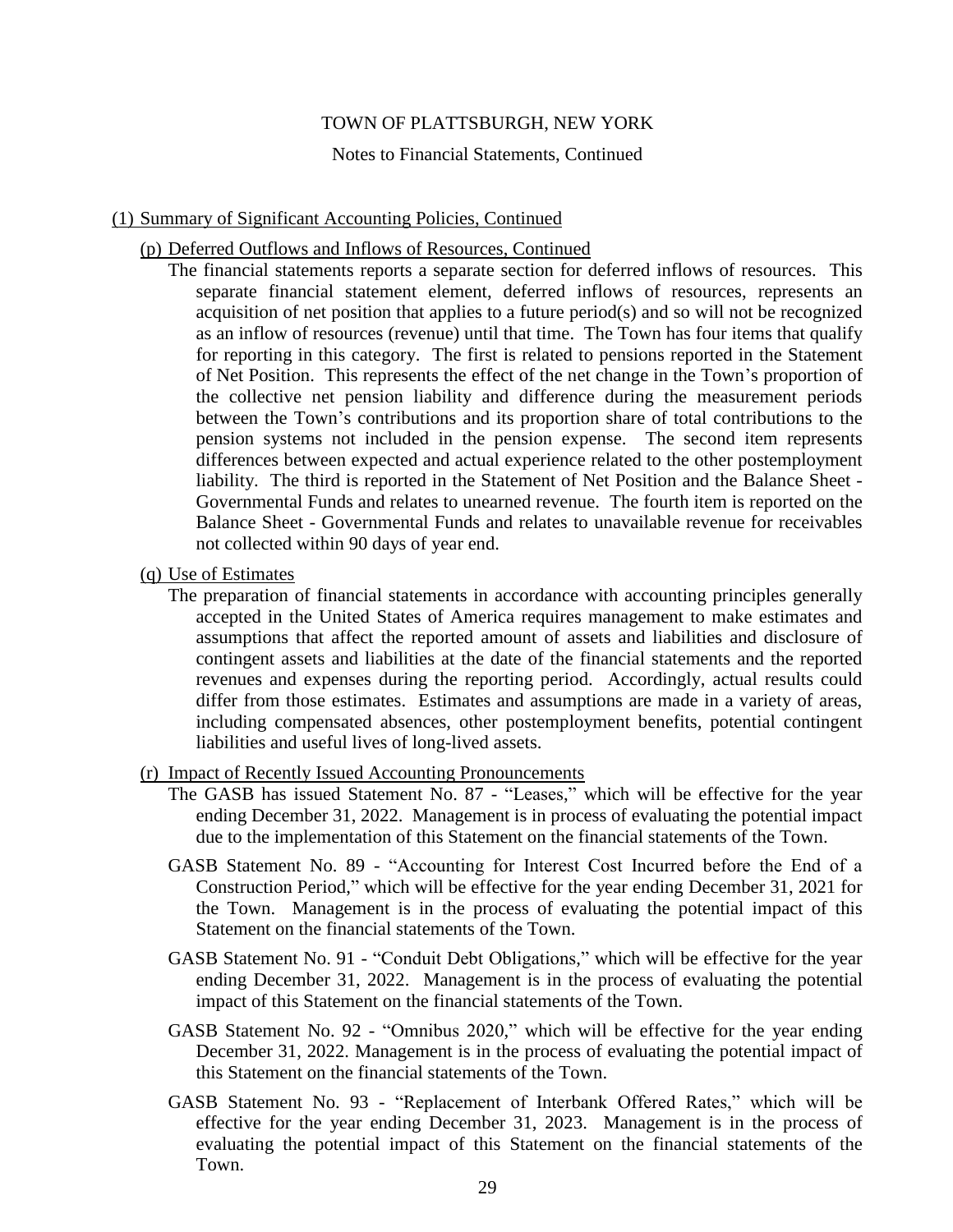## Notes to Financial Statements, Continued

### (1) Summary of Significant Accounting Policies, Continued

- (r) Impact of Recently Issued Accounting Pronouncements, Continued
	- GASB Statement No. 94 "Public-Private and Public-Public Partnerships and Availability Payment Arrangements." This Statement, issued in March 2020, addresses issues related to public-private and public-public partnerships (PPPs). The requirements of this Statement are effective for reporting periods beginning after June 15, 2022, which is the fiscal year beginning January 1, 2023 for the Town. This Statement it not expected to have a material effect on the financial statements of the Town.

# (2) Explanation of Certain Differences Between Governmental Fund Statements and Government-wide Statements

- Due to the differences in the measurement focus and basis of accounting used in the governmental fund statements and the government-wide statements, certain financial transactions are treated differently. The basic financial statements contain a full reconciliation of these items. The differences result primarily from the economic focus of the Statement of Activities, compared with the current financial resources focus of the governmental funds.
- (a) Total Fund Balance of Governmental Funds [vs. Net](http://vs.net/) Position of Governmental Activities
	- Total fund balances of governmental funds vs. net position of governmental activities: Total fund balances of the Town's governmental funds differ from net position of governmental activities reported in the Statement of Net Position. This difference primarily results from the additional long-term economic focus of the Statement of Net Position versus the solely current financial resources focus of the governmental fund Balance Sheet.
- (b) Statement of Revenue, Expenditures and Changes in Fund Balances vs. Statement of Activities
	- Differences between governmental funds Statement of Revenue, Expenditures and Changes in Fund Balances and the Statement of Activities fall into one of three broad categories:

(i) Long-term revenue differences

- Long-term revenue differences arise because governmental funds report revenues only when they are considered "available", whereas the Statement of Activities reports revenues when earned. Differences in long-term expenses arise because governmental funds report on a modified accrual basis, whereas the accrual basis of accounting is used on the Statement of Activities.
- (ii) Capital related differences
	- Capital related differences include the difference between proceeds for the sale of capital assets reported on governmental fund statements and the gain or loss on the sale of assets as reported on the Statement of Activities, and the difference between recording an expenditure for the purchase of capital items in the governmental fund statements and depreciation expense on those items as recorded in the Statement of Activities.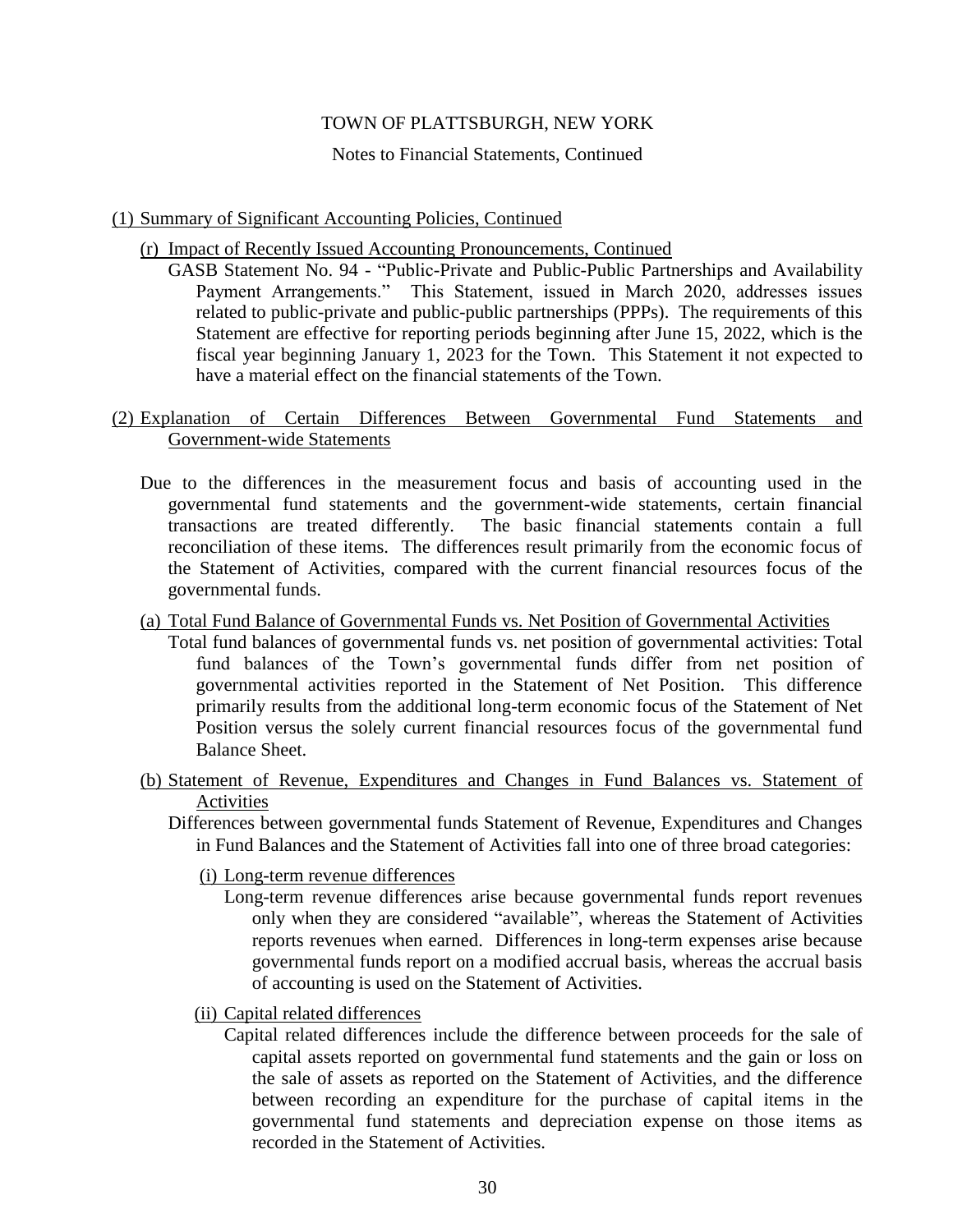# Notes to Financial Statements, Continued

(2) Explanation of Certain Differences Between Governmental Fund Statements and Government-wide Statements, Continued

# (b) Statement of Revenue, Expenditures and Changes in Fund Balances vs. Statement of Activities, Continued

(iii) Long-term debt transaction differences

Long-term debt transaction differences occur because both interest and principal payments are recorded as expenditures in the governmental fund statements, whereas interest payments are recorded in the Statement of Activities as incurred, and principal payments are recorded as a reduction of liabilities in the Statement of Net Position. Also, additions to long-term debt are recorded as revenue in the governmental fund statements and increases in liabilities in the Statement of Net Position.

# (3) Capital Assets

A summary of capital asset balances and activity for the year ended December 31, 2019 is as follows:

|                                        | <b>Balance</b>  |                     |             | <b>Balance</b> |
|----------------------------------------|-----------------|---------------------|-------------|----------------|
|                                        | January 1,      |                     |             | December 31,   |
|                                        | 2019            | Additions           | Deletions   | 2019           |
| Governmental activities:               |                 |                     |             |                |
| Capital assets, not being depreciated: |                 |                     |             |                |
| Land                                   | \$<br>1,019,224 |                     |             | 1,019,224      |
| Construction in progress               | 5,592,220       | 4,230,423           | (3,438,238) | 6,384,405      |
| Total nondepreciable,                  |                 |                     |             |                |
| historical cost                        | 6,611,444       | 4,230,423           | (3,438,238) | 7,403,629      |
| Capital assets, being depreciated:     |                 |                     |             |                |
| Buildings and improvements             | 6,019,647       | 2,851,474           |             | 8,871,121      |
| Infrastructure                         | 69,423,411      | 586,764             |             | 70,010,175     |
| Furniture and equipment                | 6,349,115       | 972,465             | (316, 338)  | 7,005,242      |
| Total depreciable                      |                 |                     |             |                |
| historical cost                        | 81,792,173      | 4,410,703           | (316, 338)  | 85,886,538     |
| Less accumulated depreciation:         |                 |                     |             |                |
| Buildings, infrastructure and          |                 |                     |             |                |
| improvements                           |                 | 45,190,9131,715,843 |             | 46,906,756     |
| Furniture and equipment                | 4,776,649       | 370,046             | (311,108)   | 4,835,587      |
| Total accumulated depreciation         | 49,967,562      | 2,085,889           | (311,108)   | 51,742,343     |
| Net depreciable historical cost        | 31,824,611      | 2,324,814           | (5,230)     | 34, 144, 195   |
| Governmental activities                |                 |                     |             |                |
| capital assets, net                    | \$38,436,055    | 6,555,237           | (3,443,468) | 41,547,824     |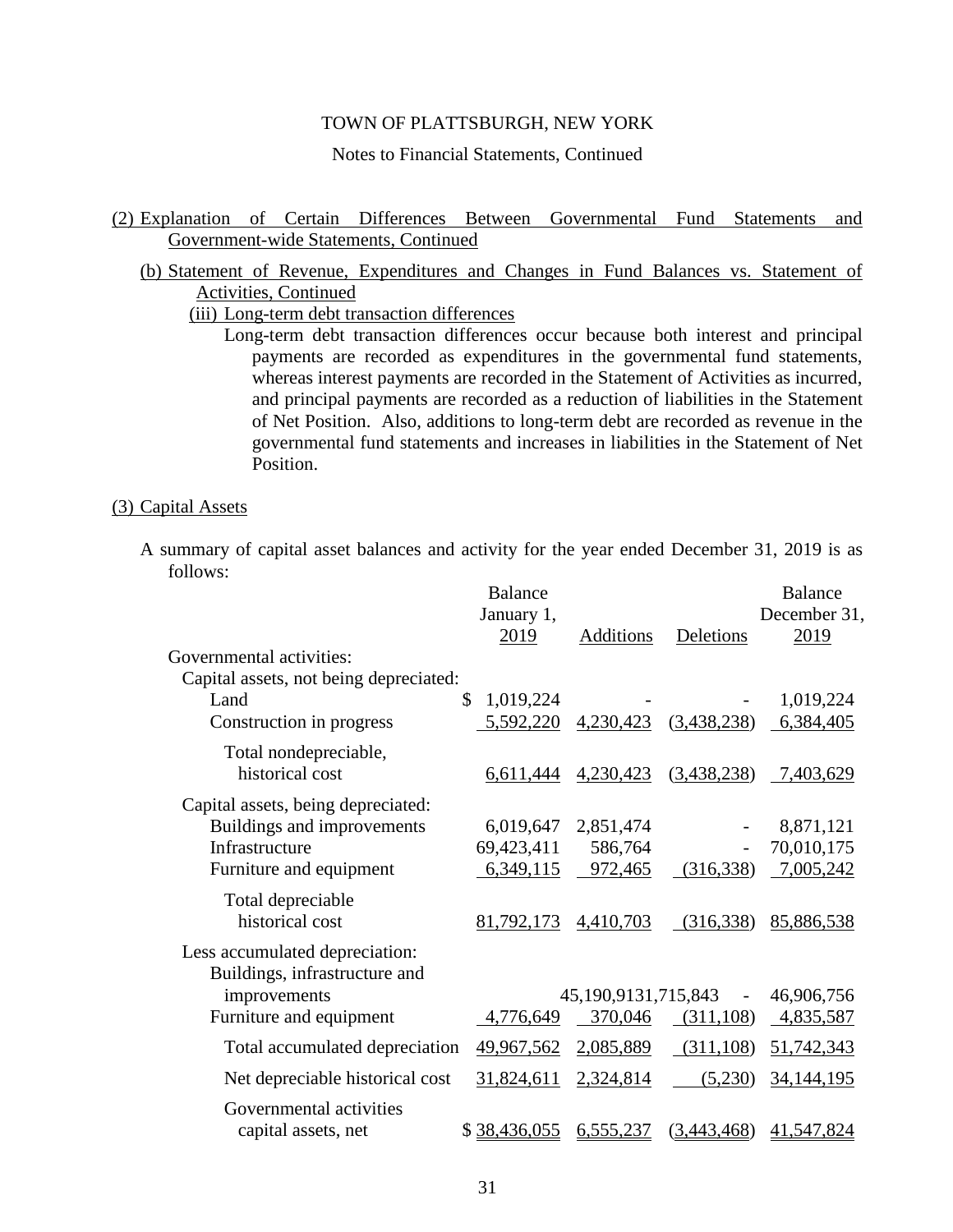## Notes to Financial Statements, Continued

# (3) Capital Assets

Depreciation expense was charged to governmental functions as follows:

| General government support  | 163,762     |
|-----------------------------|-------------|
| Transportation              | 908,024     |
| Culture and recreation      | 27,335      |
| Home and community services | 986,768     |
| Total                       | \$2,085,889 |

# (4) Indebtedness

#### (a) Long-Term Debt

The following is a summary of changes in long-term debt:

|                                      | Balance at<br>December 31, |           |           | Balance at<br>December 31, | Amounts<br>due<br>within |
|--------------------------------------|----------------------------|-----------|-----------|----------------------------|--------------------------|
|                                      | 2018                       | Additions | Deletions | 2019                       | <u>one</u> year          |
| Serial bonds<br>Compensated absences | \$3,646,536<br>692,403     | 69,769    | 573,329   | 3,073,207<br>762,172       | 444,136                  |
| Total                                | \$4,338,939                | 69,769    | 573,329   | 3,835,379                  |                          |

Additions and deletions to compensated absences are shown net since it is impracticable to determine these amounts separately.

Bonds are comprised of the following:

### Serial Bonds

| Description of Issue                     | Issue<br>Date | Final<br>Maturity | Interest<br>Rate | Outstanding<br>12/31/19 |
|------------------------------------------|---------------|-------------------|------------------|-------------------------|
| <b>Champlain Park Water Improvements</b> | 3/1981        | 2/2020            | 5.000%           | 8,000<br>\$             |
| Cadyville WD Construction                | 10/1986       | 10/2025           | 6.000%           | 30,000                  |
| <b>Treadwell Mills WD Improvements</b>   | 9/1988        | 9/2027            | 6.375%           | 61,000                  |
| Wallace Hill WD #1                       | 1/1997        | 9/2021            | 5.750%           | 19,200                  |
| Morrisonville WD #1                      | 1/1997        | 9/2021            | 5.750%           | 20,800                  |
| Wallace Hill WD #2 Phase II -            |               |                   |                  |                         |
| <b>NYSEFC</b>                            | 7/2001        | 5/2031            | 0.000%           | 185,748                 |
| Wallace Hill SD #3 - NYSEFC              | 7/2003        | 7/2033            | 0.000%           | 256,196                 |
| Cumberland Head WD - NYSEFC              | 7/2003        | 7/2022            | 0.000%           | 937,263                 |
| Champlain Park Sewer Closure -           |               |                   |                  |                         |
| <b>NYSEFC</b>                            | 10/2010       | 10/2039           | 2.132%           | 1,555,000               |
| Total serial bonds                       |               |                   |                  | \$3,073                 |
|                                          |               |                   |                  |                         |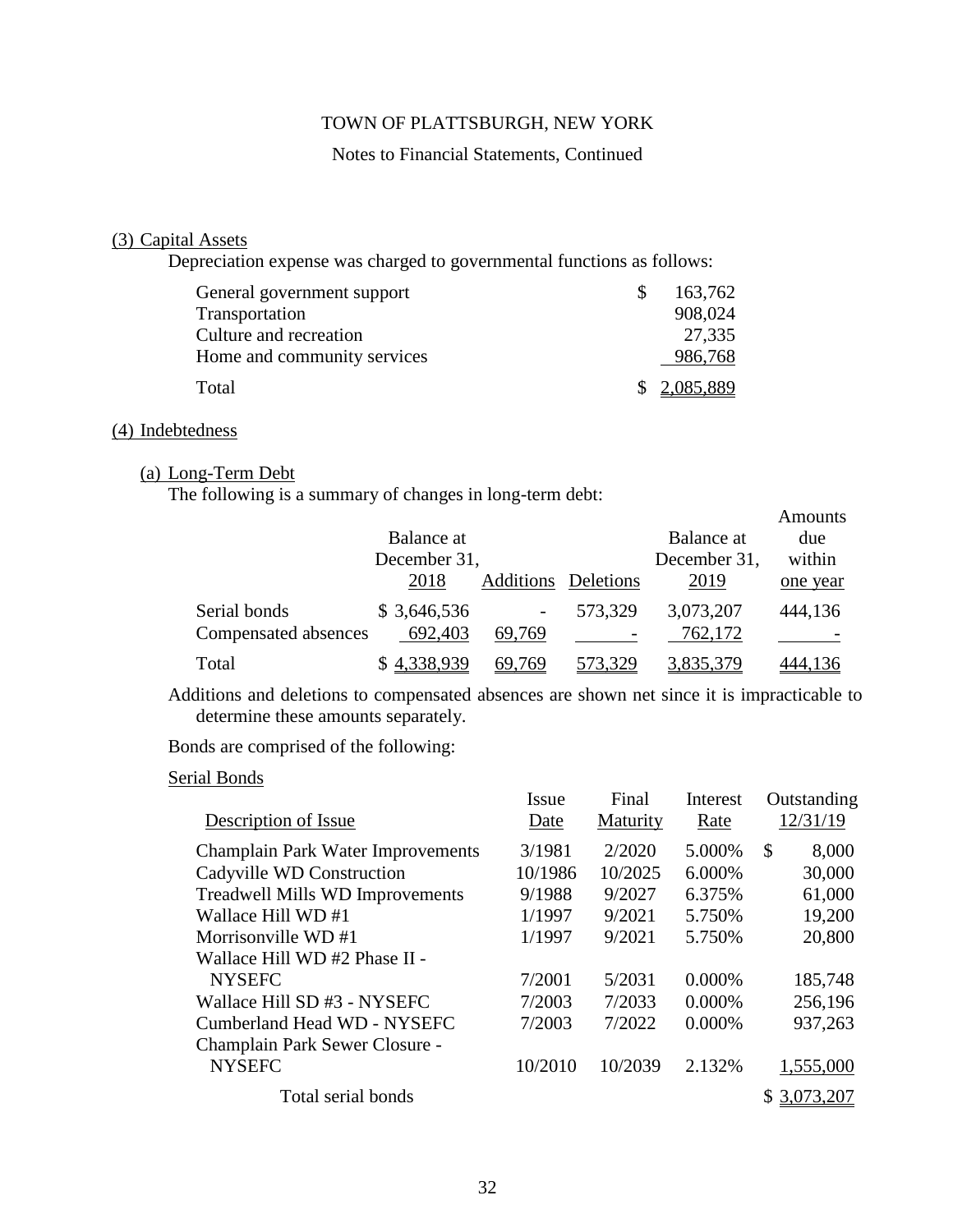## Notes to Financial Statements, Continued

## (4) Indebtedness, Continued

#### (a) Long-Term Debt, Continued

The following is a summary of maturing debt service requirements for serial bonds:

| Year Ending | Principal     | Interest | Total     |
|-------------|---------------|----------|-----------|
| 2020        | 444,136<br>\$ | 73,222   | 517,358   |
| 2021        | 441,942       | 69,170   | 511,112   |
| 2022        | 427,748       | 65,178   | 492,926   |
| 2023        | 110,975       | 62,218   | 173,193   |
| 2024        | 116,203       | 59,155   | 175,358   |
| 2025-2029   | 563,422       | 245,068  | 808,490   |
| 2030-2034   | 513,781       | 160,575  | 674,356   |
| 2035-2039   | 455,000       | 63,932   | 518,932   |
|             | \$3,073,207   | 798,518  | 3,871,725 |

## (b) Bond Anticipation Notes

Liabilities for the bond anticipation notes (BANs) are accounted for in the capital projects fund. BANs must be renewed annually. Generally, BANs issued for assessable improvements may be renewed for periods equivalent to the maximum life of the permanent financing, provided that stipulated annual reductions of principal are made. General capital purpose BANs must be converted to long-term obligations within five years after the original issue date. The following is an analysis of BANs outstanding at December 31, 2019:

|                           |          | Balance at   |                  |           | Balance at   |
|---------------------------|----------|--------------|------------------|-----------|--------------|
|                           | Interest | December 31, |                  |           | December 31, |
| Description of Issue      | Rate     | 2018         | <b>Additions</b> | Deletions | 2019         |
| Sewer and Water           |          |              |                  |           |              |
| Improvements              | 2.75%    | \$6,000,000  | -                | 6,000,000 |              |
| <b>Moffitt Road Water</b> | 1.23%    | 370,000      |                  | 370,000   |              |
| Sewer and Water           |          |              |                  |           |              |
| Improvements, due         |          |              |                  |           |              |
| August 21, 2020           | 2.25%    |              | 14,000,000       |           | 14,000,000   |
|                           |          |              | 14,000,000       | 6,370,000 | 14,000,000   |

Debt service expenditures are recorded in the fund that benefited from the capital project financed by the bonds or notes, i.e. the general fund or the appropriate special revenue fund.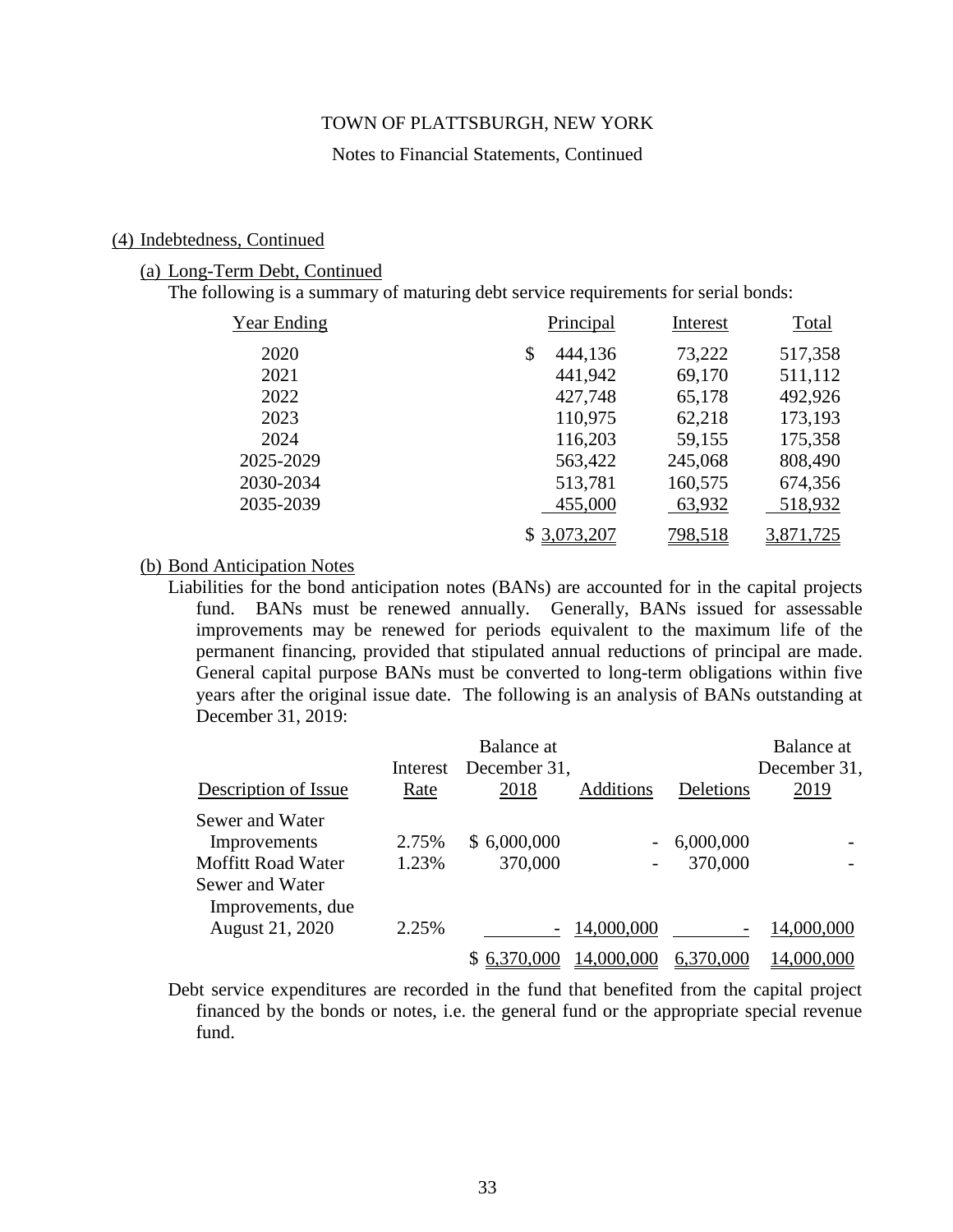#### Notes to Financial Statements, Continued

### (4) Indebtedness, Continued

#### (c) Interest Expense

Interest expense incurred on serial bonds and BAN's for the year ended December 31, 2019 is as follows:

| Interest paid                             | \$255,141 |
|-------------------------------------------|-----------|
| Less interest accrued in the prior year   | (82, 342) |
| Plus interest accrued in the current year | 131,993   |
| Total expense                             | \$304,792 |

#### (5) Pension Plans

#### (a) Plan Descriptions and Benefits Provided

- The Town participates in the New York State and Local Retirement System (ERS). This is a cost-sharing multiple-employer retirement system. The System provides retirement benefits as well as death and disability benefits. The net position of the System is held in the New York State Common Retirement Fund (the Fund), which was established to hold all net assets and record changes in plan net position allocated to the System. The Comptroller of the State of New York serves as the trustee of the Fund and is the administrative head of the System. System benefits are established under the provisions of the New York State Retirement and Social Security Law (RSSL). Once a public employer elects to participate in the System, the election is irrevocable. The New York State Constitution provides that pension membership is a contractual relationship and plan benefits cannot be diminished or impaired. Benefits can be changed for future members only by enactment of State statute. The Town also participated in the Public Employees' Group Life Insurance Plan (GLIP), which provides death benefits in the form of life insurance. The System is included in the State's financial report as a pension trust fund. That report, including information with regard to benefits provided, may be found at www.osc.state.ny.us/retire/gublications/index.ghp or obtained by writing to the New York State and Local Retirement System, 110 State Street, Albany, New York 12244.
- The System is noncontributory except for employees who joined after July 27, 1976, who contribute 3 percent of their salary for the first ten years of membership, and employees who joined on or after January 1, 2010 who generally contribute 3.0 to 3.5 percent of their salary for their entire length of service. In addition, employee contribution rates under ERS tier VI vary based on a sliding salary scale. For ERS, the Comptroller annually certifies the actuarially determined rates expressly used in computing the employers' contributions based on salaries paid during the System's fiscal year ending March 31.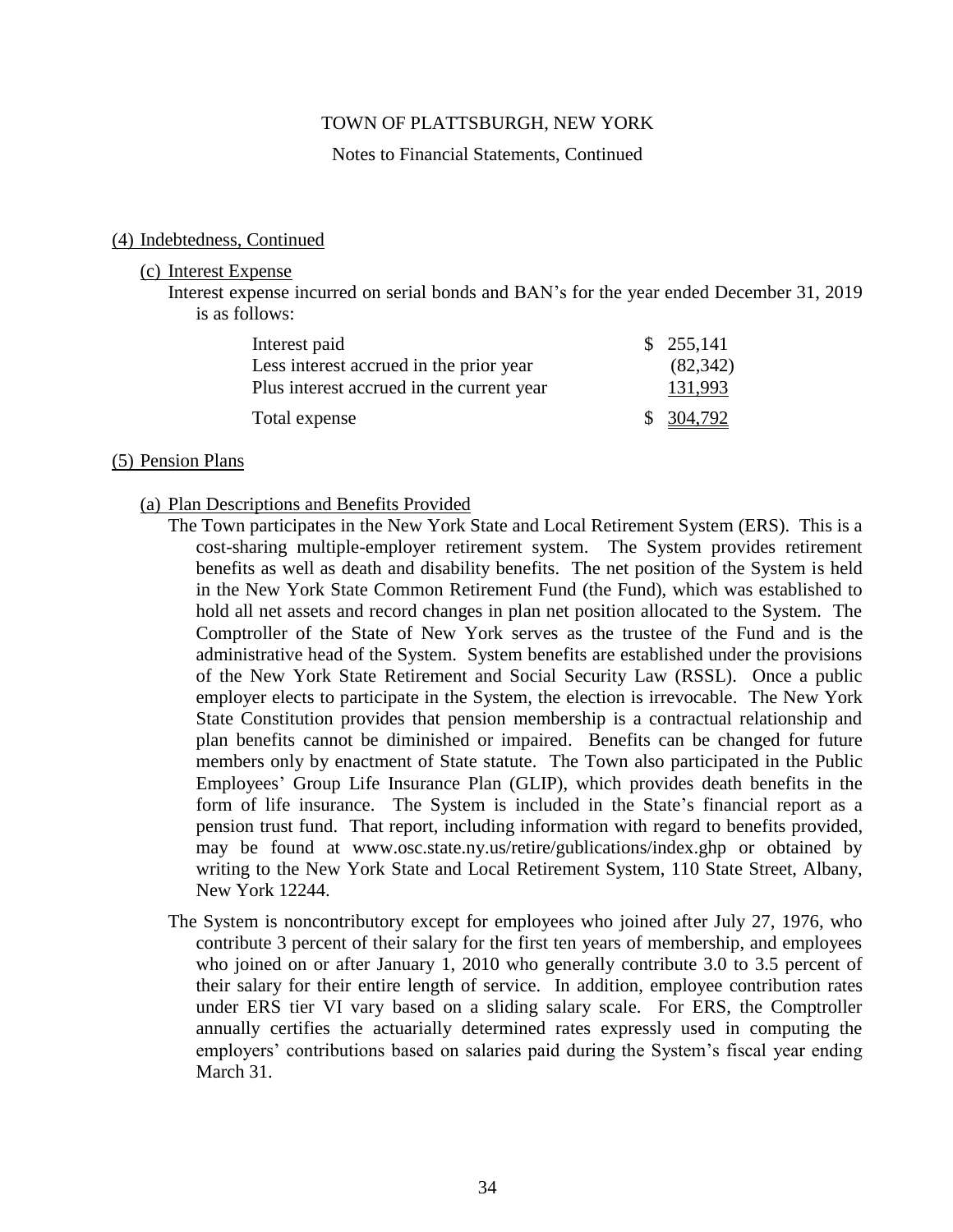#### Notes to Financial Statements, Continued

#### (5) Pension Plans, Continued

- (b) Pension Liabilities, Pension Expense, and Deferred Outflow of Resources and Deferred Inflows of Resources Related to Pensions
	- At December 31, 2019, the Town reported the following liability for its proportionate share of the net pension liability for ERS. The net pension liability was measured as of March 31, 2019. The total pension liability used to calculate the net pension liability was determined by an actuarial valuation. The Town's proportion of the net pension liability was based on a projection of the Town's long term share of contributions to the System relative to the projected contributions of all participating members, actuarially determined. This information was provided by the ERS in reports provided to the Town.

| Valuation date                      | April 1, 2018  |
|-------------------------------------|----------------|
| Measurement date                    | March 31, 2019 |
| Net pension liability               | \$851,681      |
| Town's proportion of the Plan's net |                |
| pension liability                   | 0.0120204%     |

For the year ended December 31, 2019, the Town's recognized pension expense of \$529,446 for ERS in the statement of activities. At December 31, 2019, the Town's proportion was 0.0120204% which was an increase of 0.0000386 from its proportion as of December 31, 2018. At December 31, 2019, the Town's reported deferred outflows of resources and deferred inflows of resources related to pension from the following sources:

|                                                                                                                       |   | Deferred<br>Outflows of<br>Resources | Deferred<br>Inflows of<br>Resources |
|-----------------------------------------------------------------------------------------------------------------------|---|--------------------------------------|-------------------------------------|
| Differences between expected and actual experience                                                                    | S | 167,714                              | 57,172                              |
| Changes of assumptions                                                                                                |   | 214,078                              |                                     |
| Net difference between projected and actual<br>investment earnings on pension plan investments                        |   |                                      | 218,588                             |
| Changes in proportion and differences between the<br>Town's contributions and proportionate share of<br>contributions |   | 27,277                               | 50,415                              |
| Town's contributions subsequent to the measurement<br>date                                                            |   | 332,752                              |                                     |
| Total                                                                                                                 |   | 741,821                              | 326.I                               |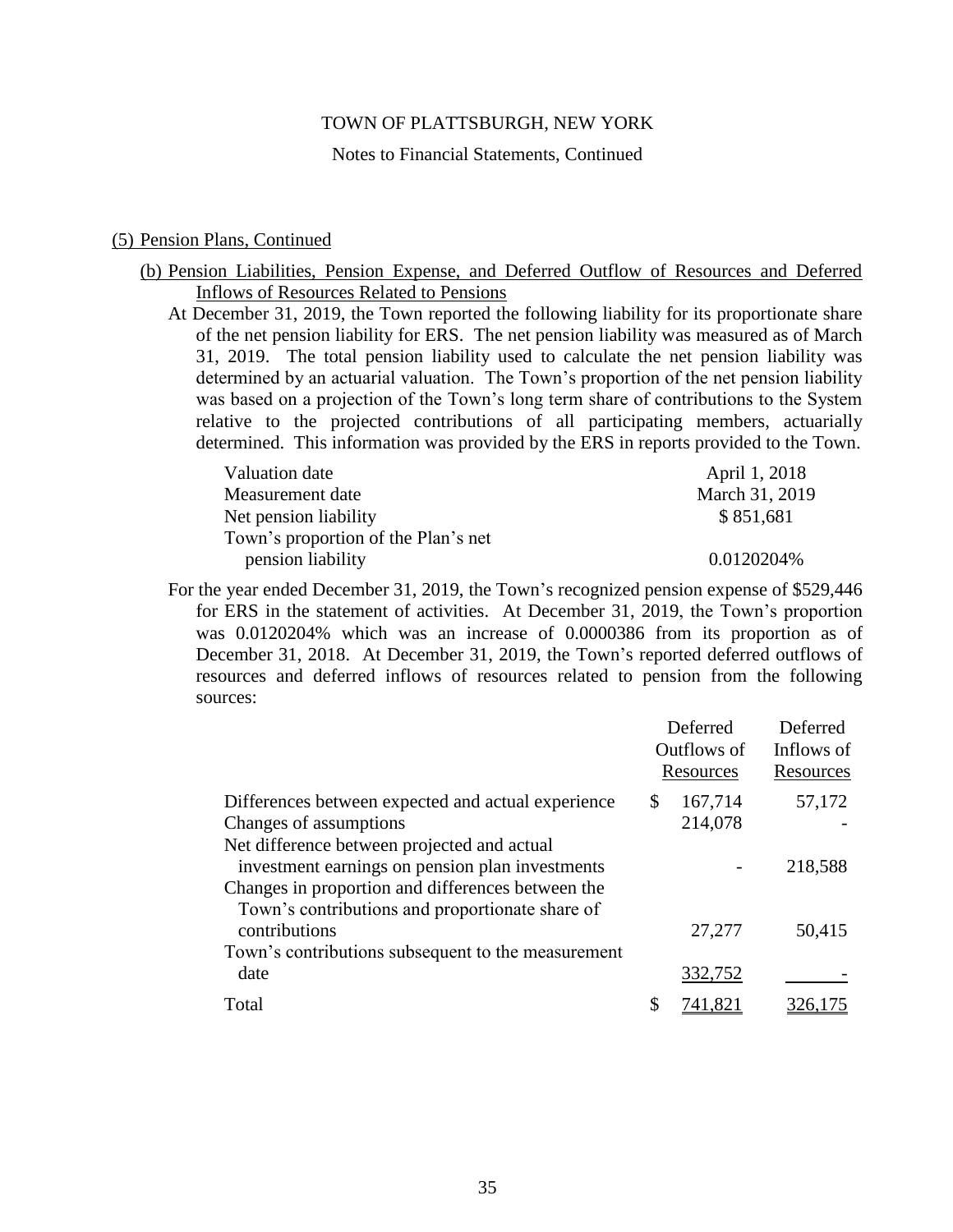# Notes to Financial Statements, Continued

# (5) Pension Plans, Continued

#### (b) Pension Liabilities, Pension Expense, and Deferred Outflow of Resources and Deferred Inflows of Resources Related to Pensions, Continued

Town contributions subsequent to the measurement date which will be recognized as a reduction of the net pension liability in the year ending December 31, 2020. Other amounts reported as deferred outflows or resources and deferred inflows of resources related to pension will be recognized in pension expense as follows:

| Year ending | ERS        |
|-------------|------------|
| 2020        | \$154,033  |
| 2021        | (170, 979) |
| 2022        | (11,893)   |
| 2023        | 111,733    |
| Thereafter  |            |

#### (c) Actuarial Assumptions

The total pension liability as of the measurement date was determined by using an actuarial valuation as noted in the table below, with update procedures used to roll forward the total pension liability to the measurement date. The actuarial valuation used the following actuarial assumptions:

| Measurement date                                                                 | March 31, 2019 |
|----------------------------------------------------------------------------------|----------------|
| Actuarial valuation date                                                         | April 1, 2018  |
| Investment rate of return (net of<br>investment expense, including<br>inflation) | 7.0%           |
| Salary increases                                                                 | 4.2%           |
| Inflation rate                                                                   | 2.5%           |
| Cost-of-living adjustments                                                       | 1.3%           |

Annuitant mortality rates are based on April 1, 2010 - March 31, 2015 System's experience with adjustments for mortality improvements based on Society of Actuaries' Scale MP-2014.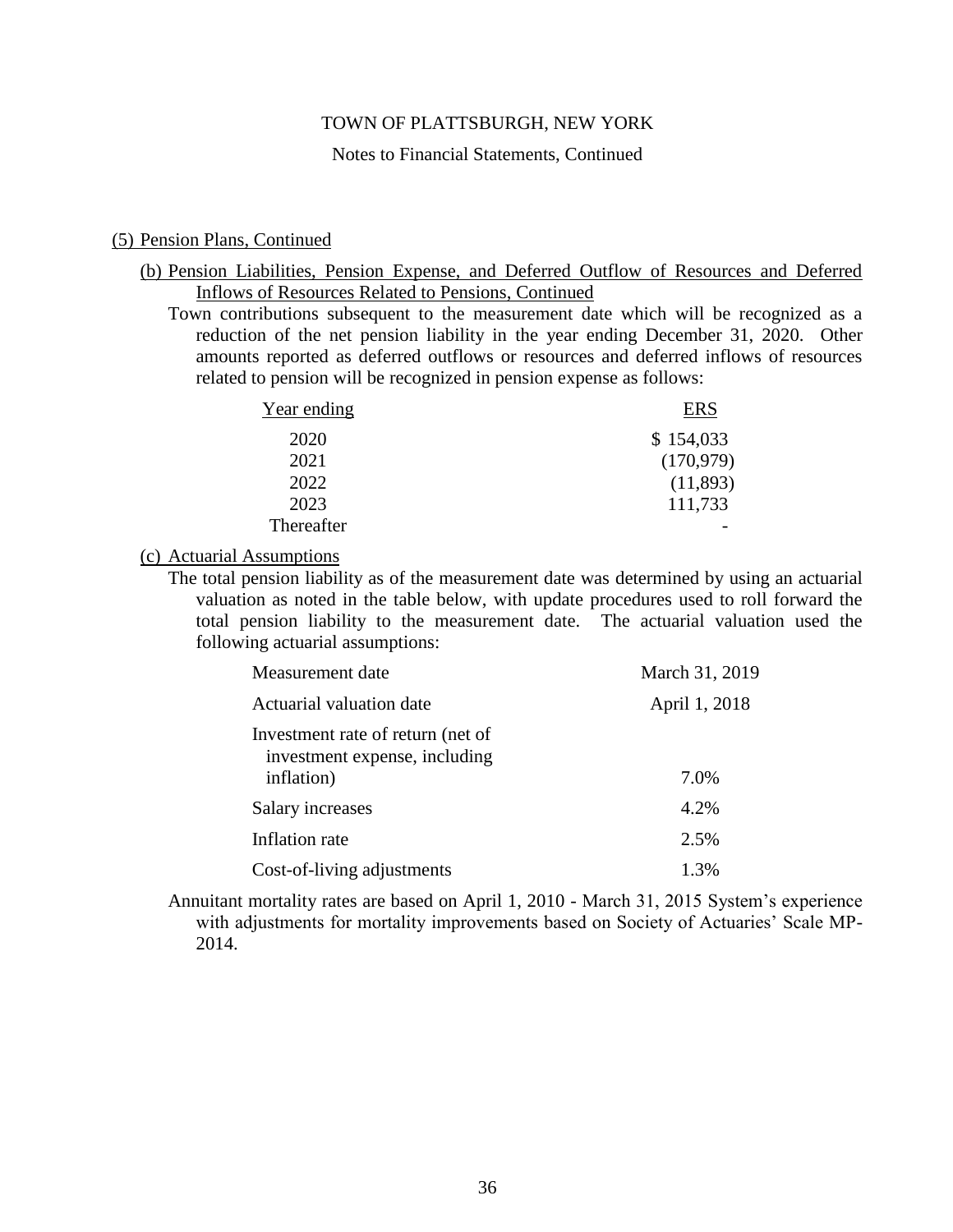Notes to Financial Statements, Continued

#### (5) Pension Plans, Continued

#### (c) Actuarial Assumptions, Continued

The actuarial assumptions used in the April 1, 2018 valuation are based on the results of an actuarial experience study for the period April 1, 2010 - March 31, 2015.

The long-term rate of return on pension plan investments was determined using a buildingblock method in which best-estimate ranges of expected future real rates of return (expected returns, net of investment expense and inflation) are developed for each major asset class. These ranges are combined to produce the long-term expected rate of return by weighting the expected future real rates of return by the target asset allocation percentage and by adding expected inflation. The target allocation and best estimates of arithmetic real rates of return for each major asset class are summarized below.

 $L_{\text{max}}$  T<sub>erm</sub>

|            | Long-Term            |
|------------|----------------------|
| Target     | <b>Expected Real</b> |
| Allocation | Rate of Return *     |
|            |                      |
| 36.00%     | 4.55%                |
| 14.00%     | 6.35%                |
| 10.00%     | 7.50%                |
| 10.00%     | 5.55%                |
| 2.00%      | 3.75%                |
| 3.00%      | 5.68%                |
| 3.00%      | 5.29%                |
| 17.00%     | 1.31%                |
| 1.00%      | $(0.25\%)$           |
| 4.00%      | 1.25%                |
| 100.00%    |                      |
|            |                      |

\*The real rate of return is net of the long-term inflation assumption of 2.5%.

- (1) Excludes equity oriented and long-only global funds. For investment management purposes, these funds are included in domestic equity and international equity.
- (d) Discount Rate
	- The discount rate used to calculate the total pension liability was 7.0%. The projection of cash flows used to determine the discount rate assumes that contributions from plan members will be made at the current contribution rates and that contributions from employers will be made at statutorily required rates, actuarially determined. Based upon the assumptions, the System's fiduciary net position was projected to be available to make all projected future benefit payments of current plan members. Therefore the long term expected rate of return on pension plan investments was applied to all periods of projected benefit payments to determine the total pension liability.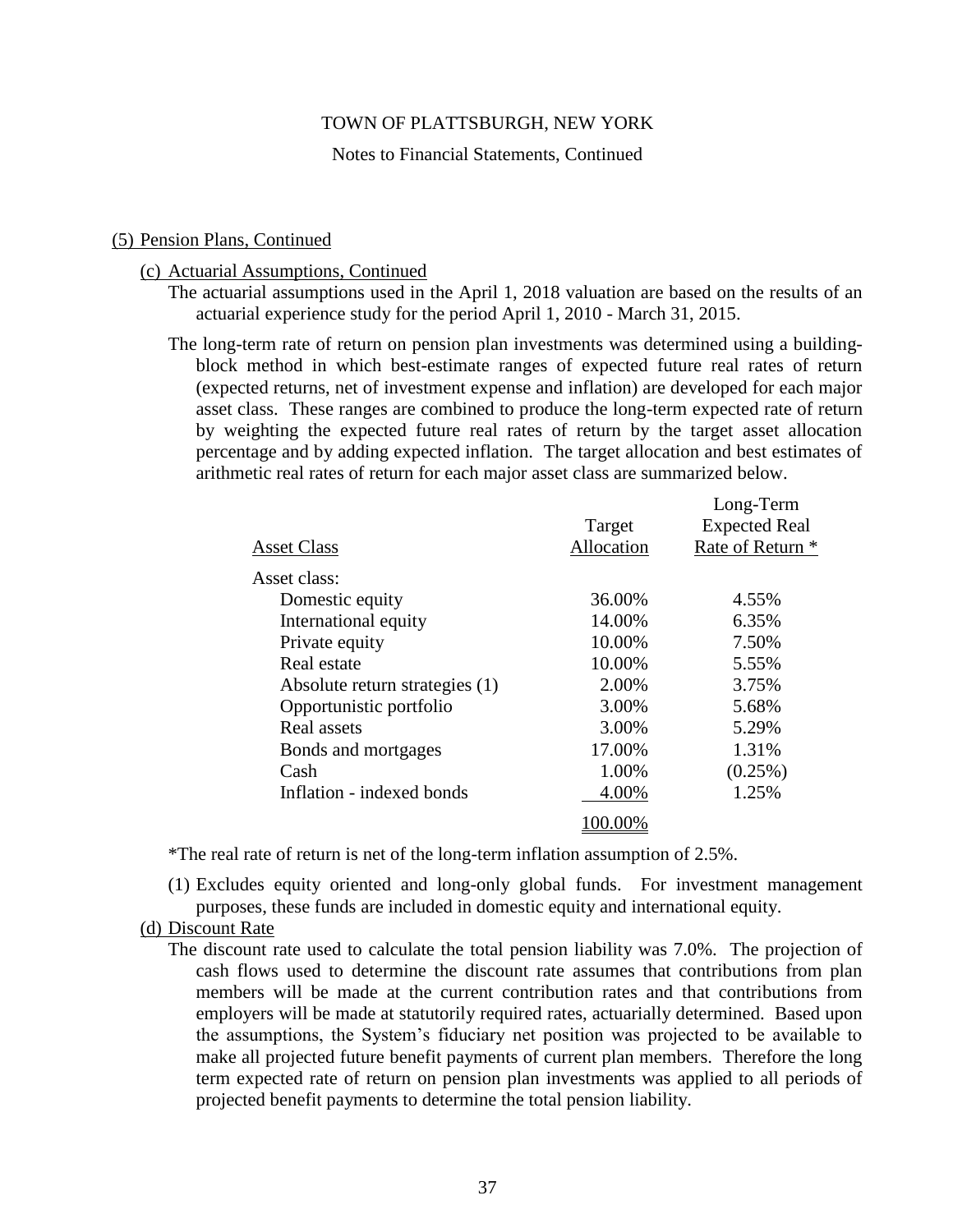#### Notes to Financial Statements, Continued

#### (5) Pension Plans, Continued

(e) Sensitivity of the Proportionate Share for the Net Pension Liability to the Discount Rate

The following presents the Town's proportionate share of the net pension asset (liability) calculated using the discount rate of 7.0%, as well as what the Towns' proportionate share of the net pension asset (liability) would be if it were calculated using a discount rate that is 1-percentage point lower (6.0%) or 1-percentage point higher (8.0%) than the current rate:

|                                   | $1\%$           | Current    | 1%        |
|-----------------------------------|-----------------|------------|-----------|
|                                   | Decrease        | Assumption | Increase  |
|                                   | $(6.0\%)$       | $(7.0\%$   | $(8.0\%)$ |
| Employer's proportionate share of |                 |            |           |
| the net pension asset (liability) | $$$ (3,723,686) | (851,681)  | 1.561.007 |
|                                   |                 |            |           |

# (f) Pension Plan Fiduciary Net Position

The components of the current-year net pension liability of all participating employers as of the respective measurement dates, were as follows:

|                                                                                   | (Dollars in Millions) |
|-----------------------------------------------------------------------------------|-----------------------|
| Measurement date                                                                  | 3/31/2019             |
| Employers' total pension liability                                                | \$(189,803)           |
| Plan fiduciary net position                                                       | 182,718               |
| Employers' net pension liability                                                  | (7,085)<br>\$         |
| Ratio of plan fiduciary net position to the<br>Employers' total pension liability | 96.27%                |

#### (g) Contributions to the Pension Plan

Employer contributions are paid annually based on the System's fiscal year which ends on March 31<sup>st</sup>. Retirement contributions as of December 31, 2019 represent the projected employer contribution for the period of April 1, 2019 through March 31, 2020, respectively based on paid ERS wages multiplied by the employer's contribution rate, by tier. This amount has been recorded as a deferred outflow of resources in the accompanying financial statements.

#### (6) Other Postemployment Benefits

#### (a) Plan Description and Benefits

The Town administers the plan as a single-employer defined benefit other postemployment benefit plan. The plan provides for continuation of medical insurance benefits for certain retirees and their spouses and can be amended by action of the Town subject to the applicable collective bargaining and Town policy. The plan does not issue a standalone financial report since there are no assets legally segregated for the sole purpose of paying benefits under the Plan.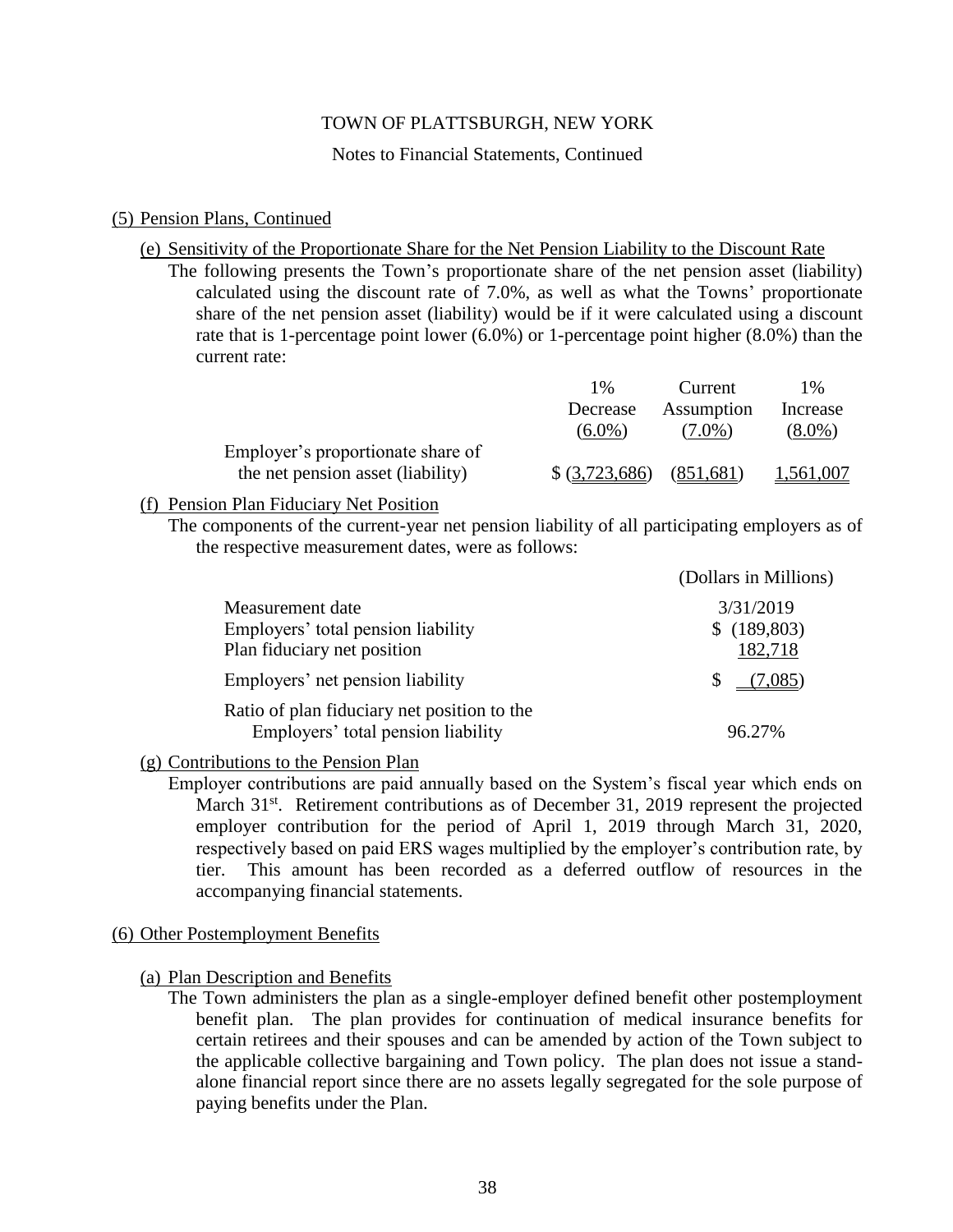#### Notes to Financial Statements, Continued

#### (6) Other Postemployment Benefits, Continued

#### (a) Plan Description and Benefits, Continued

- In addition to providing retirement benefits the Town provides certain health insurance benefits to retired employees and their families. Substantially all employees may become eligible for these benefits if they reach normal retirement age while working. Policy has been to account for and fund these benefits on a pay-as-you-go basis.
- The Town pays for 50% of the cost of the current active employee rate for health care benefits paid to qualified retirees while the retiree pays the remaining 50%. The Town has chosen to fund the healthcare benefits as costs are incurred.

#### (b) Employees covered by benefit terms

At December 31, 2019, the following employees were covered by the benefit terms:

| Current retirees | 16        |
|------------------|-----------|
| Active employees | <u>54</u> |
|                  | 70        |

#### (c) Total OPEB Liability

The Town's total OPEB liability of \$4,421,699 was measured as of January 1, 2019 and was determined by an actuarial valuation as of January 1, 2018.

## (d) Actuarial Assumptions and Other Inputs

The total OPEB liability in the January 1, 2018 actuarial valuation was determined using the following actuarial assumptions and other inputs, applied to all periods included in the measurement, unless otherwise specified:

| Salary scale                | 2.25%                                                               |
|-----------------------------|---------------------------------------------------------------------|
| Discount rate               | 4.10%                                                               |
| Inflation                   | 2.50%                                                               |
| Healthcare cost trend rates | 8.50% for 2019, decreasing to an ultimate rate<br>of 4.03% for 2088 |

Mortality rates were based on the SOA RP-2014 adjusted back to 2006 using Scale MP-2014 and projected forward using Scale MP-2017.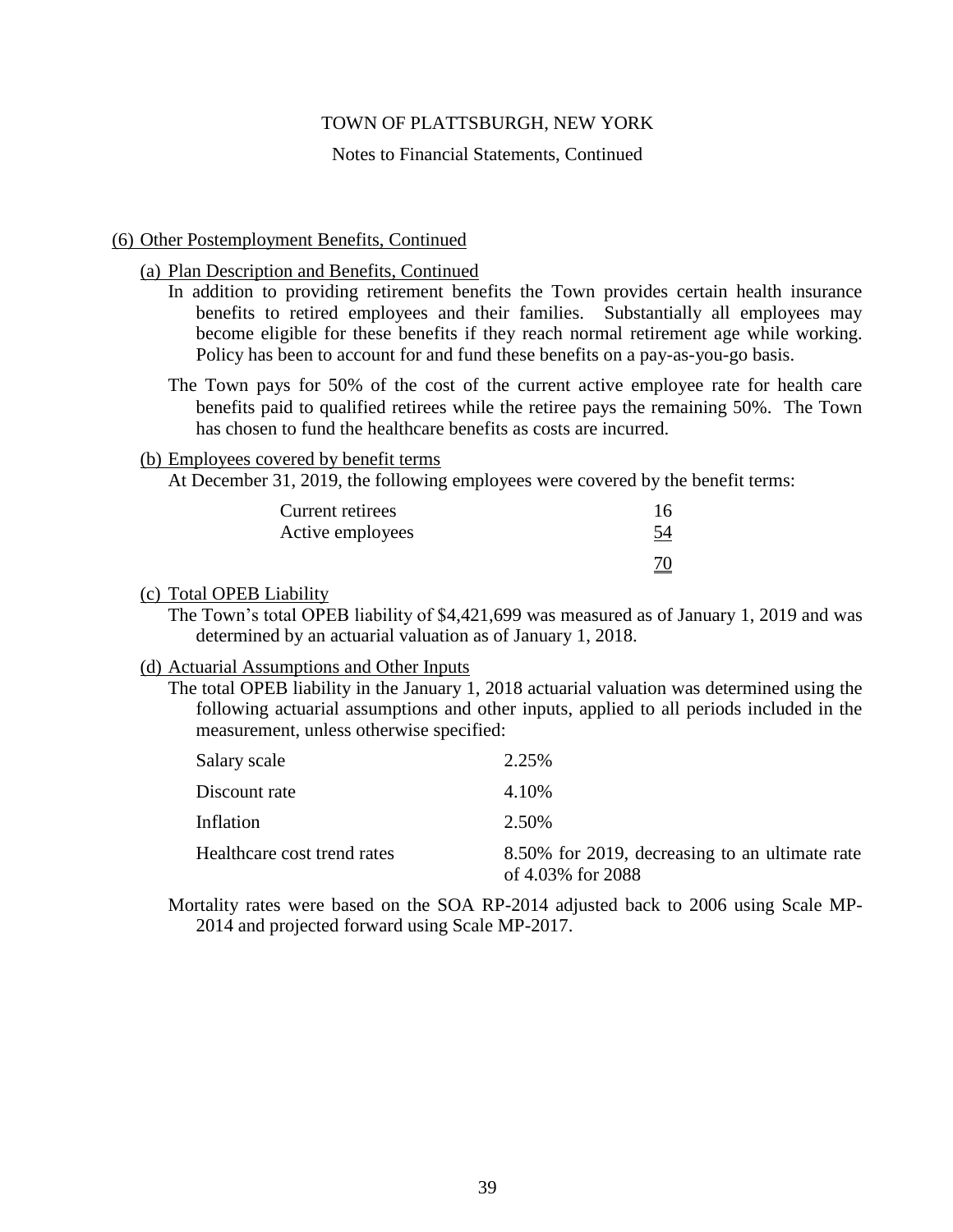#### Notes to Financial Statements, Continued

### (6) Other Postemployment Benefits, Continued

| (e) Changes in the Total OPEB Liability            |                 |
|----------------------------------------------------|-----------------|
| Total OPEB liability as of January 1, 2019         | \$<br>5,054,874 |
| Changes for the year:                              |                 |
| Service cost                                       | 164,765         |
| Interest                                           | 177,849         |
| Differences between actual and expected experience | (366, 190)      |
| Changes in assumptions and other inputs            | (510, 368)      |
| Benefit payments                                   | (99, 231)       |
| Total changes                                      | (633, 175)      |
| Total OPEB liability as of December 31, 2019       | \$              |
|                                                    |                 |

(f) Sensitivity of the total OPEB liability to changes in the discount rate

The following presents the total OPEB liability of the Town, as well as what the Town's total OPEB liability would be if it were calculated using a discount rate that is 1 percentage-point lower (3.10%) or 1-percentage-point higher (5.10%) than the current discount rate:

|                             | Current     |            |            |
|-----------------------------|-------------|------------|------------|
|                             | 1%          | Discount   | 1%         |
|                             | Decrease    | Rate       | Increase   |
|                             | $(3.10\%)$  | $(4.10\%)$ | $(5.10\%)$ |
| <b>Total OPEB liability</b> | \$5,226,463 | 4,421,699  | 3,777,870  |

(g) Sensitivity of the total OPEB liability to changes in the healthcare costs trend rates

The following presents the total OPEB liability of the Town, as well as what the Town's total OPEB liability would be if it were calculated using a discount rate that is 1 percentage point lower or 1-percentage point higher than the current discount rate:

|                             |             | Current   |           |
|-----------------------------|-------------|-----------|-----------|
|                             | 1%          | Trend     | 1%        |
|                             | Decrease    | Rate      | Increase  |
| <b>Total OPEB liability</b> | \$3,664,444 | 4,421,699 | 5,400,354 |

(h) OPEB Expense and Deferred Outflows of Resources and Deferred Inflows of Resources Related to OPEB

For the year ended December 31, 2019, the Town recognized OPEB expense of \$172,811. At December 31, 2019, the Town reported deferred outflows of resources and deferred inflows of resources related to OPEB from the following sources: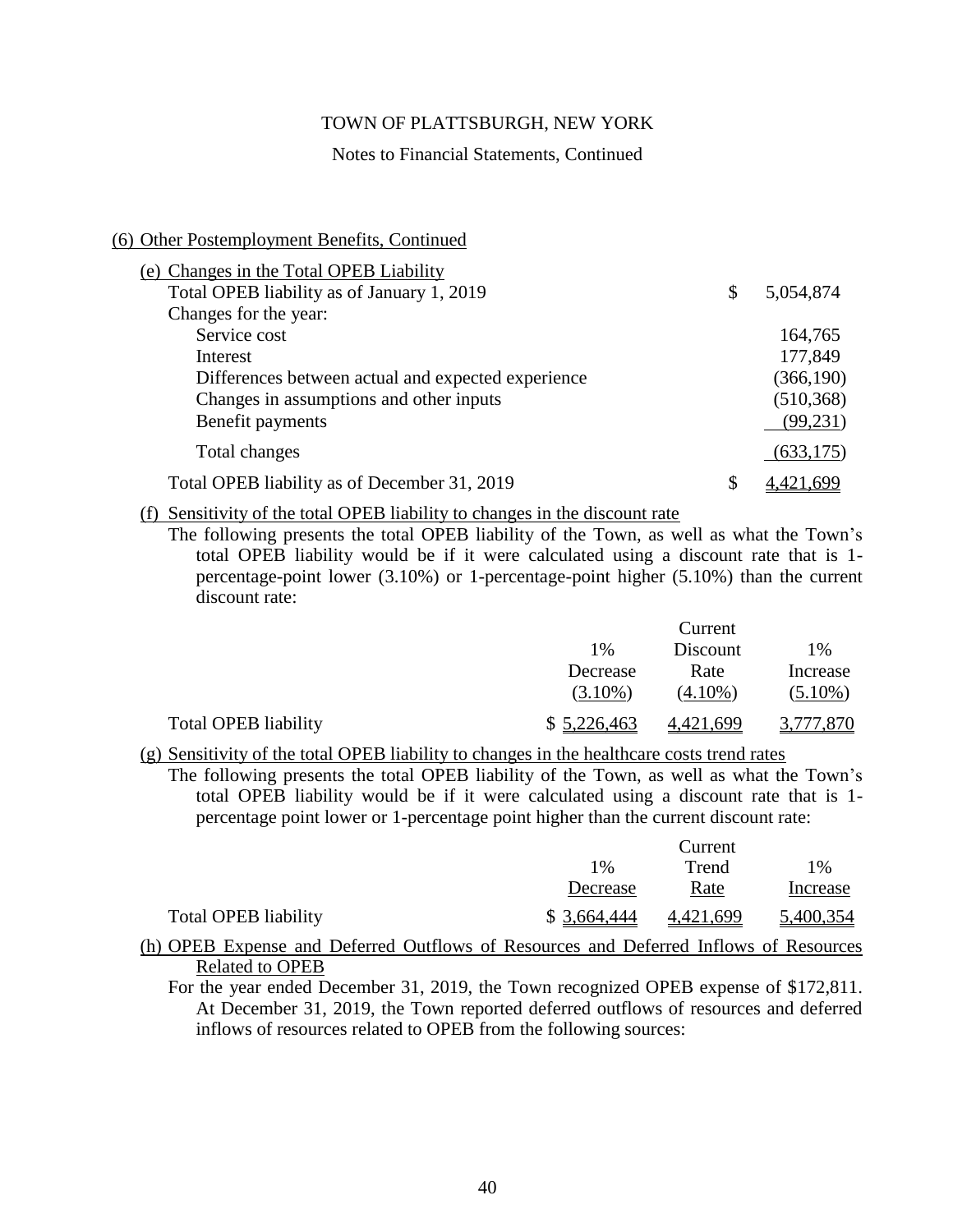# Notes to Financial Statements, Continued

## (6) Other Postemployment Benefits, Continued

# (h) OPEB Expense and Deferred Outflows of Resources and Deferred Inflows of Resources Related to OPEB, Continued

|                                                         | Deferred    | Deferred   |
|---------------------------------------------------------|-------------|------------|
|                                                         | Outflows of | Inflows of |
|                                                         | Resources   | Resources  |
| Difference between expected and actual experience       |             | 1,043,977  |
| Changes in assumptions and other inputs                 | 342,862     | 447,592    |
| Town's contributions subsequent to the measurement date | 79,090      |            |
| Total                                                   | \$421,952   | .491.569   |

Town contributions subsequent to the measurement date will be recognized as a reduction of the other postemployment benefit liability in the year ending December 31, 2020. Other amounts reported as deferred outflows of resources related to other postemployment benefits will be recognized as follows:

| Year ending |            |
|-------------|------------|
| 2020        | (169, 803) |
| 2021        | (169, 803) |
| 2022        | (169, 803) |
| 2023        | (169, 803) |
| 2024        | (169, 803) |
| Thereafter  | (299, 692) |
|             |            |

(7) Interfund Transactions

The operations of the Town give rise to certain transactions between funds including expenditures and transfers of resources to provide services. These transactions are recorded as interfund revenues, interfund transfers and expenditures in the respective funds.

Individual fund interfund receivable and payable balances at December 31, 2019, arising from these transactions and interfund revenues and expenditures are as follows: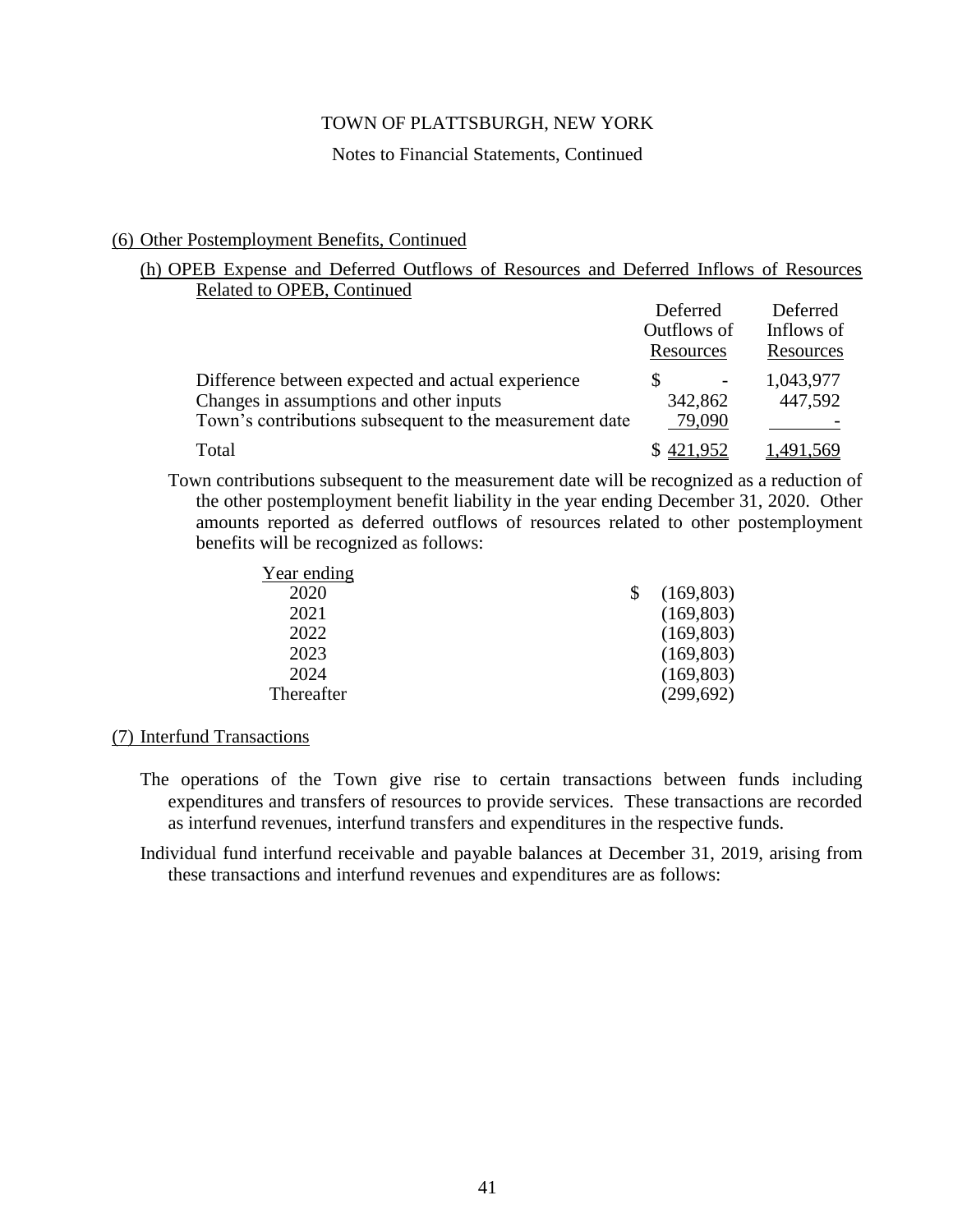#### Notes to Financial Statements, Continued

#### (7) Interfund Transactions, Continued

| Fund                        | Interfund<br>Receivables | Interfund<br>Payables | Interfund<br>Revenue | Interfund<br>Expenditures |
|-----------------------------|--------------------------|-----------------------|----------------------|---------------------------|
| General                     | \$<br>3,184              |                       | 15,000               |                           |
| Capital projects            | 1,609,616                |                       | 10,000               | 10,607                    |
| Major special revenue:      |                          |                       |                      |                           |
| Highway                     |                          |                       |                      |                           |
| Water/sewer administration  |                          |                       |                      |                           |
| & ambulance                 | 50                       | 9,304                 | 1,618,448            | 15,000                    |
| Sewer                       |                          | 50                    |                      | 498,868                   |
| Water                       | 6,527                    | 1,609,616             | 10,607               | 1,129,580                 |
| Total governmental activity | 1,619,377                | 1,618,970             | 1,654,055            | 1,654,055                 |
| Custodial                   |                          | 407                   |                      |                           |
| Total                       | 1,619,377                | 1,619,377             | 1,654,055            | 1,654,055                 |

#### (8) Commitments and Contingencies

### (a) Risk Financing and Related Insurance

The Town of Plattsburgh is exposed to the risk of various types of loss which includes torts; theft of, damage to, and destruction of assets; and injuries to employees. These risks are covered by commercial insurance purchased from independent third parties. All claims are routinely turned over to the insurance carriers.

#### (b) Litigation

- The Town is exposed to various risks of loss arising principally in the normal course of operations. These claims are being handled by the Town's attorneys and insurance companies. In the opinion of the attorneys, the outcome of these claims are either indeterminable, or will not have a material adverse effect on the accompanying combined financial statements and accordingly, no provision for losses has been recorded.
- The Town also has open tax certiorari proceedings with a potential liability. The outcome of these proceedings is undeterminable and no provision for loss has been recorded.

#### (c) Grant Programs

The Town participates in a number of grant programs. These programs are subject to financial and compliance audits by the grantors or their representative. The Town believes, based upon its review of current activity and prior experience, the amount of disallowances resulting from these audits, if any, will not be significant to the Town's financial position or results of operations.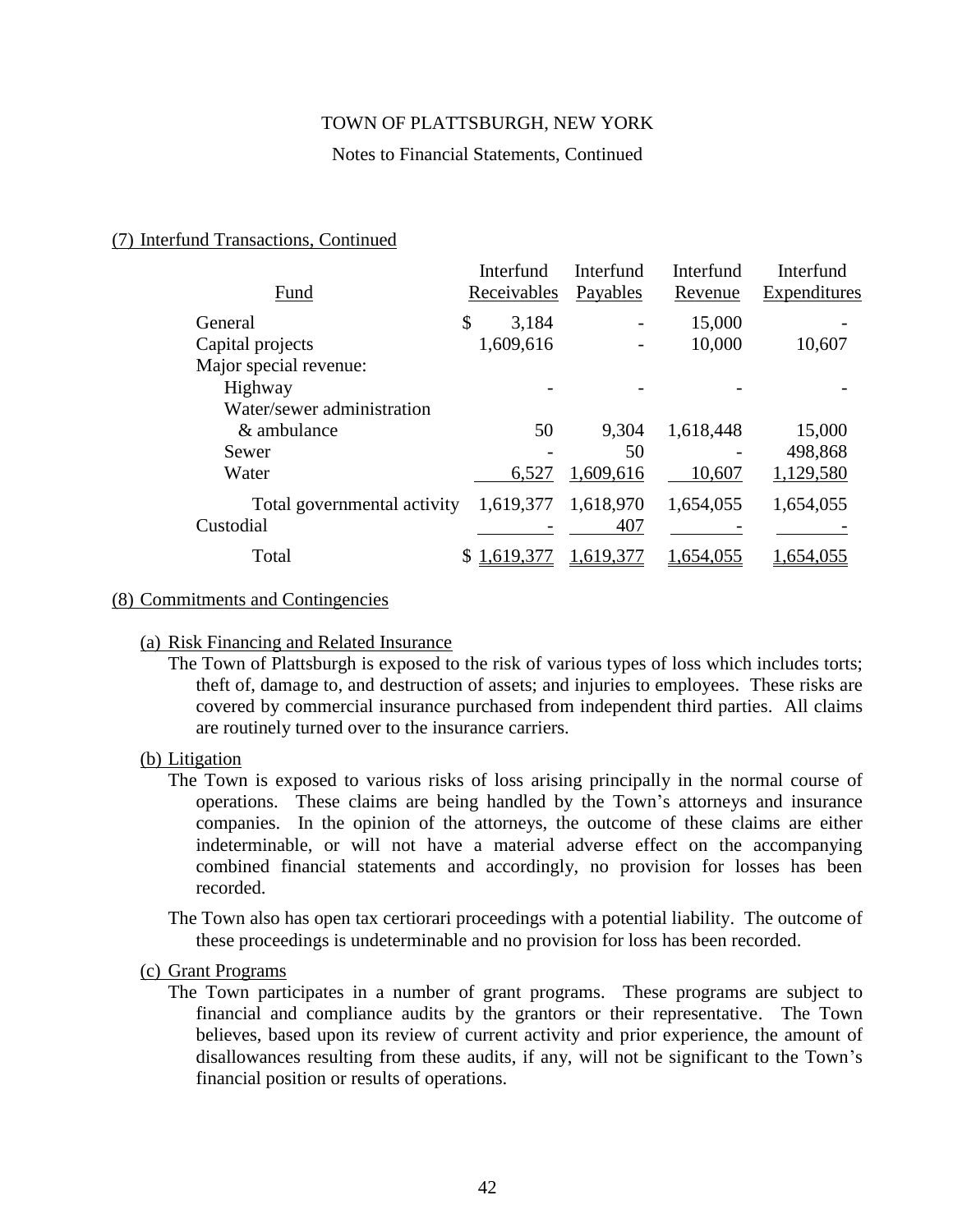#### Notes to Financial Statements, Continued

### (8) Commitments and Contingencies, Continued

#### (d) Environmental Concerns

In the normal course of operations, the Town is engaged in activities (i.e. gasoline storage) that are potentially hazardous to the environment. As of December 31, 2019, the Town has not experienced any instances of significant environmental problems.

#### (e) Encumbrances

The Town has outstanding commitments related to unperformed contracts for goods and services at December 31, 2019 as follows:

| General fund | <sup>\$</sup> | 6,390    |
|--------------|---------------|----------|
| Highway fund |               | 18,068   |
| Water fund   |               | 4,694    |
|              |               | \$29,152 |

## (f) Tax Abatements

- As of December 31, 2019 the Town abatement programs include abatements on property taxes. All abatement agreements are made by Clinton County Industrial Development Agency (CCIDA), a component unit of the County.
- All property tax abatements are performed through Payment in Lieu of Tax (PILOT) agreements made by CCIDA. The PILOT agreements are made to support construction, utilities and housing/hotels. Total taxes abated by CCIDA in each of these categories for the year ended December 31, 2019 is as follows:

| Construction     | \$86,973  |
|------------------|-----------|
| <b>Utilities</b> | 130,998   |
| Housing/hotels   | 16,714    |
|                  | \$234,685 |

#### (g) Remedies for Default

Upon default of the payment of principal or interest on the serial bonds or bond anticipation notes of the Town, the bondholders have the right to litigate.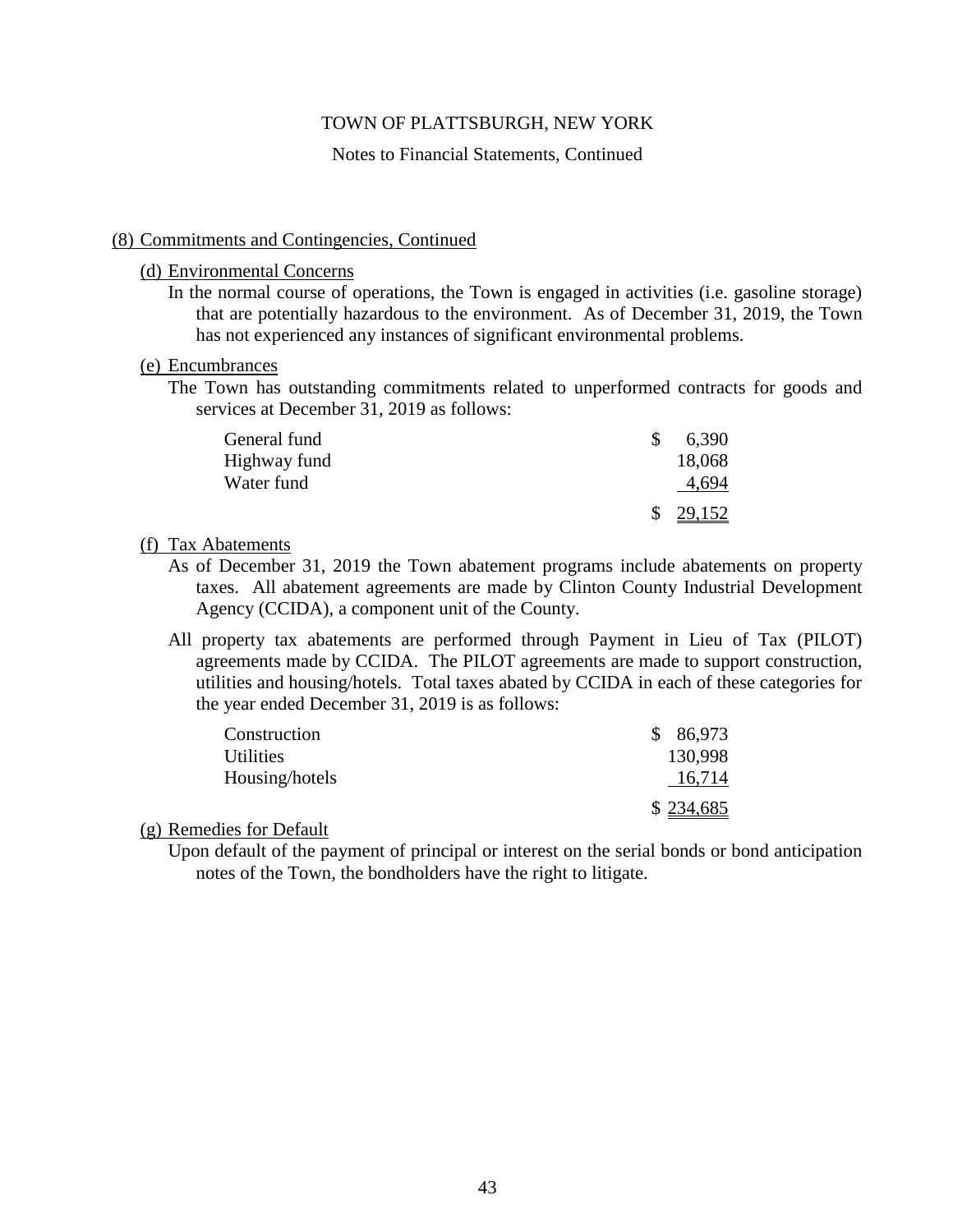# Notes to Financial Statements, Continued

## (9) Net Position and Fund Balances

The following is a summary of fund balances at December 31, 2019:

|                             |              |                          | Major              | Nonmajor |             |
|-----------------------------|--------------|--------------------------|--------------------|----------|-------------|
|                             |              | Capital                  | Special            | Special  |             |
|                             | General      | Projects                 | Revenue            | Revenue  |             |
|                             | Fund         | Fund                     | Funds              | Funds    | Total       |
| Nonspendable - prepaid      |              |                          |                    |          |             |
| expenditures                | \$<br>54,504 |                          | 55,256             | 1,158    | 110,918     |
| Restricted                  | 151,175      |                          |                    |          | 151,175     |
| Committed                   |              | $\overline{a}$           | 250,000            |          | 250,000     |
| Assigned - appropriated:    |              |                          |                    |          |             |
| Outstanding purchase orders | 6,390        |                          | 22,762             |          | 29,152      |
| 2019 budget appropriations  | 414,732      | $\overline{\phantom{0}}$ | 296,965            |          | 711,697     |
| Assigned - unappropriated   |              | $\overline{\phantom{0}}$ | 9,295,7271,056,966 |          | 10,352,369  |
| Unassigned                  | 2,765,958    | (4,439,089)              |                    |          | (1,673,131) |
|                             | 3,392,759    | (4,439,089)              | 9,920,7101,058,124 |          | 9,932,504   |

The following is a summary of net position at December 31, 2019:

| Net investment in capital assets                               | \$24,474,617 |
|----------------------------------------------------------------|--------------|
| Restricted (special revenue funds and restricted general fund) | 11,130,009   |
| Unrestricted                                                   | 5,969,705    |
|                                                                | \$41,574,331 |

## (10) Cumulative Effect of Change in Accounting Principle

For the year ended December 31, 2019, the Town implemented GASB Statement No. 84 - "Fiduciary Activities." The implementation of this Statement resulted in the statement of changes in fiduciary net position as a new statement to the basic financial statements as well as reporting certain liabilities as fiduciary net position. The Town's fiduciary net position at December 31, 2018 has been restated as follows:

| <b>Fiduciary Funds:</b>                                 |           |
|---------------------------------------------------------|-----------|
| Net position at beginning of year, as previously stated |           |
| GASB Statement No. 84 implementation - custodial funds  | 202,840   |
| Net position at beginning of year, as restated          | \$202,840 |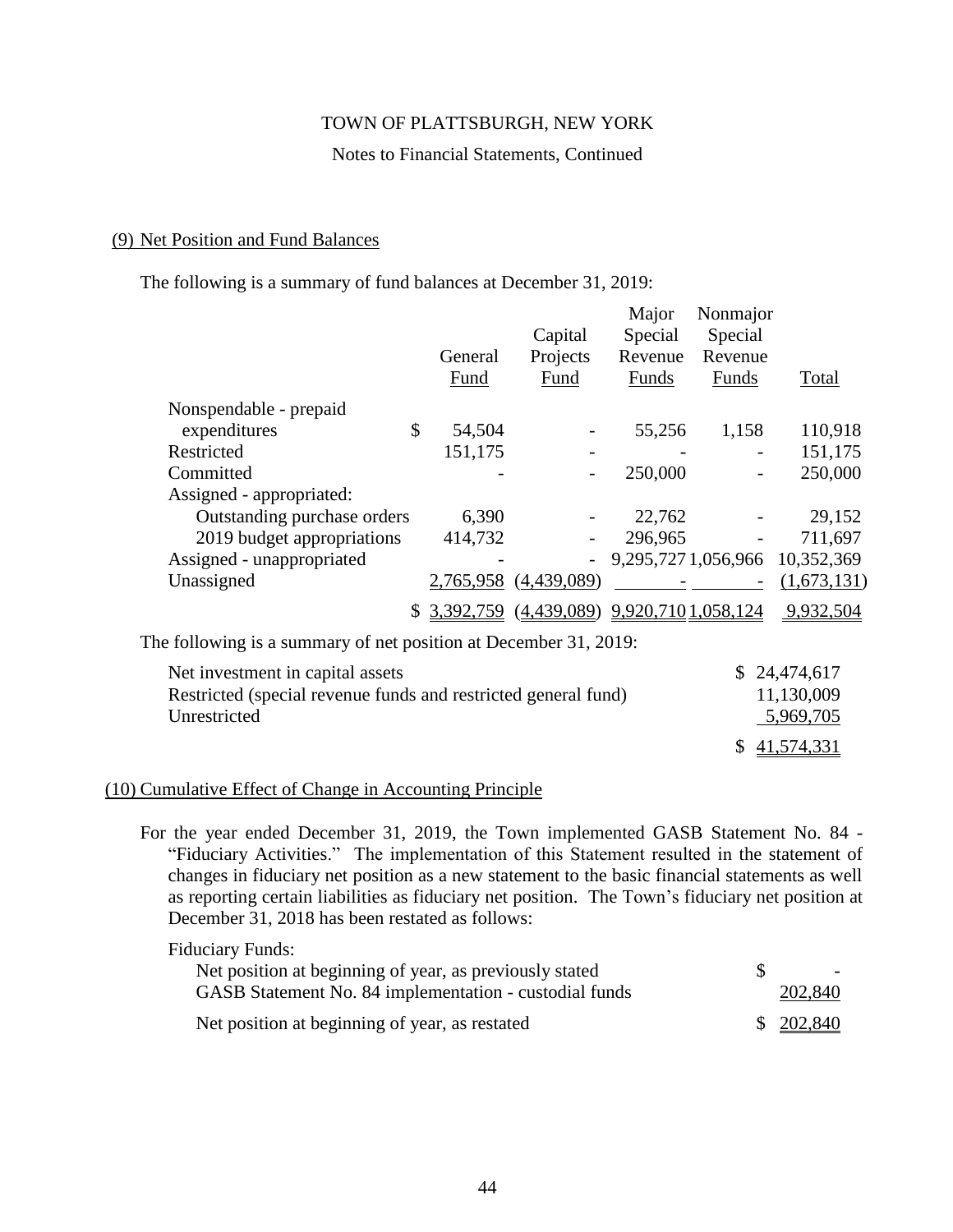Notes to Financial Statements, Continued

#### (11) Subsequent Events

- The Town has evaluated subsequent events through the date of the report which is the date the financial statements were available to be issued.
- The United States is presently in the midst of a national health emergency related to the COVID-19 virus. The overall consequences of the COVID-19 virus on a national, regional and local level are unknown, but has the potential to result in a significant economic impact. The impact of this situation on the Town and its future results and financial position is not presently determinable.
- The Town is currently working with the New York State Division of Cemeteries regarding an abandoned cemetery. Please refer to management's discussion and analysis for further information regarding this subject.
- GASB issued Statement No. 95 "Postponement of the Effective Dates of Certain Authoritative Guidance" in May 2020. This Statement has the primary objective of providing temporary relief to governments and other stakeholders in light of the COVID-19 pandemic. That objective is accomplished by postponing the effective dates of certain provisions in Statements and Implementation Guides that first became effective or are scheduled to become effective for periods beginning after June 15, 2018, and later. Earlier application of the provisions addressed in this Statement is encouraged and is permitted to the extent specified in each pronouncement as originally issued. Disclosures in note 1(r) have been updated accordingly.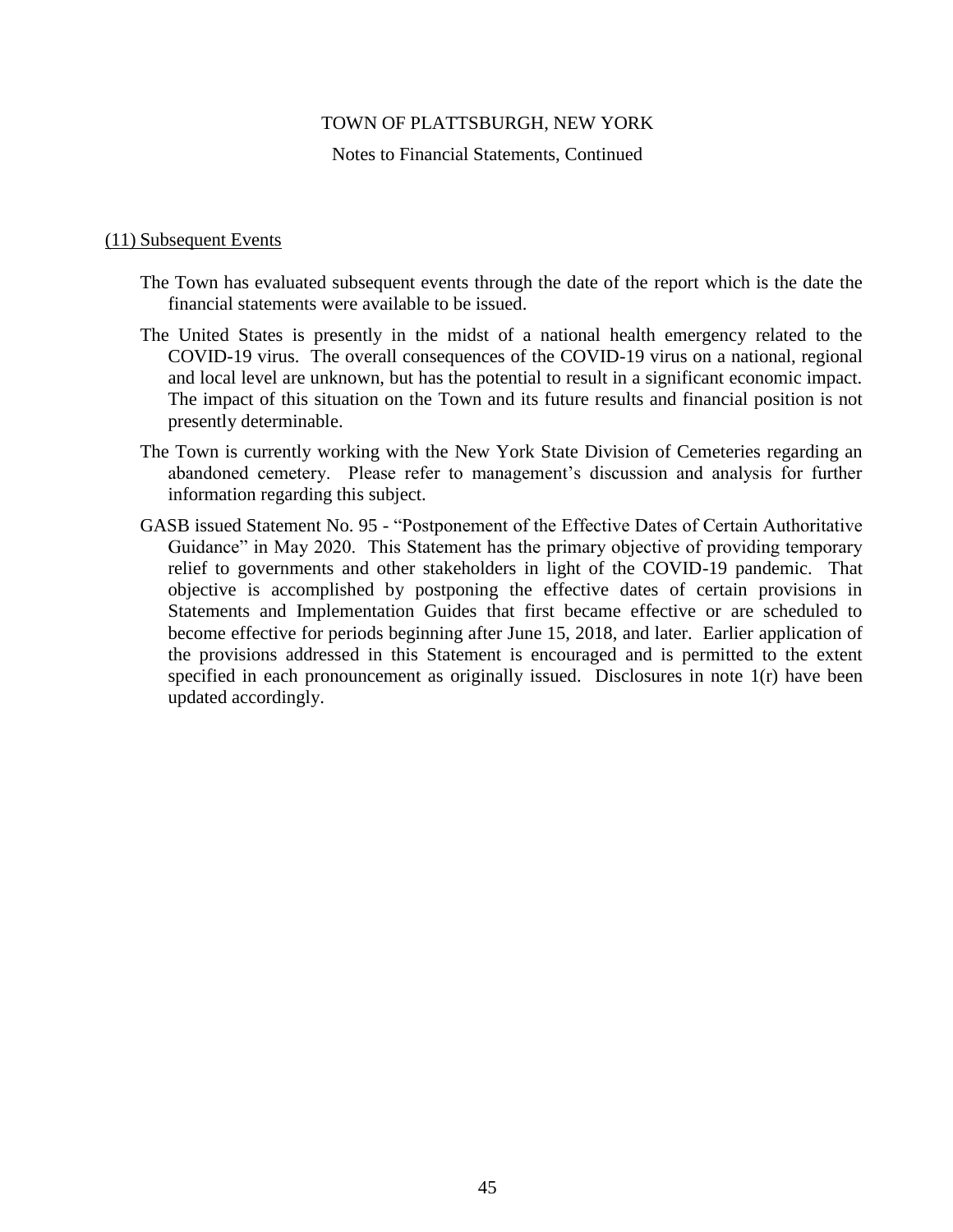# TOWN OF PLATTSBURG, NEW YORK Required Supplementary Information Schedule of Revenue, Expenditures and Changes in Fund Balance - Budget and Actual - General Fund Year ended December 31, 2019

Variance with

|                                      | Original<br>budget | Final<br><b>budget</b> | <b>Actual</b> | final budget<br>positive<br>(negative) |
|--------------------------------------|--------------------|------------------------|---------------|----------------------------------------|
| Revenue:                             |                    |                        |               |                                        |
| Real property taxes                  | \$<br>35,407       | 35,407                 | 36,181        | 774                                    |
| Non-property tax items               | 2,703,237          | 2,703,237              | 2,984,673     | 281,436                                |
| Departmental income                  | 47,000             | 54,700                 | 85,747        | 31,047                                 |
| Charges for services                 | 5,500              | 5,500                  | 5,057         | (443)                                  |
| Use of money and property            | 17,600             | 17,600                 | 42,226        | 24,626                                 |
| Licenses and permits                 | 66,500             | 66,500                 | 191,905       | 125,405                                |
| Fines and forfeitures                | 275,000            | 275,000                | 297,094       | 22,094                                 |
| State aid                            | 285,803            | 355,803                | 303,200       | (52, 603)                              |
| Miscellaneous                        |                    | 9,150                  | 108,845       | 99,695                                 |
| Total revenue                        | 3,436,047          | 3,522,897              | 4,054,928     | 532,031                                |
| Expenditures:                        |                    |                        |               |                                        |
| General government support           | 1,733,292          | 1,763,985              | 1,557,486     | 206,499                                |
| Public safety                        | 31,530             | 32,285                 | 20,581        | 11,704                                 |
| Health                               | 600                | 600                    | 600           |                                        |
| Transportation                       | 87,097             | 87,097                 | 83,956        | 3,141                                  |
| Economic opportunity and development | 39,793             | 49,923                 | 48,709        | 1,214                                  |
| Culture and recreation               | 173,300            | 182,435                | 170,734       | 11,701                                 |
| Home and community services          | 665,350            | 769,435                | 645,182       | 124,253                                |
| <b>Employee benefits</b>             | 949,384            | 915,754                | 793,650       | 122,104                                |
| Capital outlay                       | 80,500             | 283,754                | 242,042       | 41,712                                 |
| Total expenditures                   | 3,760,846          | 4,085,268              | 3,562,940     | 522,328                                |
| Excess (deficiency) of revenue       |                    |                        |               |                                        |
| over expenditures                    | (324,799)          | (562, 371)             | 491,988       | 1,054,359                              |
| Other financing sources (uses)       |                    |                        |               |                                        |
| Transfers in                         | 15,000             | 15,000                 | 15,000        |                                        |
| Use of reserves                      | (75,000)           | (75,000)               |               | 75,000                                 |
| Total other financing sources (uses) | (60,000)           | (60,000)               | 15,000        | 75,000                                 |
| Net change in fund balance           | (384,799)          | (622, 371)             | 506,988       | 1,129,359                              |
| Fund balance at beginning of year    | 2,885,771          | 2,885,771              | 2,885,771     |                                        |
| Fund balance at end of year          | 2,500,972<br>\$    | 2,263,400              | 3,392,759     | 1,129,359                              |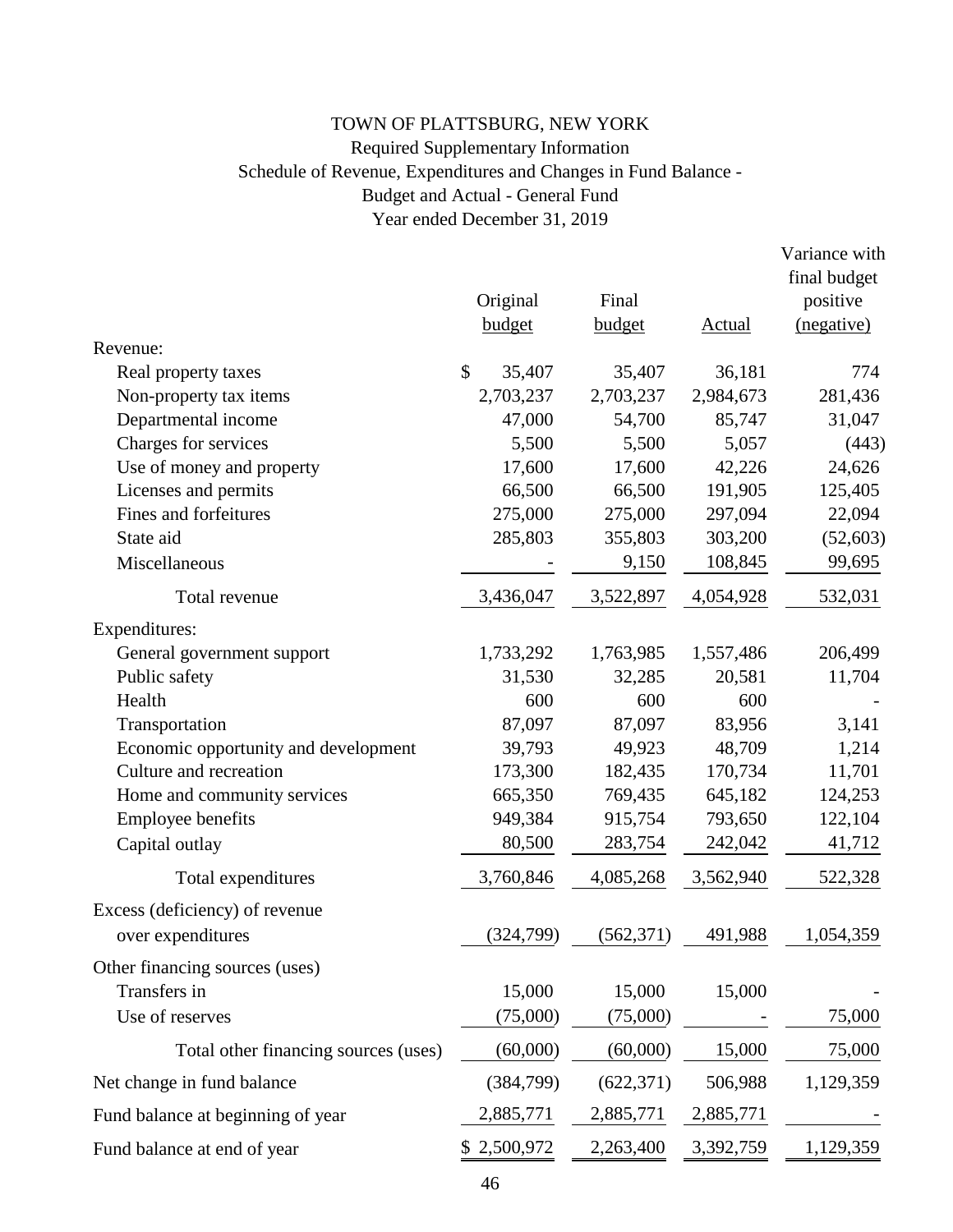# TOWN OF PLATTSBURG, NEW YORK Required Supplementary Information Schedule of Revenue, Expenditures and Changes in Fund Balance - Budget and Actual - Highway Special Revenue Fund Year ended December 31, 2019

|                                        |             |            |           | Variance with<br>final budget |
|----------------------------------------|-------------|------------|-----------|-------------------------------|
|                                        | Original    | Final      |           | positive                      |
|                                        | budget      | budget     | Actual    | (negative)                    |
| Revenue:                               |             |            |           |                               |
| Real property taxes                    | \$1,147,000 | 1,147,000  | 1,146,358 | (642)                         |
| Non-property tax items                 | 1,249,077   | 1,249,077  | 1,249,077 |                               |
| Charges for services                   | 78,100      | 78,100     | 76,346    | (1,754)                       |
| Use of money and property              |             |            | 12,520    | 12,520                        |
| Sale of property and                   |             |            |           |                               |
| compensation for loss                  | 1,000       | 1,000      | 27,105    | 26,105                        |
| State aid                              | 150,000     | 210,639    | 200,332   | (10, 307)                     |
| Miscellaneous                          |             |            | 989       | 989                           |
| Total revenue                          | 2,625,177   | 2,685,816  | 2,712,727 | 26,911                        |
| Expenditures:                          |             |            |           |                               |
| Transportation                         | 1,556,500   | 1,688,422  | 1,432,859 | 255,563                       |
| Employee benefits                      | 538,900     | 538,900    | 480,778   | 58,122                        |
| Debt service:                          |             |            |           |                               |
| Principal                              | 135,000     | 135,000    | 135,000   |                               |
| Interest                               | 4,000       | 4,000      | 3,692     | 308                           |
| Capital outlay                         | 530,000     | 755,959    | 627,131   | 128,828                       |
| Total expenditures                     | 2,764,400   | 3,122,281  | 2,679,460 | 442,821                       |
| Excess (deficiency) of revenue         |             |            |           |                               |
| over expenditures                      | (139, 223)  | (436, 465) | 33,267    | 469,732                       |
| Other financing sources - transfers in |             | 87,000     |           | (87,000)                      |
| Net change in fund balance             | (139, 223)  | (349, 465) | 33,267    | 382,732                       |
| Fund balance at beginning of year      | 1,533,684   | 1,533,684  | 1,533,684 |                               |
| Fund balance at end of year            | \$1,394,461 | 1,184,219  | 1,566,951 | 382,732                       |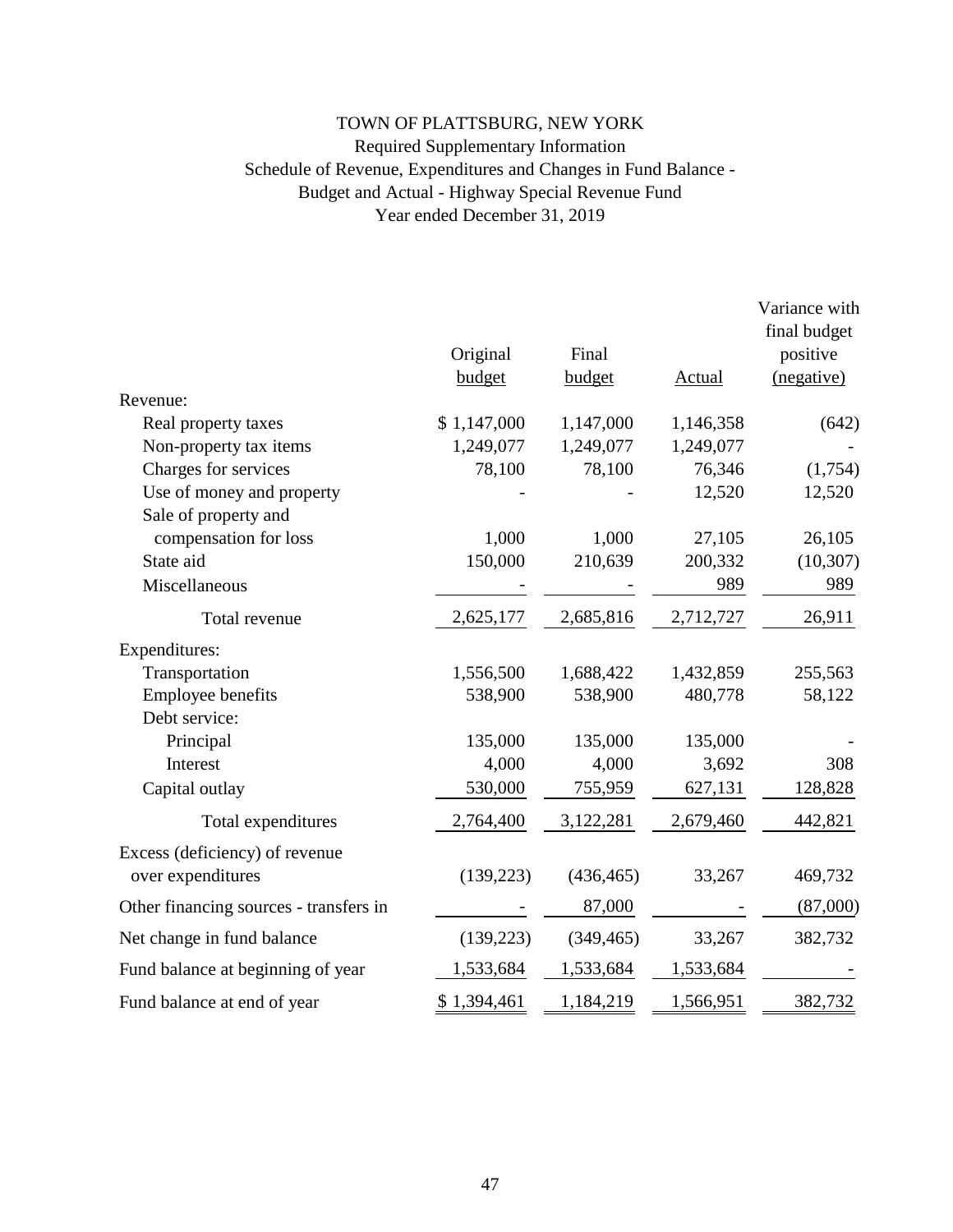# TOWN OF PLATTSBURG, NEW YORK Required Supplementary Information Schedule of Revenue, Expenditures and Changes in Fund Balance - Budget and Actual - Water/Sewer Administration & Ambulance Special Revenue Fund Year ended December 31, 2019

|                                            |               |             |               | Variance with<br>final budget |
|--------------------------------------------|---------------|-------------|---------------|-------------------------------|
|                                            | Original      | Final       |               | positive                      |
|                                            | budget        | budget      | <b>Actual</b> | (negative)                    |
| Revenue:                                   |               |             |               |                               |
| Real property taxes                        | \$<br>439,750 | 439,750     | 439,750       |                               |
| Departmental income                        | 51,500        | 51,500      | 56,836        | 5,336                         |
| Charges for sevices                        | 224,202       | 224,202     | 224,202       |                               |
| Use of money and property                  | 1,500         | 1,500       | 16,694        | 15,194                        |
| Sale of property and compensation for loss |               |             | 10,705        | 10,705                        |
| Miscellaneous                              |               |             | 1,888         | 1,888                         |
| Total revenue                              | 716,952       | 716,952     | 750,075       | 33,123                        |
| Expenditures:                              |               |             |               |                               |
| General government support                 | 1,192,500     | 1,301,489   | 1,048,968     | 252,521                       |
| Health                                     | 462,800       | 462,800     | 462,800       |                               |
| Employee benefits                          | 523,228       | 523,228     | 457,616       | 65,612                        |
| Capital outlay                             | 450,000       | 479,690     | 453,816       | 25,874                        |
| Total expenditures                         | 2,628,528     | 2,767,207   | 2,423,200     | 344,007                       |
| Excess of expenditures over revenue        | (1,911,576)   | (2,050,255) | (1,673,125)   | 377,130                       |
| Other financing sources (uses):            |               |             |               |                               |
| Transfers in                               | 1,904,056     | 1,904,056   | 1,618,448     | (285, 608)                    |
| Transfers out                              | (15,000)      | (15,000)    | (15,000)      |                               |
| Total other financing sources (uses)       | 1,889,056     | 1,889,056   | 1,603,448     | (285, 608)                    |
| Net change in fund balance                 | (22, 520)     | (161, 199)  | (69, 677)     | 91,522                        |
| Fund balance at beginning of year          | 1,030,571     | 1,030,571   | 1,030,571     |                               |
| Fund balance at end of year                | \$1,008,051   | 869,372     | 960,894       | 91,522                        |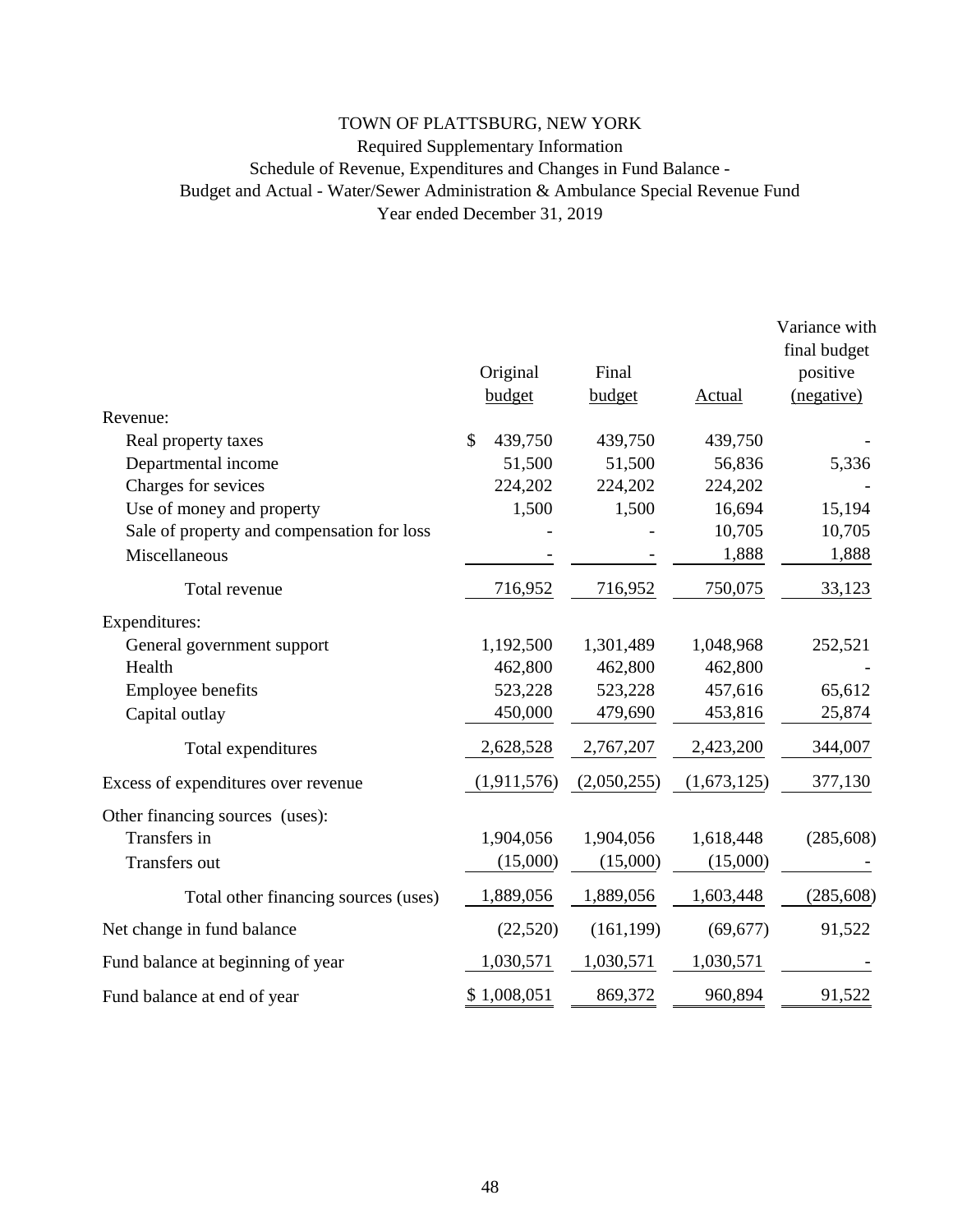# TOWN OF PLATTSBURG, NEW YORK Required Supplementary Information Schedule of Revenue, Expenditures and Changes in Fund Balance - Budget and Actual - Sewer Special Revenue Fund Year ended December 31, 2019

|                                      |               |            |            | Variance with<br>final budget |
|--------------------------------------|---------------|------------|------------|-------------------------------|
|                                      | Original      | Final      |            | positive                      |
|                                      | budget        | budget     | Actual     | (negative)                    |
| Revenue:                             |               |            |            |                               |
| Real property taxes                  | \$<br>661,694 | 661,694    | 661,694    |                               |
| Departmental income                  | 1,157,100     | 1,157,100  | 1,511,906  | 354,806                       |
| Use of money and property            | 2,500         | 2,500      | 50,995     | 48,495                        |
| Miscellaneous                        | 33,245        | 33,245     | 50,641     | 17,396                        |
| Total revenue                        | 1,854,539     | 1,854,539  | 2,275,236  | 420,697                       |
| Expenditures:                        |               |            |            |                               |
| Home and community services          | 1,007,150     | 903,675    | 858,022    | 45,653                        |
| Debt service:                        |               |            |            |                               |
| Principal                            | 166,840       | 166,840    | 143,253    | 23,587                        |
| Interest                             | 99,002        | 113,652    | 108,100    | 5,552                         |
| Capital outlay                       | 66,000        | 86,206     | 34,493     | 51,713                        |
| Total expenditures                   | 1,338,992     | 1,270,373  | 1,143,868  | 126,505                       |
| Excess of revenue over expenditures  | 515,547       | 584,166    | 1,131,368  | 547,202                       |
| Other financing uses - transfers out | (586, 903)    | (526, 753) | (498, 868) | 27,885                        |
| Net change in fund balance           | (71, 356)     | 57,413     | 632,500    | 575,087                       |
| Fund balance at beginning of year    | 3,438,123     | 3,438,123  | 3,438,123  |                               |
| Fund balance at end of year          | \$3,366,767   | 3,495,536  | 4,070,623  | 575,087                       |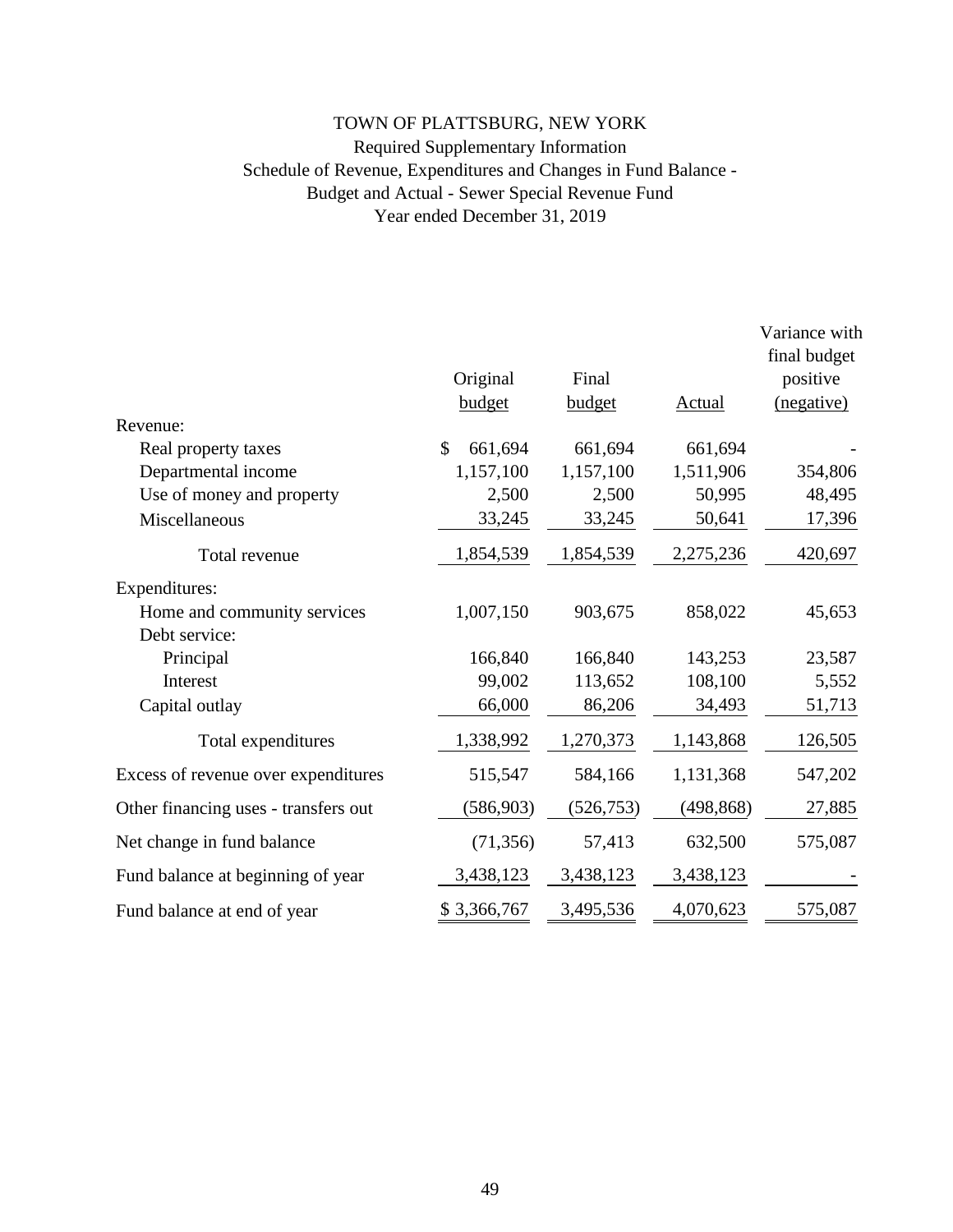# TOWN OF PLATTSBURG, NEW YORK Required Supplementary Information Schedule of Revenue, Expenditures and Changes in Fund Balance - Budget and Actual - Water Special Revenue Fund Year ended December 31, 2019

|                                      |                 |             |               | Variance with<br>final budget |
|--------------------------------------|-----------------|-------------|---------------|-------------------------------|
|                                      | Original        | Final       |               | positive                      |
|                                      | budget          | budget      | <b>Actual</b> | (negative)                    |
| Revenue:                             |                 |             |               |                               |
| Real property taxes                  | 1,757,085<br>\$ | 1,757,085   | 1,757,085     |                               |
| Departmental income                  | 857,750         | 857,750     | 1,195,251     | 337,501                       |
| Use of money and property            | 82,000          | 82,000      | 120,890       | 38,890                        |
| Fines and forfeitures                |                 |             | 15            | 15                            |
| Miscellaneous                        |                 |             | 107,422       | 107,422                       |
| Total revenue                        | 2,696,835       | 2,696,835   | 3,180,663     | 483,828                       |
| Expenditures:                        |                 |             |               |                               |
| Home and community services          | 516,370         | 519,633     | 346,236       | 173,397                       |
| Debt service:                        |                 |             |               |                               |
| Principal                            | 935,684         | 1,036,263   | 1,036,263     |                               |
| Interest                             | 112,400         | 145,964     | 143,349       | 2,615                         |
| Capital outlay                       | 107,302         | 107,002     | 12,300        | 94,702                        |
| Total expenditures                   | 1,671,756       | 1,808,862   | 1,538,148     | 270,714                       |
| Excess of revenue over expenditures  | 1,025,079       | 887,973     | 1,642,515     | 754,542                       |
| Other financing sources (uses)       |                 |             |               |                               |
| Transfers in                         |                 |             | 10,607        | 10,607                        |
| Transfers out                        | (1,317,153)     | (1,181,589) | (1,129,580)   | 52,009                        |
| Total other financing sources (uses) | (1,317,153)     | (1,181,589) | (1, 118, 973) | 62,616                        |
| Net change in fund balance           | (292,074)       | (293, 616)  | 523,542       | 817,158                       |
| Fund balance at beginning of year    | 2,798,700       | 2,798,700   | 2,798,700     |                               |
| Fund balance at end of year          | \$2,506,626     | 2,505,084   | 3,322,242     | 817,158                       |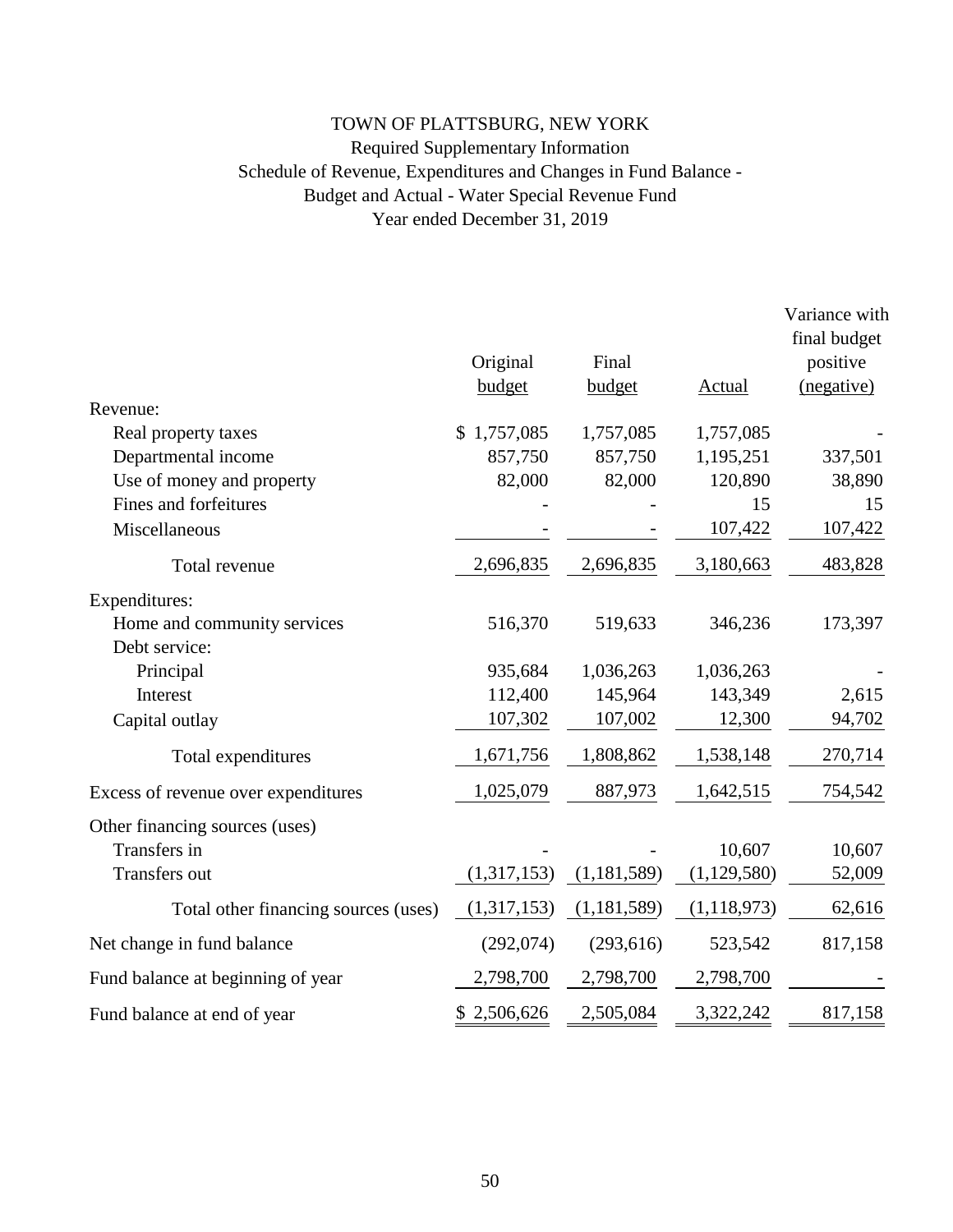# TOWN OF PLATTSBURG, NEW YORK Required Supplementary Information Schedule of Changes in the Town's Total OPEB Liability and Related Ratios December 31, 2019

| <b>Total OPEB liability</b>                             | 2019          | 2018       |
|---------------------------------------------------------|---------------|------------|
| Service cost                                            | \$<br>164,765 | 175,833    |
| Interest                                                | 177,849       | 203,742    |
| Differences between expected and actual experience      | (366, 190)    | (958, 663) |
| Changes in assumptions and other inputs                 | (510, 368)    | 454,726    |
| Benefit payments                                        | (99, 231)     | (69, 887)  |
| Net change in total OPEB liability                      | (633, 175)    | (194, 249) |
| Total OPEB liability - beginning                        | 5,054,874     | 5,249,123  |
| Total OPEB liability-ending                             | \$4,421,699   | 5,054,874  |
| Covered payroll                                         | \$2,763,845   | 3,191,180  |
| Total OPEB liability as a percentage of covered payroll | 159.98%       | 158.40%    |

Notes to schedule:

Changes of assumptions - Changes of assumptions and other inputs reflect the effects of changes in the discount rate each period. The following are the discount rates used in each

| 2019 | 4.10% |
|------|-------|
| 2018 | 3.44% |

This schedule is presented to illustrate the requirement to show information for 10 years. However, information is presented for those years that are available.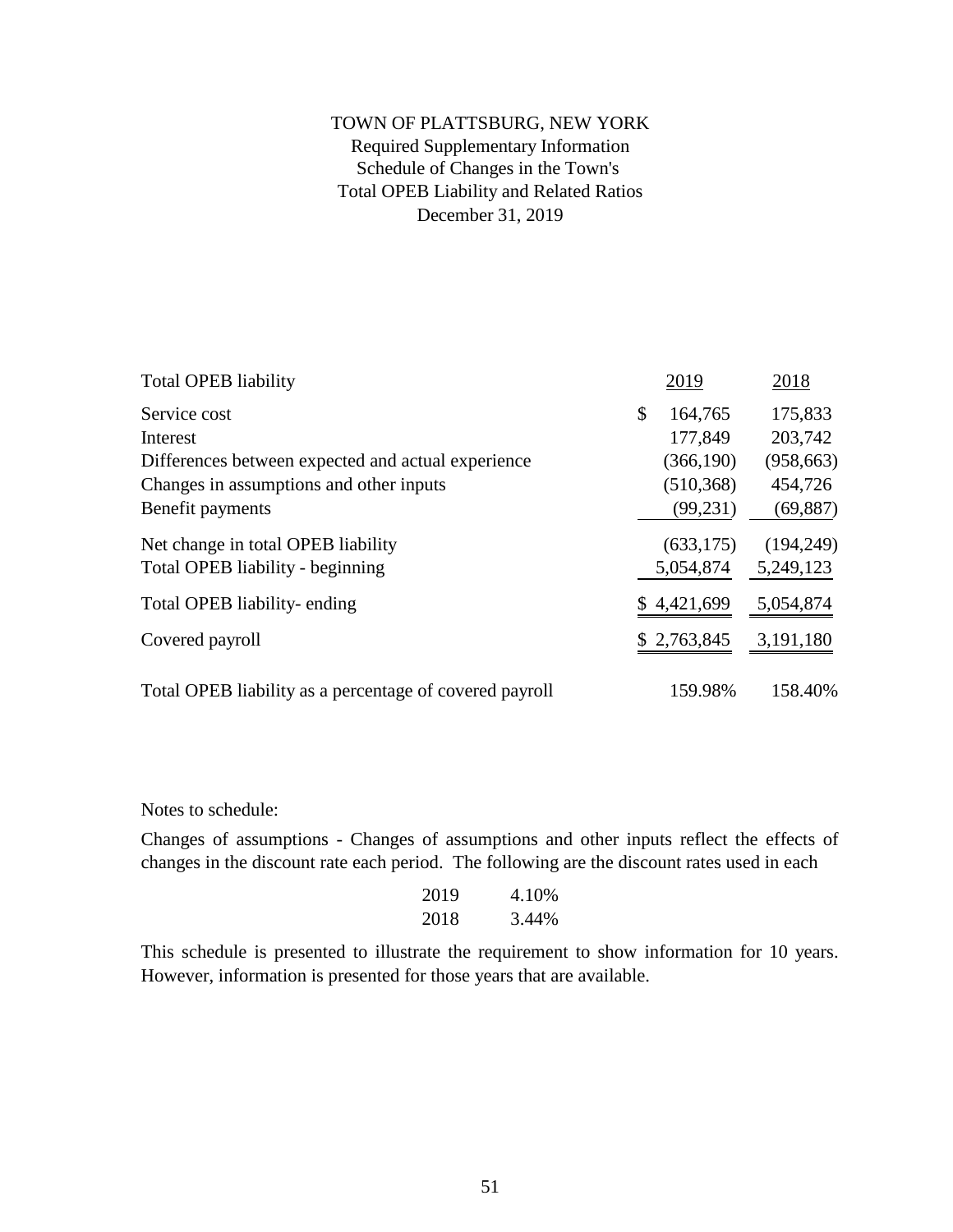# TOWN OF PLATTSBURG, NEW YORK Required Supplementary Information Schedule of Town's Proportionate Share of the Net Position Liability Year ended December 31, 2019

|                                                             | 2019        | 2018       | 2017       | 2016       | 2015       |
|-------------------------------------------------------------|-------------|------------|------------|------------|------------|
| The Town's proportion of the net pension liability          | 0.0120204%  | 0.0119818% | 0.0112063% | 0.0118562% | 0.1280020% |
| The Town's proportionate share of the net pension liability | 851,681     | 386,706    | 1,052,971  | 1,902,958  | 432,422    |
| The Town's covered payroll                                  | \$3,135,169 | 3,167,658  | 3,139,774  | 2,859,793  | 3,121,832  |
| As a percentage of covered payroll                          | 27.17%      | 12.21%     | 33.54%     | 66.54%     | 13.85%     |
| Plan fiduciary net position as a percentage of the total    |             |            |            |            |            |
| pension liability                                           | 96.27%      | 98.24%     | 94.70%     | 90.7%      | 97.90%     |

The schedule is presented to illustrate the requirement to show information for 10 years. However, until a full 10 year trend is compiled, the Town is presenting information for those years for which information is available from the NYS Retirement System.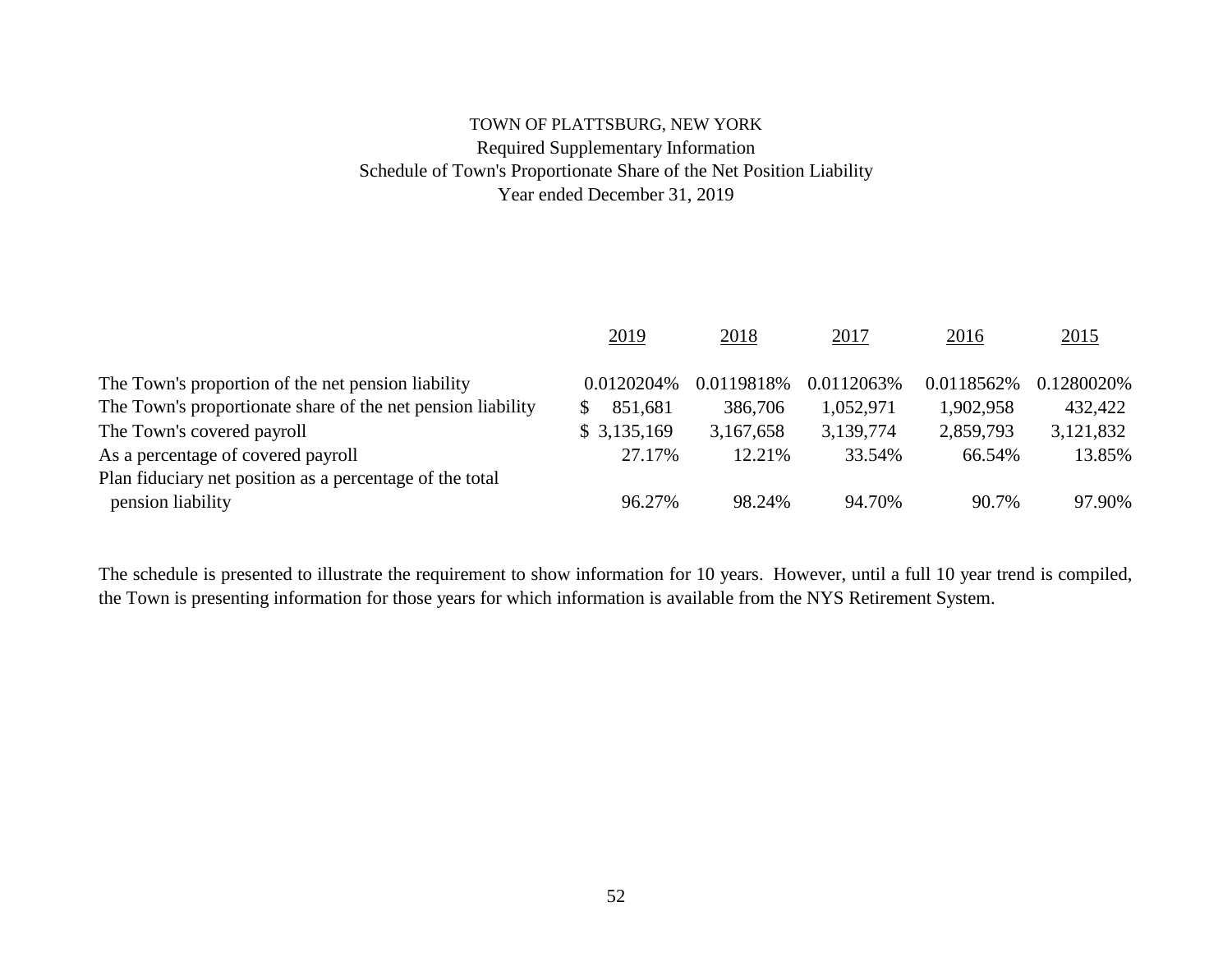# TOWN OF PLATTSBURG, NEW YORK Required Supplementary Information Schedule of the Town's Pension Contributions Year ended December 31, 2019

|                                                                        |    | 2019        | 2018      | 2017      | 2016      | 2015      | 2014      | 2013      | 2012    | 2011    | 2010    |
|------------------------------------------------------------------------|----|-------------|-----------|-----------|-----------|-----------|-----------|-----------|---------|---------|---------|
| Contractually required contribution                                    | S. | 446.116     | 456,378   | 456,846   | 437,184   | 481,977   | 603,063   | 605.904   | 516,950 | 393,036 | 283,042 |
| Contribution in relation to the<br>contractually required contribution |    | 446,116     | 456,378   | 456,846   | 437.184   | 481,977   | 603,063   | 605.904   | 516,950 | 393,036 | 283,042 |
| Contribution deficiency (excess)                                       |    |             |           |           |           |           |           |           |         |         |         |
| Town's covered payroll                                                 |    | \$3,135,169 | 3.167.658 | 3.139.774 | 2.859.793 | 3,121,832 | 3,006,999 | 2,888,651 | N/A     | N/A     | N/A     |
| Contribution as a percentage of<br>covered payroll                     |    | 14.23%      | 14.41%    | 14.55%    | 15.29%    | 15.44%    | 20.06%    | 20.98%    | N/A     | N/A     | N/A     |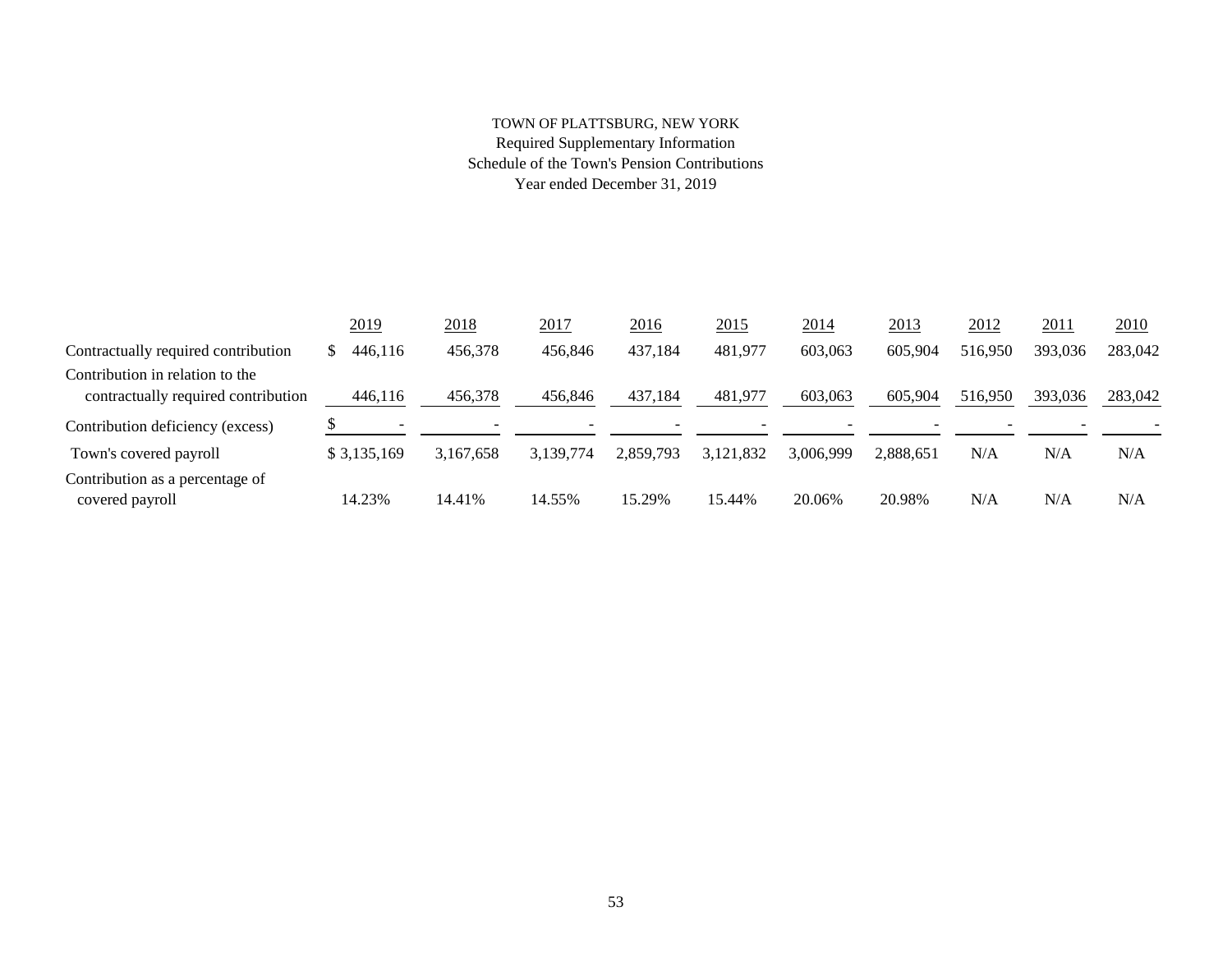# TOWN OF PLATTSBURG, NEW YORK Combining Balance Sheet - Nonmajor Governmental Funds December 31, 2019 Other Supplementary Information

|                                     | Storm<br>Drainage |         | <b>Street</b><br><b>Lighting</b> | Total     |  |
|-------------------------------------|-------------------|---------|----------------------------------|-----------|--|
| Assets:                             |                   |         |                                  |           |  |
| Cash - unrestricted                 | \$                | 663,554 | 400,602                          | 1,064,156 |  |
| Accounts receivable                 |                   |         | 4,920                            | 4,920     |  |
| Prepaid expenses                    |                   |         | 1,158                            | 1,158     |  |
| <b>Total assets</b>                 | S                 | 663,554 | 406,680                          | 1,070,234 |  |
| Liabilities and fund balances:      |                   |         |                                  |           |  |
| Liabilities:                        |                   |         |                                  |           |  |
| Accounts payable                    |                   |         | 11,073                           | 11,073    |  |
| <b>Accrued liabilities</b>          |                   |         | 1,037                            | 1,037     |  |
| <b>Total liabilities</b>            |                   |         | 12,110                           | 12,110    |  |
| Fund balances:                      |                   |         |                                  |           |  |
| Nonspendable                        |                   |         | 1,158                            | 1,158     |  |
| Assigned - unappropriated           |                   | 663,554 | 393,412                          | 1,056,966 |  |
| <b>Total fund balances</b>          |                   | 663,554 | 394,570                          | 1,058,124 |  |
| Total liabilities and fund balances | \$                | 663,554 | 406,680                          | 1,070,234 |  |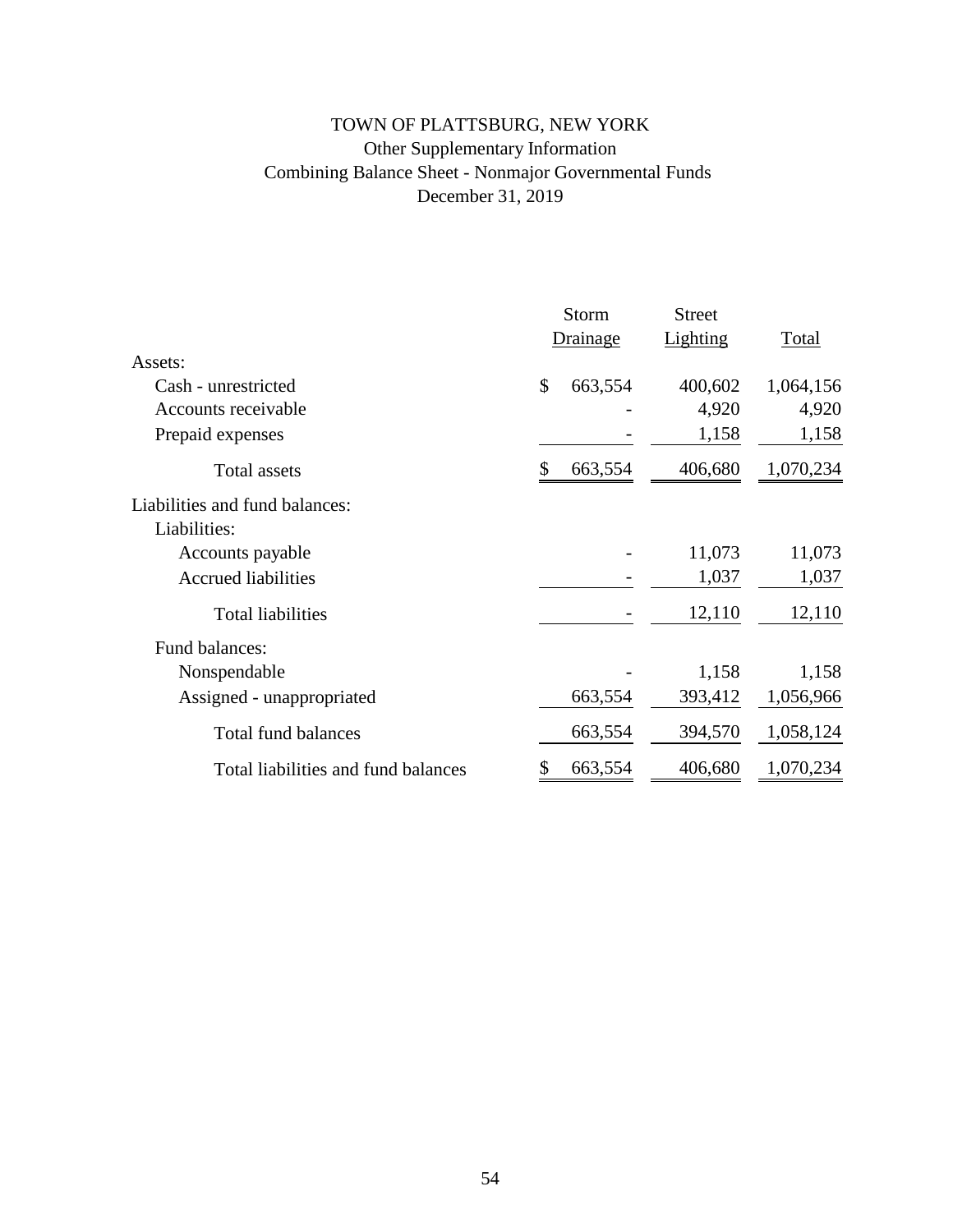# TOWN OF PLATTSBURG, NEW YORK Other Supplementary Information Combining Statement of Revenue, Expenditures and Changes in Fund Balances Nonmajor Governmental Funds Year ended December 31, 2019

|                                            | Storm        | <b>Street</b> |           |
|--------------------------------------------|--------------|---------------|-----------|
|                                            | Drainage     | Lighting      | Total     |
| Revenue:                                   |              |               |           |
| Real property taxes                        | \$<br>47,276 | 224,320       | 271,596   |
| Use of money and property                  | 646          | 5,017         | 5,663     |
| Sale of property and compensation for loss |              | 1,541         | 1,541     |
| Miscellaneous                              |              | 5,107         | 5,107     |
| Total revenue                              | 47,922       | 235,985       | 283,907   |
| Expenditures:                              |              |               |           |
| Transportation                             |              | 125,165       | 125,165   |
| Employee benefits                          |              | 27,729        | 27,729    |
| Capital outlay                             |              | 14,782        | 14,782    |
| Total expenditures                         |              | 167,676       | 167,676   |
| Excess revenue over expenditures           | 47,922       | 68,309        | 116,231   |
| Fund balances at beginning of year         | 615,632      | 326,261       | 941,893   |
| Fund balances at end of year               | \$663,554    | 394,570       | 1,058,124 |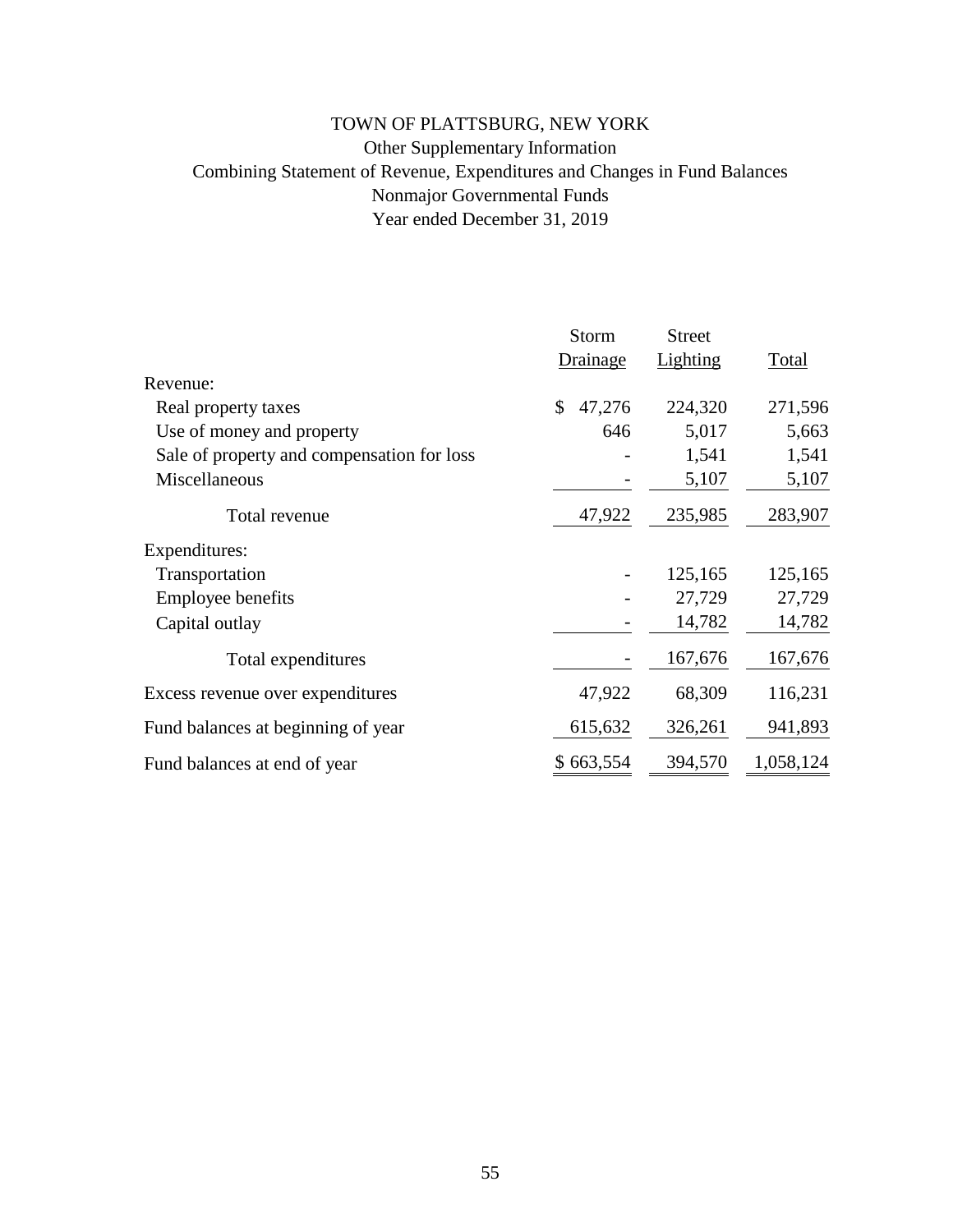

6390 Main Street, Suite 200 Williamsville, NY 14221

P 716.634.0700 TF 800.546.7556 F 716.634.0764 W EFPRgroup.com

# INDEPENDENT AUDITORS' REPORT ON INTERNAL CONTROL OVER FINANCIAL REPORTING AND ON COMPLIANCE AND OTHER MATTERS BASED ON AN AUDIT OF FINANCIAL STATEMENTS PERFORMED IN ACCORDANCE WITH GOVERNMENT AUDITING STANDARDS

Town Board and the Supervisor Town of Plattsburgh, New York:

We have audited, in accordance with auditing standards generally accepted in the United States of America and the standards applicable to financial audits contained in Government Auditing Standards, issued by the Comptroller General of the United States, the financial statements of the governmental activities, each major fund and the aggregate remaining fund information of the Town of Plattsburgh, New York (the Town), as of and for the year ended December 31, 2019, and the related notes to the financial statements, which collectively comprise the Town's basic financial statements and have issued our report thereon dated June 5, 2020.

#### Internal Control Over Financial Reporting

In planning and performing our audit of the financial statements, we considered the Town's internal control over financial reporting (internal control) to determine the audit procedures that are appropriate in the circumstances for the purpose of expressing our opinions on the financial statements, but not for the purpose of expressing an opinion on the effectiveness of the Town's internal control. Accordingly, we do not express an opinion on the effectiveness of the Town's internal control.

A deficiency in internal control exists when the design or operation of a control does not allow management or employees, in the normal course of performing their assigned functions, to prevent, or detect and correct, misstatements on a timely basis. A material weakness is a deficiency, or a combination of deficiencies, in internal control, such that there is a reasonable possibility that a material misstatement of the Town's financial statements will not be prevented, or detected and corrected on a timely basis. A significant deficiency is a deficiency, or a combination of deficiencies, in internal control that is less severe than a material weakness, yet important enough to merit attention by those charged with governance.